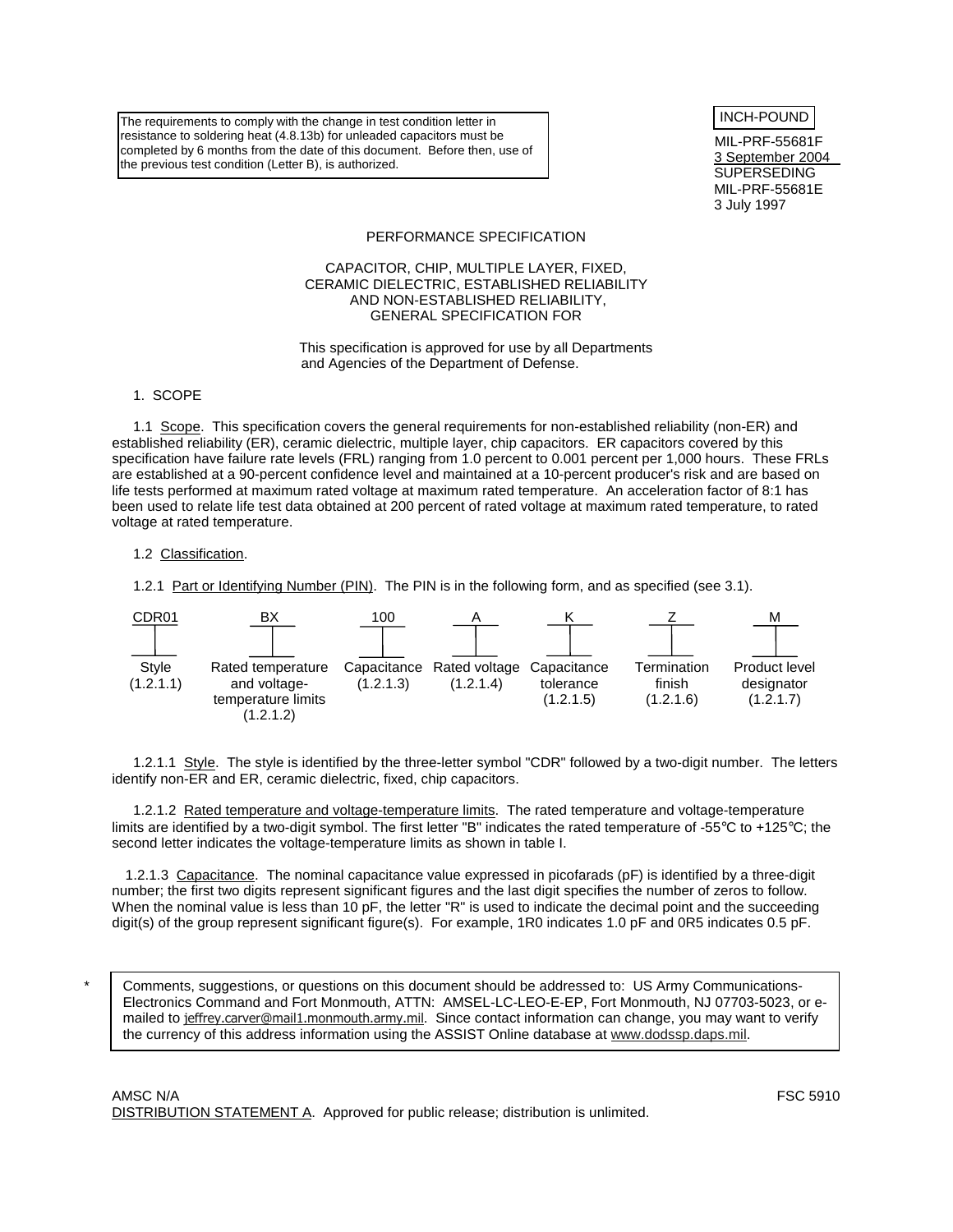| Symbol         | Capacitance change with reference to +25°C                         |     |                                        |  |  |
|----------------|--------------------------------------------------------------------|-----|----------------------------------------|--|--|
|                | Step A through step<br>Percent rated<br>D of table XIII<br>voltage |     | Step E through step<br>G of table XIII |  |  |
| G              | $90 \pm 20$ ppm/ $\degree$ C                                       | 100 | $90 \pm 20$ ppm/ $\degree$ C           |  |  |
| P <sub>1</sub> | $0 \pm 30$ ppm/ $\degree$ C                                        | 100 | $0 \pm 30$ ppm/ $\degree$ C            |  |  |
| R              | $± 15$ percent                                                     | 100 | $+15, -40$ percent                     |  |  |
| x              | $± 15$ percent                                                     | 100 | $+15, -25$ percent                     |  |  |
| 7              | $± 15$ percent                                                     | 60  | $+15, -45$ percent                     |  |  |

| TABLE I. Voltage-temperature limits. |
|--------------------------------------|
|--------------------------------------|

 $1/$  At measurement point F of table XIII, the capacitance measurement may be  $\pm$  0.1 percent or  $\pm$  0.05 pF, whichever is greater, from the +25°C reference.

1.2.1.4 Rated voltage. The rated voltage for continuous operation at +125°C is identified by a single letter as shown in table II.

|  | TABLE II. Rated voltage. |
|--|--------------------------|
|--|--------------------------|

| Symbol | Rated voltage |  |  |
|--------|---------------|--|--|
| А      | 50            |  |  |
| В      | 100           |  |  |
| κ      | 150           |  |  |
| C      | 200           |  |  |
| D      | 300           |  |  |
| E      | 500           |  |  |
| F      | 1,000         |  |  |
| G      | 2,000         |  |  |
| н      | 3,000         |  |  |
|        | 4,000         |  |  |

1.2.1.5 Capacitance tolerance. The capacitance tolerance is identified by a single letter as shown in table III.

# TABLE III. Capacitance tolerance.

| Symbol 1/ | Capacitance tolerance $(\pm)$ |  |  |
|-----------|-------------------------------|--|--|
| в         | .10 $pF$                      |  |  |
| С         | .25 pF                        |  |  |
| D         | .50 pF                        |  |  |
|           | 1 percent                     |  |  |
| G         | 2 percent                     |  |  |
| J         | 5 percent                     |  |  |
| ĸ         | 10 percent                    |  |  |
| М         | 20 percent                    |  |  |

 $1/$  Symbols B, C, and D are applicable for capacitance values of less than 10 pF only. For capacitance values of .10 pF through .50 pF, the capacitance will never be zero.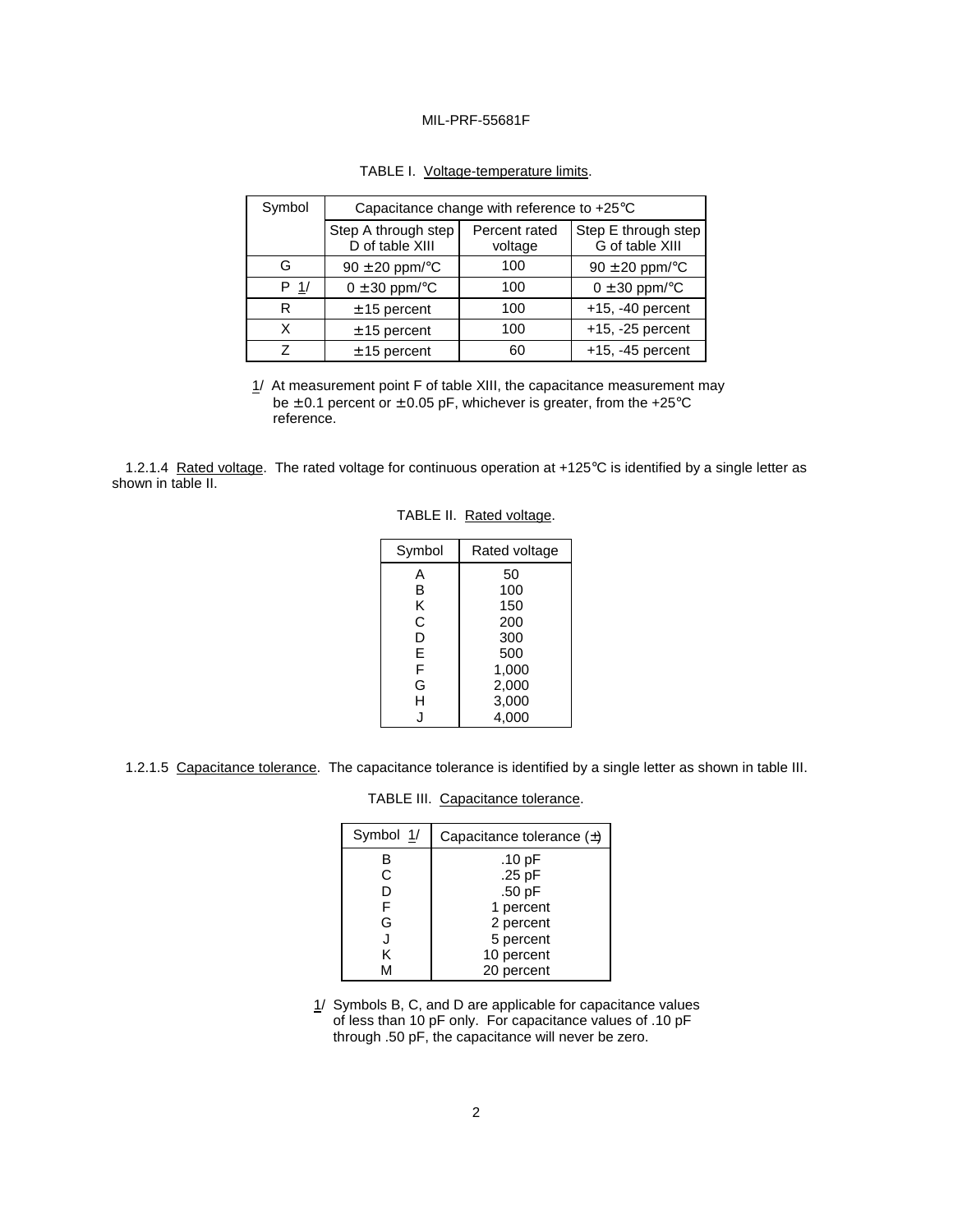1.2.1.6 Termination finish. The termination finish is identified by a single letter as shown in table IV. Termination types P (silver-copper-gold) and Q (palladium-gold) are no longer available due to lack of use. Only the user should make substitutions.

| TABLE IV. Termination finish. |
|-------------------------------|
|                               |

| Symbol 1/       | Finish                                                                                                  |
|-----------------|---------------------------------------------------------------------------------------------------------|
| м               | Palladium-silver                                                                                        |
| $N$ 2/          | Silver-nickel-gold                                                                                      |
| S               | Solder coated final with a minimum of 4 percent lead                                                    |
|                 | Silver                                                                                                  |
|                 | Base metallization-barrier metal-solder coated (tin/lead alloy, with a minimum of 4<br>percent lead) 3/ |
| W $\frac{4}{3}$ | Base metallization-barrier metal-tinned (tin or tin/lead alloy)                                         |
| Y 5/            | Base metallization-barrier metal-tin (100 percent)                                                      |
| 7               | Base metallization-barrier metal-tinned (tin/lead alloy, with a minimum of 4 percent lead)              |

 $1/$  Terminations P and Q are no longer available.

2/ See 6.4.1.

3/ Solder will have a melting point of +200°C or less. Solder coat thickness will be a minimum of 60 micro-inches.

- 4/ Contact manufacturer for specific composition. W termination may be 100 percent tin and may promote tin whisker growth (see 6.4.2).
- $5/$  Y termination is 100 percent tin and may promote tin whisker growth (see 6.4.2).

1.2.1.7 Product level designator. The product level designator is identified by a single letter as shown in table V.

| Symbol | Product level |  |  |
|--------|---------------|--|--|
| C      | non-ER        |  |  |
| м      | 1.0<br>1/     |  |  |
| P      | 0.1<br>1/     |  |  |
| R      | 0.01<br>1/    |  |  |
| S.     | $0.001$ 1/    |  |  |

TABLE V. Product level designator.

1/ FRL (percent per 1,000 hours).

#### 2. APPLICABLE DOCUMENTS

2.1 General. The documents listed in this section are specified in sections 3 and 4 of this specification. This section does not include documents cited in other sections of this specification or recommended for additional information or as examples. While every effort has been made to ensure the completeness of this list, document users are cautioned that they must meet all specified requirements of the documents cited in sections 3 and 4 of this specification, whether or not they are listed.

#### 2.2 Government documents.

2.2.1 Specifications, standards, and handbooks. The following specifications, standards, and handbooks form a part of this document to the extent specified herein. Unless otherwise specified, the issues of these documents are those cited in the solicitation or contract (See 6.2).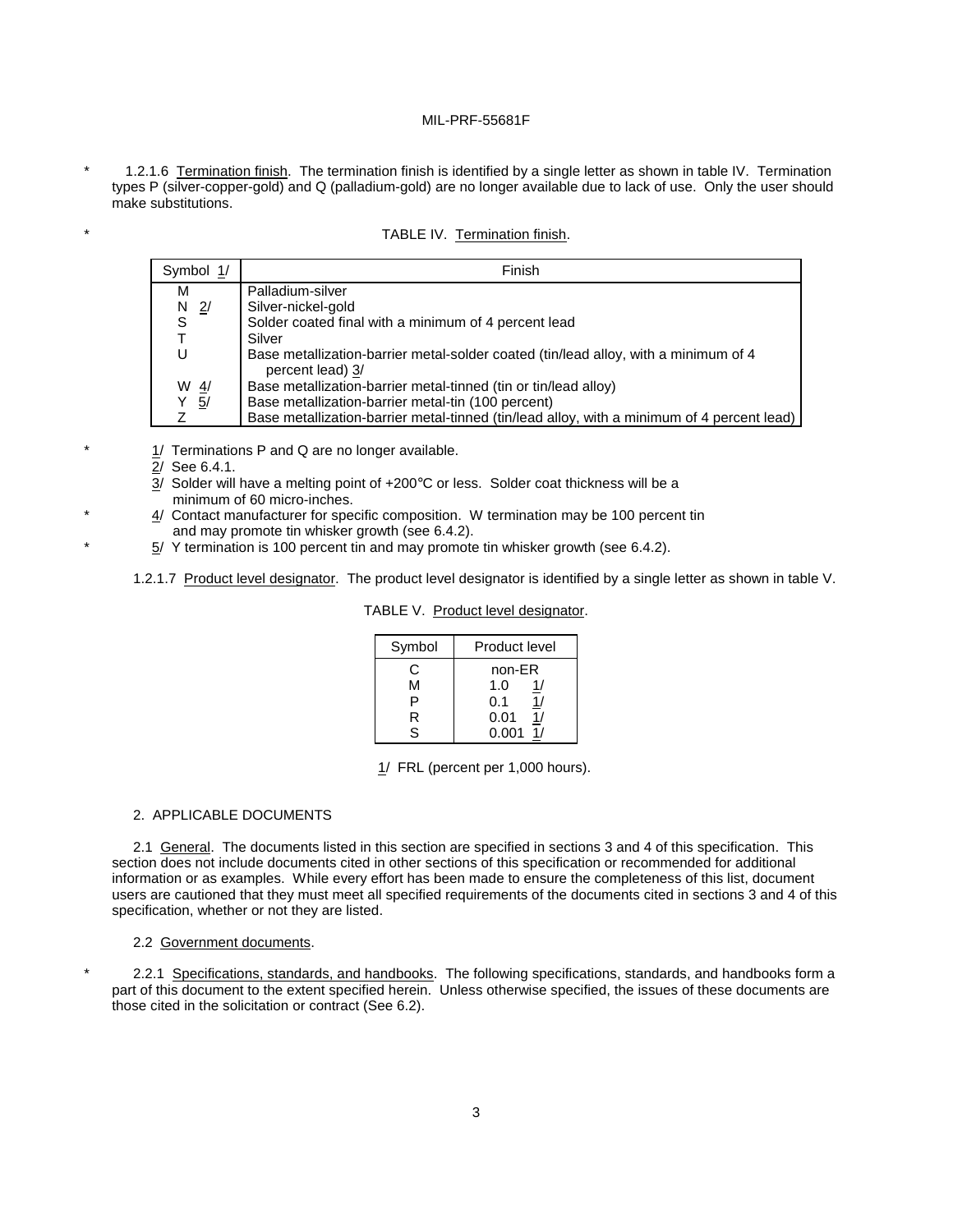# DEPARTMENT OF DEFENSE SPECIFICATIONS

(See supplement 1 for list of associated specification sheets.)

#### DEPARTMENT OF DEFENSE STANDARDS

| MIL-STD-202 | $\sim$ | Electronic and Electrical Component Parts, Test Methods for.                  |
|-------------|--------|-------------------------------------------------------------------------------|
| MIL-STD-690 | $\sim$ | Failure Rate Sampling Plans and Procedures.                                   |
| MIL-STD-790 | $\sim$ | Standard Practice for Established Reliability and High Reliability Qualified  |
|             |        | Products List (QPL) Systems for Electrical, Electronic, and Fiber Optic Parts |
|             |        | Specifications.                                                               |
| MIL-STD-810 | $\sim$ | Environmental Test Methods and Engineering Guidelines.                        |

\* (Copies of these documents are available online at http://assist.daps.dla.mil/quicksearch/ or www.dodssp.daps.mil or from the Standardization Document Order Desk, 700 Robbins Avenue, Building 4D, Philadelphia, PA 19111-5094.)

2.3 Non-Government publications. The following documents form a part of this document to the extent specified herein. Unless otherwise specified, the issues of the documents which are DoD adopted are those listed in the issue of the DoDISS cited in the solicitation. Unless otherwise specified, the issues of documents not listed in the DoDISS are the issues of the documents cited in the solicitation (see 6.2).

# ELECTRONIC INDUSTRIES ALLIANCE (EIA)

| EIA-554-1 | Assessment of Average Outgoing Quality Levels in Parts Per Million (ppm). (DoD |
|-----------|--------------------------------------------------------------------------------|
|           | Adopted).                                                                      |
| EIA-557   | Statistical Process Control Systems. (DoD Adopted).                            |

- \* (Copies of these documents are available from http://global.ihs.com or Global Engineering Documents, Attn: Customer Service Department, 15 Inverness Way East, Englewood CO 80112-5776.)
- THE INSTITUTE FOR INTERCONNECTING AND PACKAGING ELECTRONIC CIRCUITS INC. (IPC)

| J-STD-004 | - Requirements for Soldering Fluxes.                                      |
|-----------|---------------------------------------------------------------------------|
| J-STD-005 | - Requirements for Soldering Pastes.                                      |
| J-STD-006 | Requirements for Electronic Grade Solder Alloys and Fluxed and Non-Fluxed |
|           | Solid Solders for Electronic Soldering Applications.                      |

(Copies of these documents can be ordered online at www.ipc.org or from the Institute for Interconnecting and Packaging Electronic Circuits (IPC, INC.), 2215 Sanders Road, Suite 200 South, Northbrook, IL 60062.)

2.4 Order of precedence. In the event of a conflict between the text of this document and the references cited herein (except for related associated specifications, specifications sheets, or MS standards), the text of this document takes precedence. Nothing in this document, however, supersedes applicable laws and regulations unless a specific exemption has been obtained.

## 3. REQUIREMENTS

3.1 Specification sheets. The individual item requirements shall be as specified herein and in accordance with the applicable specification sheets. In the event of any conflict between requirements of this specification and the specification sheet, the latter shall govern (see 6.2).

3.2 Qualification. Capacitors furnished under this specification shall be products which are authorized by the qualifying activity for listing on the applicable qualified products list (QPL) before contract award. In addition, the manufacturer shall obtain certification from the qualifying activity that the product assurance requirements of 4.2 have been met and are being maintained. Authorized distributors who are approved to MIL-STD-790 distributor requirements by the QPL manufacturer are listed in the QPL.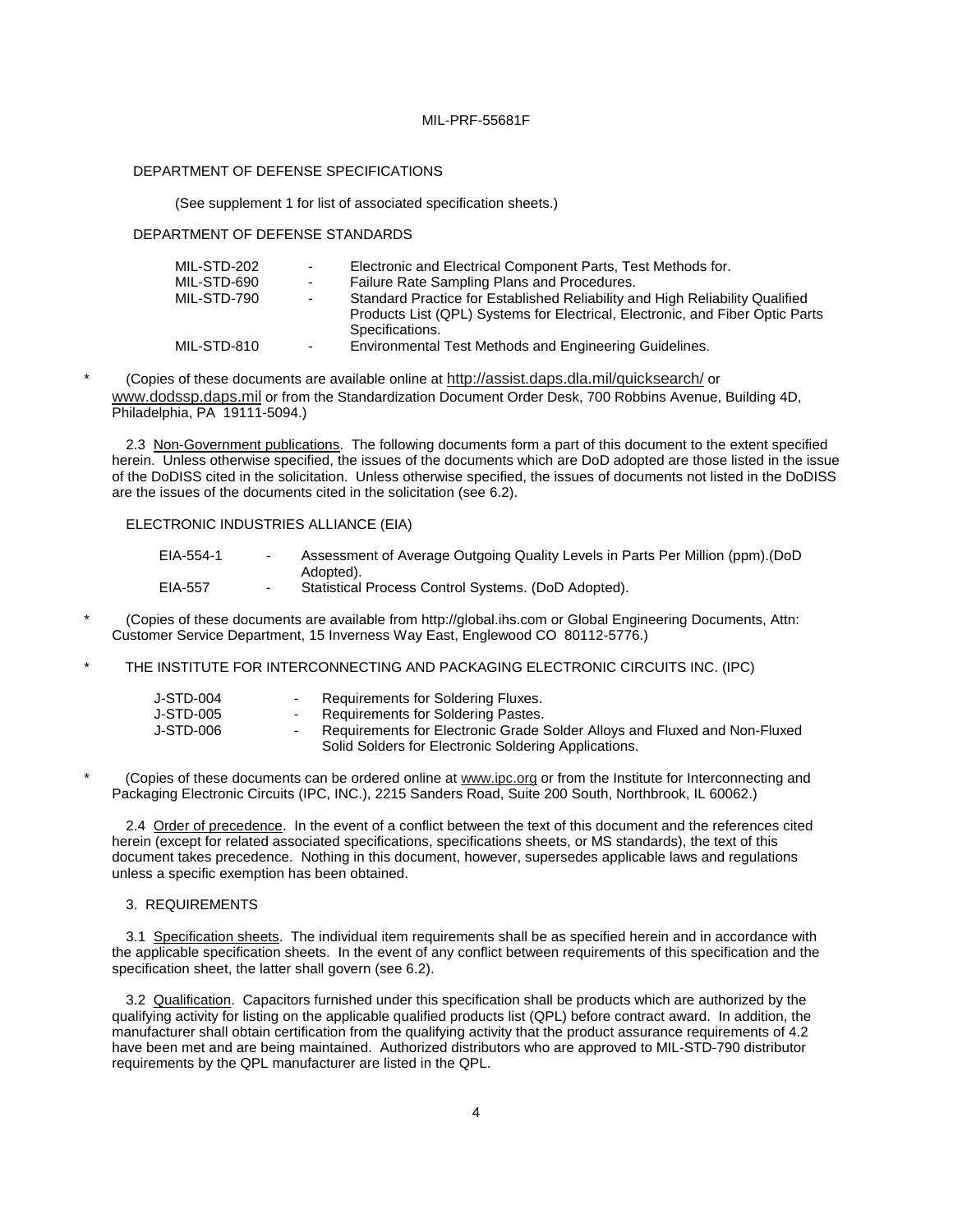3.3 QPL system. The manufacturer shall establish and maintain a QPL system for parts covered by this specification. Requirements for this system are specified in MIL-STD-690 (ER parts only) and MIL-STD-790. In addition, the manufacturer shall establish a Statistical Process Control (SPC) and Part Per Million (ppm) system that meets the requirements specified in 3.3.1 and 3.3.2.

3.3.1 SPC system. As part of the overall MIL-STD-790 QPL system, the manufacturer shall establish a SPC system that meets the requirements of EIA-557. The manufacturer shall demonstrate control of the voltagetemperature limits of capacitance in the process.

3.3.2 PPM system. As part of the overall MIL-STD-790 QPL system, the manufacturer shall establish a ppm system for assessing the average outgoing quality of lots in accordance with EIA-554-1. Data exclusion, in accordance with EIA-554-1 may be used with approval of the qualifying activity. The ppm system shall identify the ppm rate at the end of each month and shall be based on a six month moving average. Style reporting may include both non-ER and ER style combinations.

3.4 Material. The material shall be as specified herein. However, when a definite material is not specified, a material shall be used which enables the capacitors to meet the performance requirements of this specification. Acceptance or approval of any constituent material shall not be construed as a guarantee of the acceptance of the finished product.

3.4.1 Soldering flux. Soldering flux shall be in accordance with J-STD-004. No acid, acid salts, or type RA fluxes shall be used in preparation for or during soldering.

3.5 Interface and physical dimension requirements. Capacitors shall meet the interface requirements and physical dimensions specified (see 3.1).

3.5.1 Terminations. The terminations shall be of solderable metals or metal alloys. Termination finishes, as identified in 1.2.1.6, shall be as specified (see 3.1).

3.5.1.1 Reprocessing of terminations for solderability enhancement. The manufacturer may reprocess the terminations of capacitors supplied to this specification for the purpose of solderability enhancement, provided the termination process has been approved by the qualifying activity.

3.5.1.1.1 Reprocessing option. If the manufacturer reprocesses the terminations of the capacitors as a part of normal production, or as a corrective action for solderability failure, the reprocessed lot shall be subjected to the group A, subgroup 1, electrical tests.

3.6 Voltage conditioning. When tested as specified in 4.8.3, capacitors shall meet the following requirements:

a. Dielectric withstanding voltage (DWV) (at +25°C): Shall be as specified in 3.12, with the following exceptions:

\* (1) For capacitors with a voltage rating of 500 volts, 200 percent of rated voltage shall be applied.

(2) For capacitors with a voltage rating of 1,000 volts, 150 percent of rated voltage shall be applied.

(3) For capacitors with a voltage rating greater than 1,000 volts, 120 percent of rated voltage shall be applied.

- (4) Not applicable if the optional voltage conditioning was performed at or above 250 percent of rated voltage.
- b. Insulation resistance (IR) (at +25°C): Shall be as specified in 3.9.
- c. Capacitance (at +25°C): Shall be as specified in 3.7.
- d. Dissipation factor (DF) (at +25°C): Shall be as specified in 3.8.

3.7 Capacitance. When measured as specified in 4.8.4, the capacitance shall be within the applicable tolerance specified (see 3.1).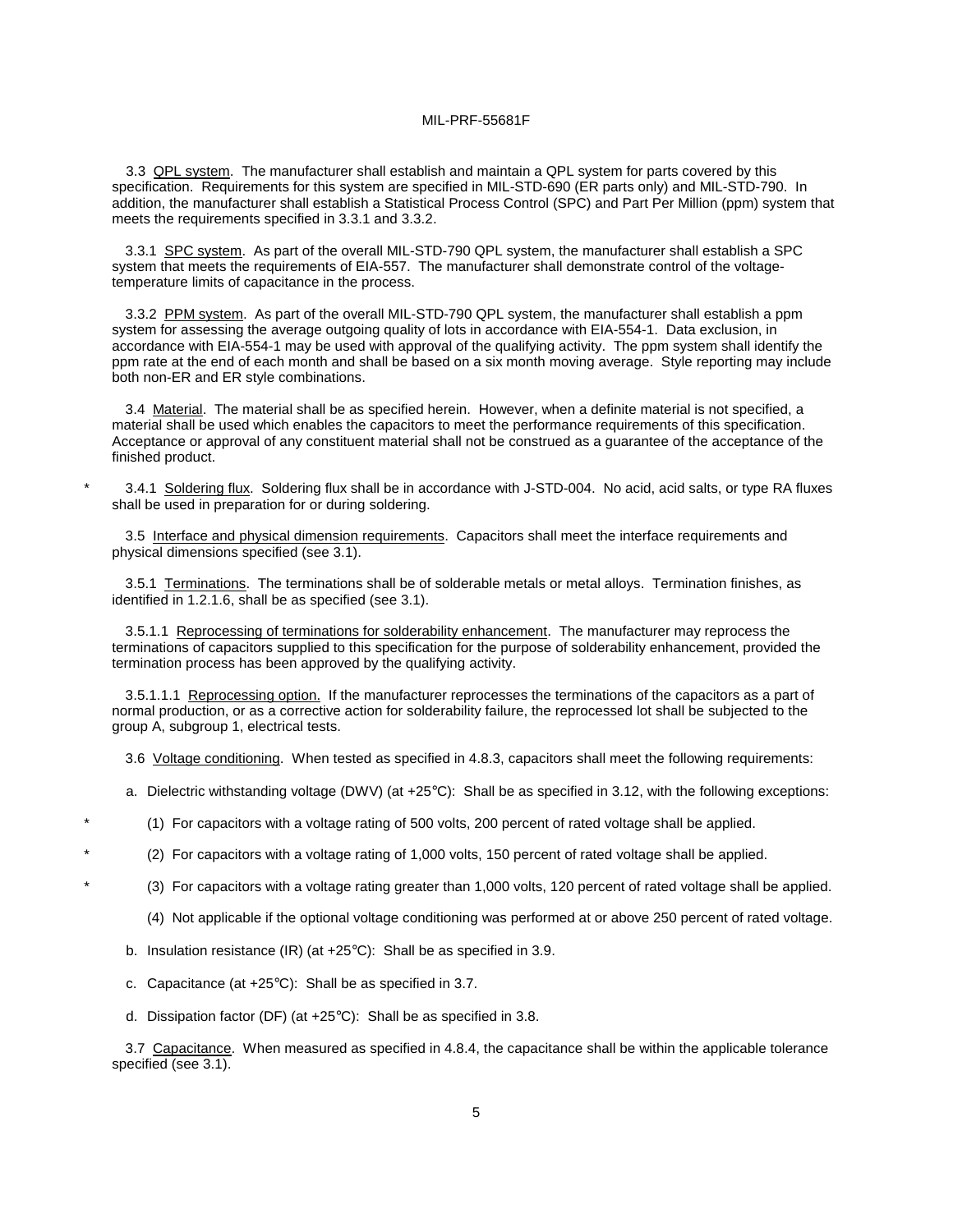3.8 DF. When measured as specified in 4.8.5, the DF shall not exceed 2.5 percent for the BR, BX, and BZ characteristics, 0.15 percent for the BP characteristic, and 0.05 percent for the BG characteristic.

- 3.9 IR. When measured as specified in 4.8.6, the IR shall be not less than the following:
- a. At +25°C (except high frequency styles) (see 3.1): 100,000 megohms or 1,000 megohm-microfarads, whichever is less.
- b. At +125°C (except high frequency styles) (see 3.1):
	- (1) BR, BX, and BZ characteristics: Shall be not less than 10,000 megohms or 100 megohm-microfarads, whichever is less (see 3.1).
	- (2) BP characteristic: Shall be not less than 1,000 megohms or 10 megohm-microfarads, whichever is less (see 3.1).
	- (3) BG characteristic: Shall be as specified (see 3.1).

3.10 Equivalent series resistance (ESR) (UHF) (when specified, see 3.1). When tested in accordance with 4.8.7, the ESR shall be less than the limits shown in appendix A, figure A-1 and figure A-2.

3.11 ESR (RF) (when specified, see 3.1). When tested in accordance with 4.8.8, the ESR shall be less than the limits shown in appendix A, figure A-3 and figure A-4.

3.12 DWV. When capacitors are tested as specified in 4.8.9, there shall be no evidence of breakdown or visible evidence of arcing or damage.

3.13 Solderability.

3.13.1 Nonleaded capacitors. Capacitors shall be tested as specified in 4.8.10. Nonbarrier metal capacitors shall utilize Pb36B solder; barrier metal capacitors shall utilize Sn60A, Pb36B, or Sn63A solder (see 3.1) in accordance with J-STD-006, and the immersed metallized surface shall be at least 85 percent covered with a smooth solder coating. The remaining 15 percent of the surface may contain small pinholes or exposed termination material; however, these shall not be concentrated in one area.

3.13.2 Leaded capacitors. When leaded capacitors are tested as specified in 4.8.10, the dipped surface of the leads shall be at least 90 percent covered with a new, smooth solder coating. The remaining 10 percent may contain only small pinholes or rough spots, and these shall not be concentrated in one area. Bare base metal where the solder dip failed to cover the original coating is an indication of poor solderability and shall be cause for failure. In case of dispute, the percentage of coverage with pinholes or rough spots shall be determined by actual measurement of these areas, as compared to the total area.

3.14 Voltage-temperature limits (not applicable to high frequency capacitors). When capacitors are tested as specified in 4.8.11, the capacitance change shall not exceed the applicable limits specified in table I.

3.15 Thermal shock and immersion. When tested as specified in 4.8.12, capacitors shall meet the following requirements:

- a. Visual examination: There shall be no mechanical damage.
- b. DWV: Shall be as specified in 3.12.
- c. IR (at +25°C): Shall be not less than 30 percent of the initial requirement (see 3.9).
- d. Capacitance change:
	- (1) BR, BX, and BZ characteristics: Shall change not more than ±10 percent from the initial measured value.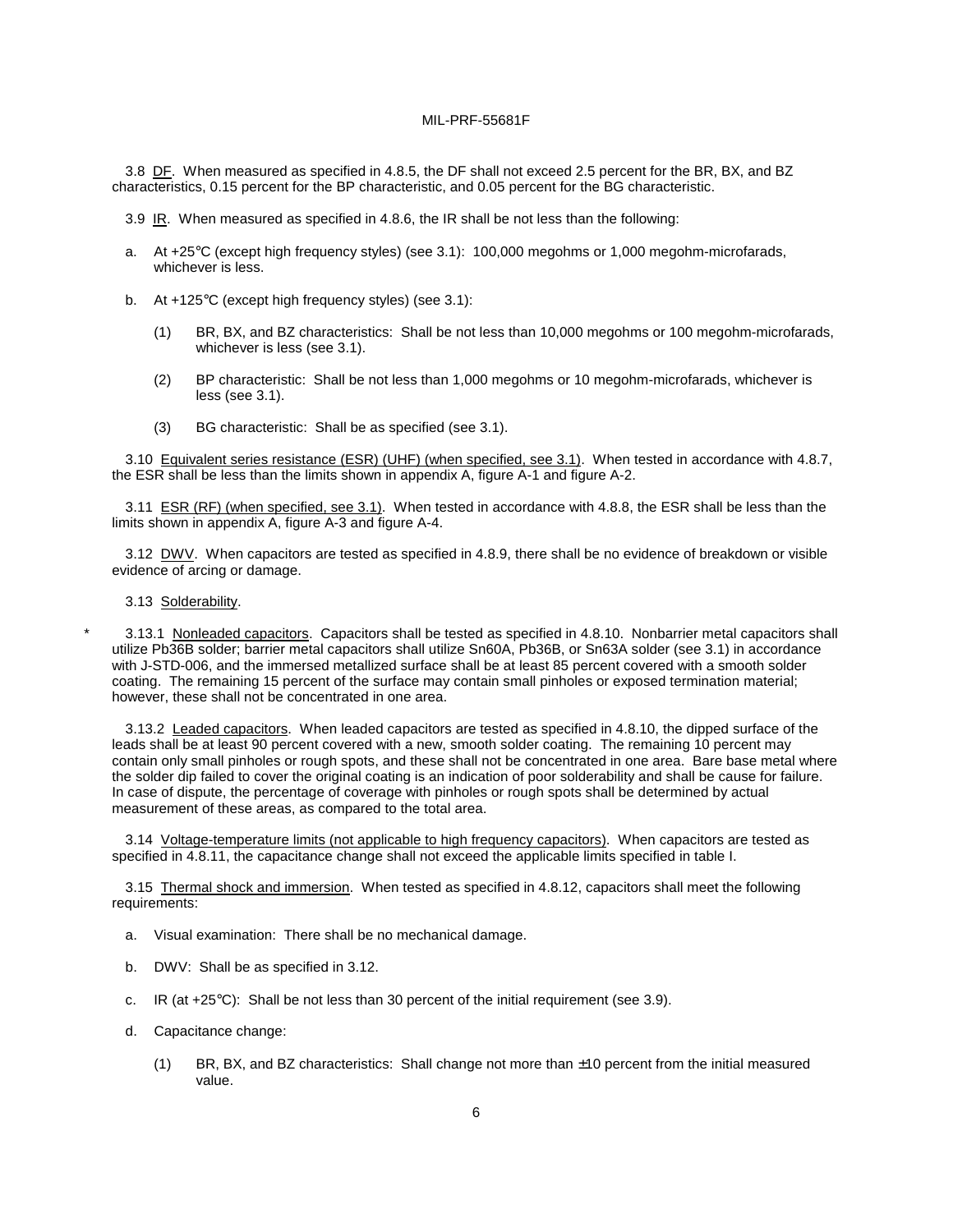- (2) BG and BP characteristics: Shall change not more than 0.5 percent of the nominal value or 0.5 pF, whichever is greater, from the initial measured value.
- e. DF: Shall be as specified in 3.8.

3.16 Resistance to soldering heat. When tested as specified in 4.8.13, capacitors shall meet the following requirements:

- a. Visual examination: There shall be no evidence of mechanical damage or delamination or exposed electrodes. Leaching shall be a maximum of 25 percent on each edge of mounting area (see figure 1).
- b. IR (at +25°C): Shall not be less than the initial 25°C requirement.
- c. Capacitance change:
	- (1) BR, BX, and BZ characteristics: Shall change not more than -1.0 percent to +6.0 percent from the initial measured value.
	- (2) BG characteristic: Shall change not more than 0.5 percent of the nominal value or 0.5 pF, whichever is greater, from the initial measured value.
	- (3) BP characteristic: Shall change not more than -1.0 percent to +2.0 percent of the nominal value or 0.5 pF, whichever is greater, from the initial measured value.
- d. DF: Shall not exceed the initial limits.



FIGURE 1. Mounting areas

- 3.17 Moisture resistance. When tested as specified in 4.8.14, capacitors shall meet the following requirements:
- a. Visual examination: There shall be no mechanical damage, and marking shall remain legible.
- b. DWV: Shall be as specified in 3.12.
- c. IR (at  $+25^{\circ}$ C): Shall be not less than 30 percent of the initial requirement (see 3.9).
- d. Capacitance change:
	- (1) BR, BX, and BZ characteristics: Shall change not more than  $\pm 10$  percent from the initial measured value.
	- (2) BP and BG characteristics: Shall change not more than 0.5 percent of the nominal value or 0.5 pF, whichever is greater, from the initial measured value.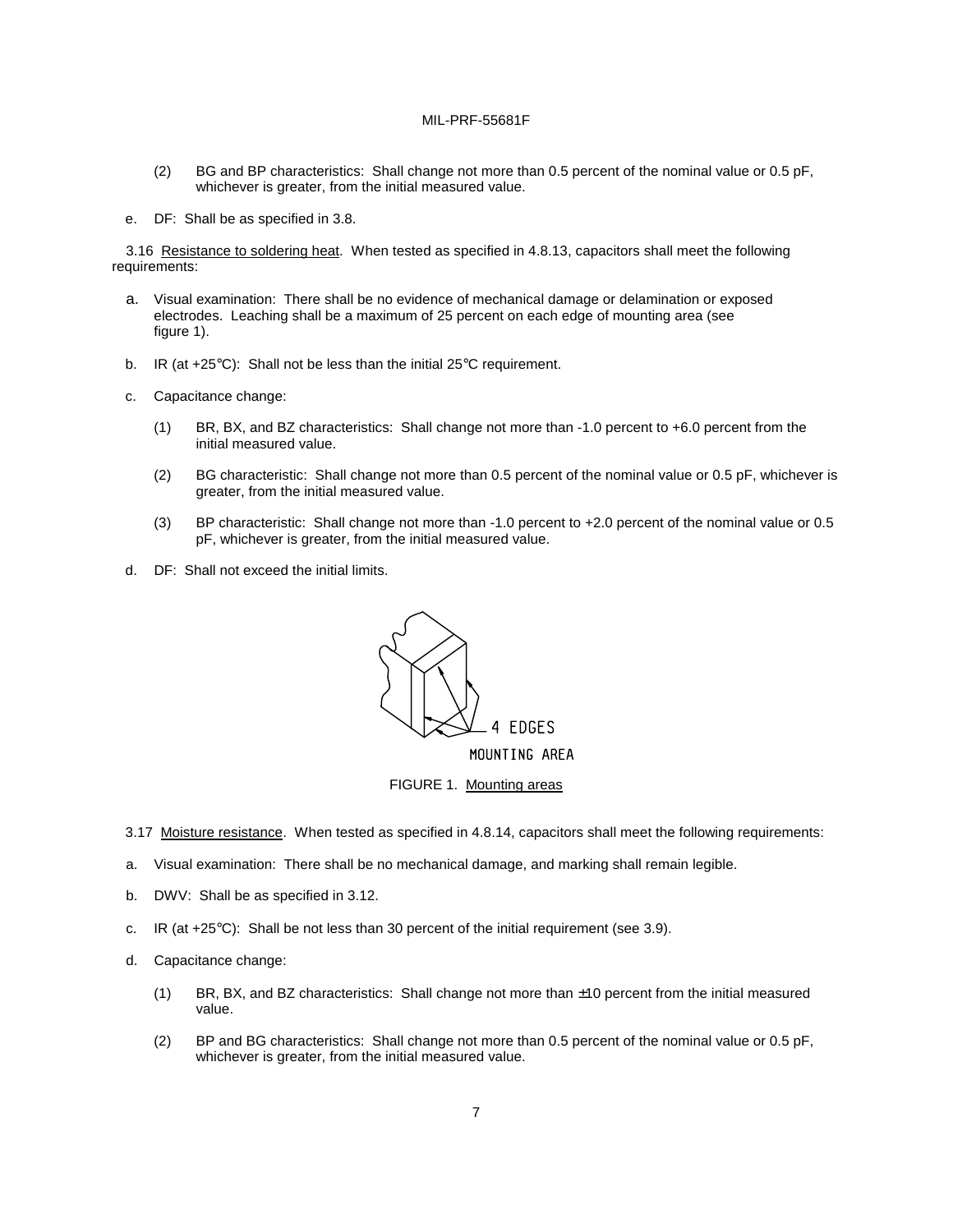3.18 Humidity, steady state, low voltage. When tested as specified in 4.8.15, capacitors shall meet the following requirements:

- a. Visual examination: There shall be no mechanical damage, and marking shall remain legible.
- b. IR (at +25°C): Shall meet the initial 25°C requirement specified in 3.9.
- c. Capacitance change:
	- (1) BR, BX, and BZ characteristics: Shall not change more than ±10 percent from the initial measured value.
	- (2) BP and BG characteristics: Shall not change more than 0.3 percent of the nominal value or 0.3 pF, whichever is greater, from the initial measured value.

3.19 Life (at elevated ambient temperature). When tested as specified in 4.8.16, capacitors shall meet the following requirements:

a. Visual examination: There shall be no mechanical damage.

b. IR:

- (1) (At  $+25^{\circ}$ C): Shall be not less than 30 percent of the initial requirement (see 3.9).
- (2) (At maximum rated temperature): Shall be not less than 30 percent of the initial requirement (see 3.9).
- c. Capacitance change:
	- (1) BR, BX, and BZ characteristics: Less than ±10 percent from the initial measured value.
	- (2) BP and BG characteristics: Shall change not more than 2.0 percent of the nominal value or 0.5 pF, whichever is greater, from the initial measured value.
- d. DF:
	- (1) BR, BX, and BZ characteristics: Less than 3.0 percent.
	- (2) BP and BG characteristics: Less than 0.2 percent.

3.20 Fungus. The manufacturer shall certify that all materials are fungus resistant or shall perform the test specified in 4.8.17. When capacitors are tested as specified in 4.8.17, examination shall not disclose evidence of fungus growth or damage.

3.21 Series resonance (when specified, see 3.1). When tested as specified in 4.8.18, capacitors shall meet or exceed the series resonance frequency as shown on figure 2.

3.22 Terminal strength (when specified, see 3.1). When capacitors are tested as specified in 4.8.19, there shall be no loosening, rupturing, or permanent damage to the terminals.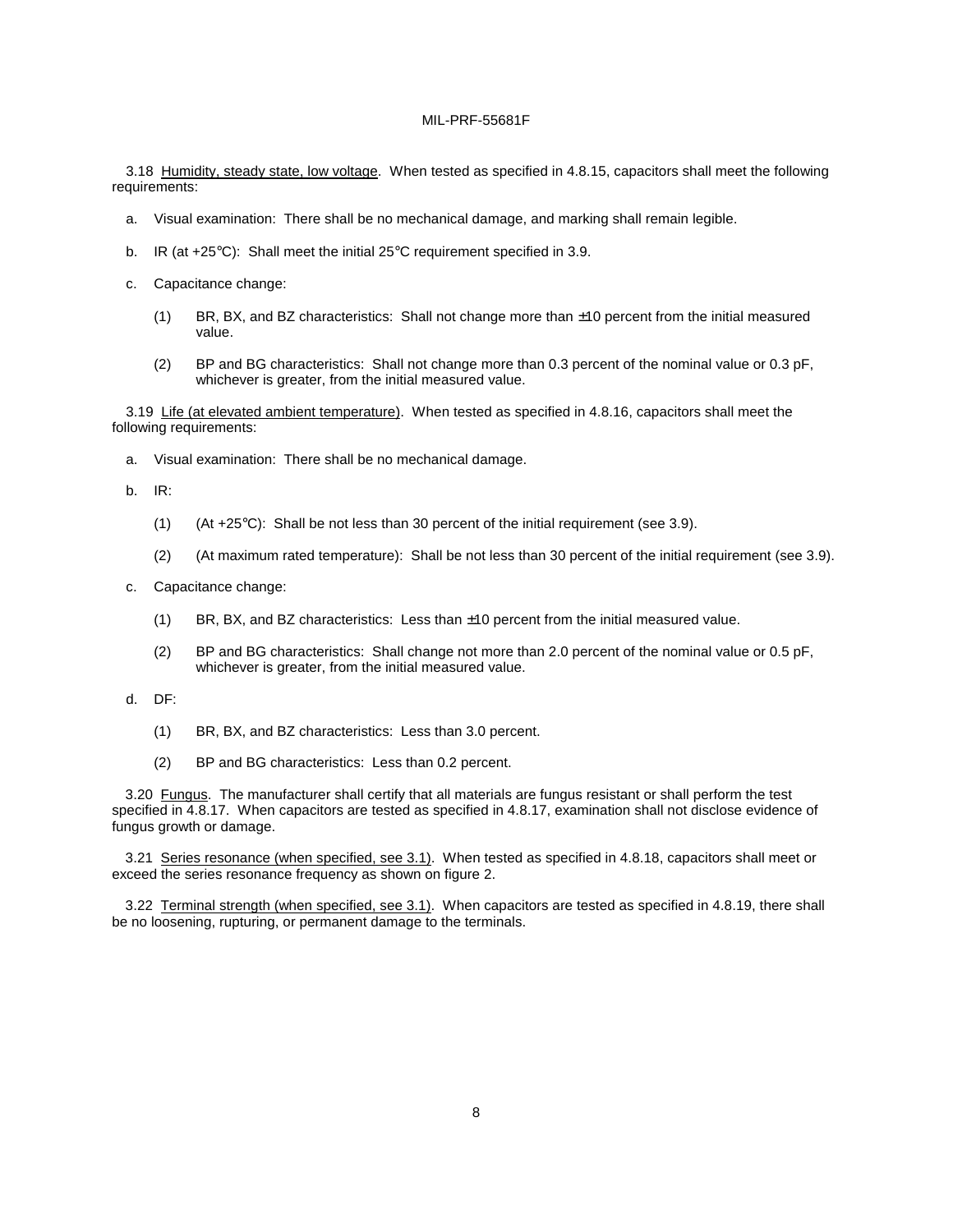



#### 3.23 Temperature coefficient and capacitance drift (high frequency capacitors only).

3.23.1 Temperature coefficient. When capacitors are tested as specified in 4.8.20, the capacitance change shall not exceed the applicable limits specified in table I.

PPM per °C can be calculated with the following equation:

PPM/
$$
^{\circ}
$$
C =  $\frac{C_2 - C_1}{C_1(T_2 - T_1)}$  x 10<sup>6</sup> , where: C<sub>2</sub> = Capacitance at test temperature  
C<sub>1</sub> = Capacitance at 25°C  
T<sub>2</sub> = Test temperature  
T<sub>1</sub> = 25°C

3.23.2 Capacitance drift. The capacitance drift shall be within  $\pm$  (0.2 percent or 0.05pF), whichever is greater.

3.24 Marking (all styles except high frequency). Packaging containers shall be marked with the PIN, capacitance, capacitance tolerance, voltage, "JAN" brand, lot date code, and the Commercial and Government Entity (CAGE) code. Other markings which in any way interfere with, obscure, or confuse those specified herein are prohibited. When specified in the ordering data capacitors shall be legibly marked in accordance with table VI (see 6.2). A two character marking system shall be used. The first character shall be an alphabetic symbol and shall designate the first and second significant figures. The second character shall be a numerical digit and shall designate the decimal multiplier of capacitance in pF (Examples: A1 = 1 x 10<sup>1</sup> = 10 pF; J5 = 2.2 x 10<sup>5</sup> = 0.22 x 10<sup>6</sup> = 0.22 µF).

The marking shall appear in black or legible contrast. The size and orientation of the marking shall be at the option of the manufacturer. At the option of the manufacturer, the capacitor may be laser marked with the manufacturer's trademark or symbol and the capacitance code in accordance with table VI. Additional marking may appear provided that it does not interfere with the required marking.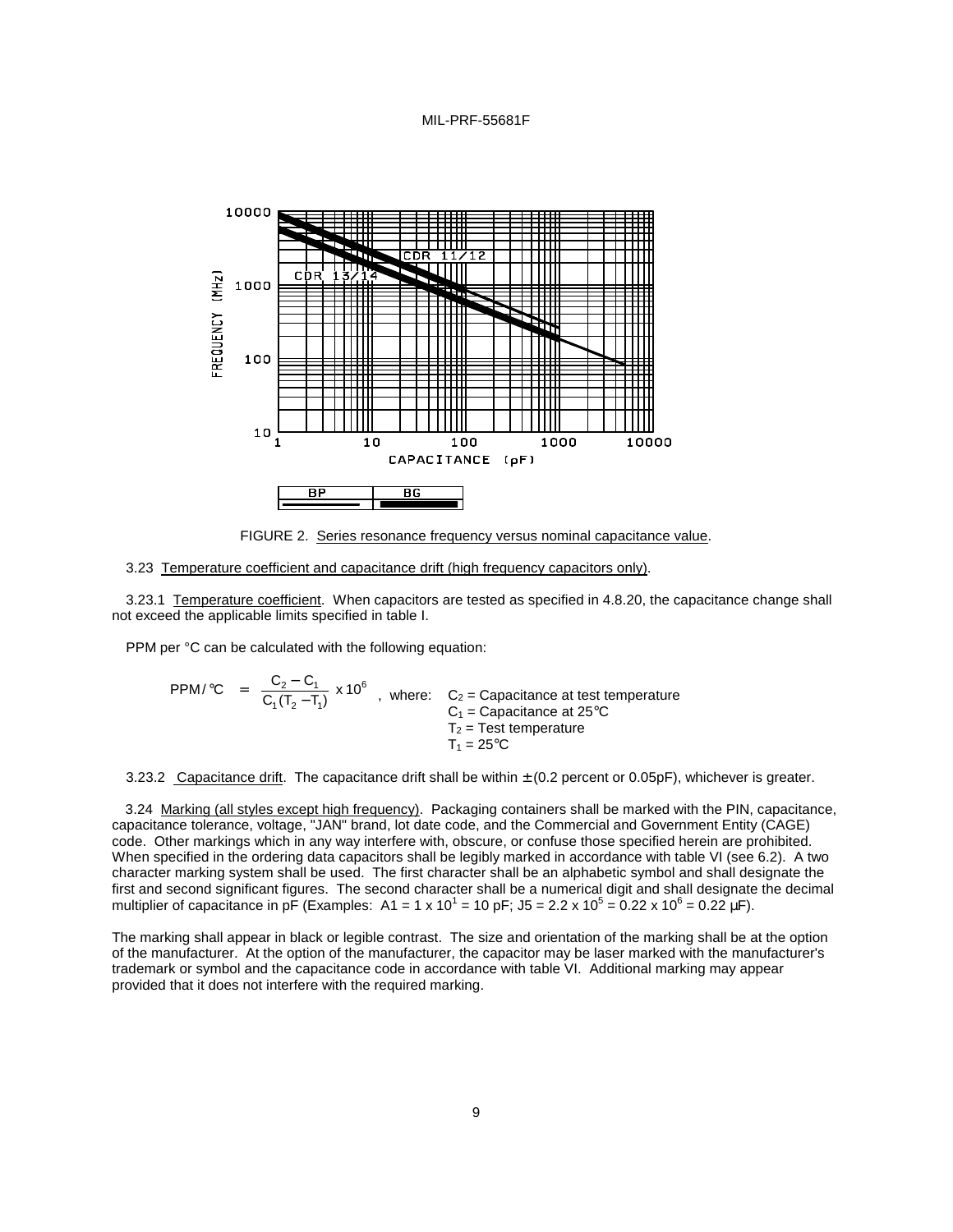| First character         |                          |                         |                          |  |                               | Second character                                      |
|-------------------------|--------------------------|-------------------------|--------------------------|--|-------------------------------|-------------------------------------------------------|
| Alphabetic<br>character | Significant<br>figures   | Alphabetic<br>character | Significant<br>figures   |  | <b>Numerical</b><br>character | Decimal<br>multiplier                                 |
| A<br>B<br>С             | 1.0<br>1.1<br>1.2        |                         | 5.1<br>5.6<br>6.2        |  | 2                             | 10 <sup>0</sup><br>$10^1$<br>10 <sup>2</sup>          |
| D<br>E<br>F             | 1.3<br>1.5<br>1.6        | W<br>X                  | 6.8<br>7.5<br>8.2        |  | 3<br>4<br>5                   | 10 <sup>3</sup><br>10 <sup>4</sup><br>10 <sup>5</sup> |
| G<br>н<br>J             | 1.8<br>2.0<br>$2.2\,$    | Z<br>a<br>b             | 9.1<br>2.5<br>3.5        |  | 6<br>7<br>8                   | 10 <sup>6</sup><br>10 <sup>7</sup><br>$10^8$          |
| Κ<br>М<br>N             | 2.4<br>2.7<br>3.0<br>3.3 | d<br>е                  | 4.0<br>4.5<br>5.0<br>6.0 |  | 9                             | 10 <sup>9</sup>                                       |
| P<br>Q<br>R             | 3.6<br>3.9<br>4.3        | m<br>n<br>٧             | 7.0<br>8.0<br>9.0        |  |                               |                                                       |
| S                       | 4.7                      |                         |                          |  |                               |                                                       |

# TABLE VI. Marking for chip capacitors.

3.24.1 Marking (styles CDR11, CDR12, CDR13, CDR14, CDR21, CDR22, CDR23, CDR24, and CDR25). These capacitors shall be marked with a contrasting color dot placed on the side of the capacitor to indicate the vertical plate orientation to that side. When parts are laser marked, the marking shall be on the surface which is parallel to the plane of the embedded electrodes (this is the larger area which is normally the imprint area). If the capacitor is so marked, the vertical plate orientation is defined; therefore, the contrasting color dot on the capacitor to indicate the vertical plate orientation to that side may be an option.

Capacitors may be laser marked with the manufacturer's trademark or symbol, the two-digit or three-digit capacitance code, and the tolerance code as follows:

| XXX                       | XXX                         |
|---------------------------|-----------------------------|
| 100 (or A1 for two-digit) | 100F (or A1F for two-digit) |

Where space does not permit, the manufacturer's trademark or symbol may be omitted.

3.24.2 Substitutability of product levels. A manufacturer may supply to those product levels, as listed in table VII, with failure rates (FR) higher than that to which they are qualified. Parts with lower FRs are substitutable, with the user's approval, for higher FR parts, provided the lot date codes of the parts are not changed.

|  | TABLE VII. Product level substitutability. |
|--|--------------------------------------------|
|  |                                            |

| Parts qualified to | Are substitutable for |
|--------------------|-----------------------|
| product level      | product level         |
| S(.001)            | C, M, P, and R        |
| R(.01)             | C, M, and P           |
| P(.1)              | C.M                   |
| M(1)               | C.                    |
|                    | NΑ                    |
|                    |                       |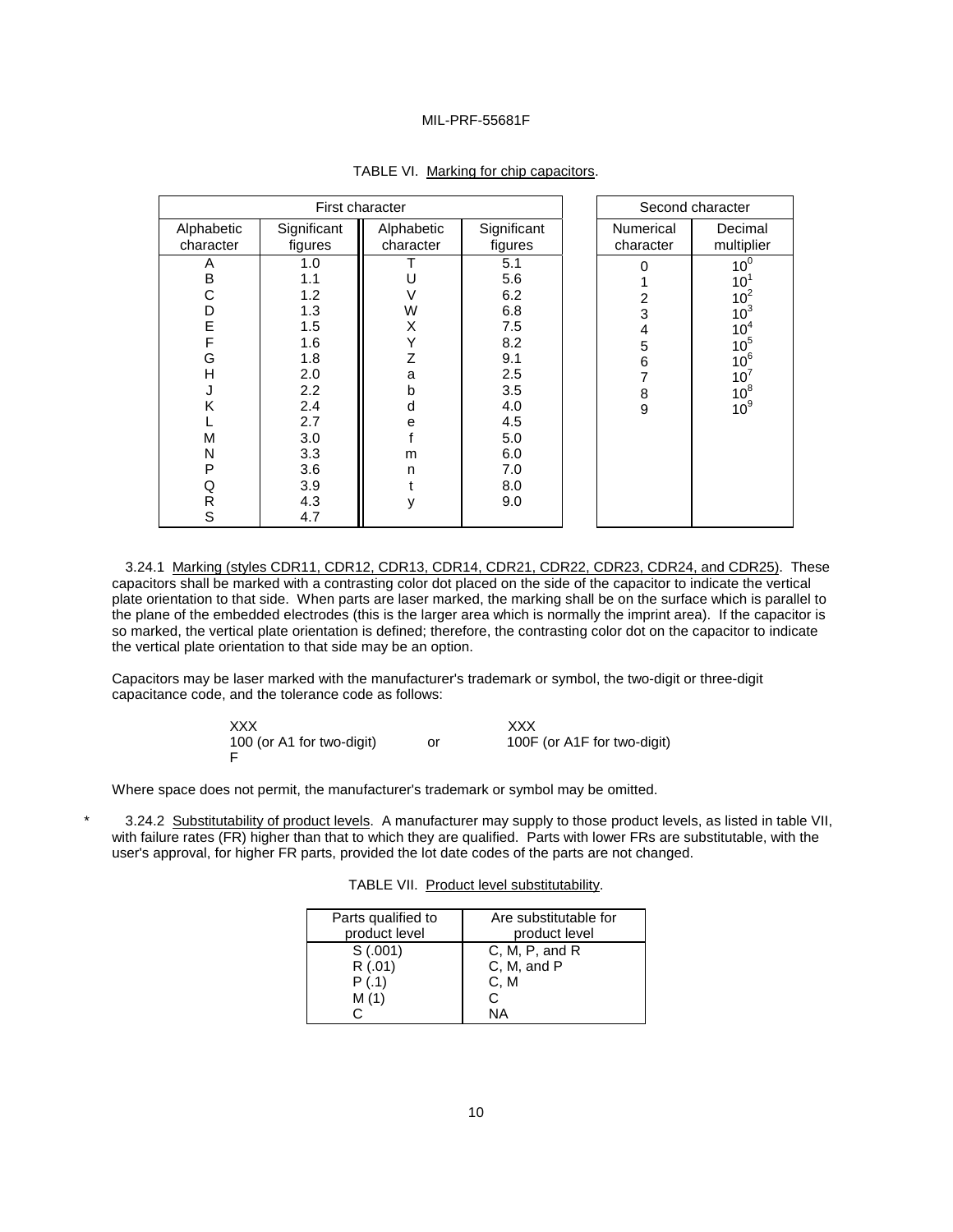3.24.3 Substitutability of capacitance tolerance and rated voltage. Parts qualified and marked (if applicable) to tighter capacitance tolerance or qualified to a higher rated voltage are substitutable, with the user's approval, for parts qualified and marked (if applicable) to looser capacitance tolerance, or qualified to a lower rated voltage, provided all other values, such as case size, characteristic, and leads or terminations remain the same. The substitutable parts shall not be remarked (if applicable) unless specified in the contract or order (see 6.2). In the event the capacitance tolerance is changed and remarked (if applicable) or the voltage rating is changed, the lot date codes of the parts shall not be changed and the workmanship criteria shall be met.

3.24.4 JAN and J marking. The United States Government has adopted, and is exercising legitimate control over the certification marks "JAN" and "J", respectively, to indicate that items so marked or identified are manufactured to, and meet all the requirements of specifications. Accordingly, items acquired to and meeting all of the criteria specified herein and in applicable specifications shall bear the certification mark "JAN" except that items too small to bear the certification mark "JAN" shall bear the letter "J". The "JAN" or "J" shall be placed immediately before the part number except that if such location would place a hardship on the manufacturer in connection with such marking, the "JAN" or "J" may be located on the first line above or below the part number. Items furnished under contracts or orders which either permit or require deviation from the conditions or requirements specified herein or in applicable specifications shall not bear "JAN" or "J". In the event an item fails to meet the requirements of this specification and the applicable specification sheets or associated specifications, the manufacturer shall remove completely the military part number and the "JAN" or the "J" from the sample tested and also from all items represented by the sample. The "JAN" or "J" certification mark shall not be used on products acquired to contractor drawings or specifications. The United States Government has obtained Certificate of Registration Number 504,860 for the certification mark "JAN" and Registration Number 1,586,261 for the certification mark "J".

- 3.25 Recycled, recovered, or environmentally preferable materials. Recycled, recovered, or environmentally preferable materials should be used to the maximum extent possible provided that the material meets or exceeds the operational and maintenance requirements, and promotes economically advantageous life cycle costs.
- 3.26 Workmanship. Capacitors shall be inspected to the criteria in appendix C.

#### 4. VERIFICATION

- 4.1 Classification of inspections. The inspections specified herein are classified as follows:
- a. Qualification inspection (see 4.4).
- b. Verification of qualification (see 4.5).
- c. Conformance inspection (see 4.6).
- d. Periodic group C inspection (see 4.7).

4.2 QPL system. The manufacturer shall establish and maintain a system to meet the requirements of MIL-STD-790 and the requirements herein (see 3.3). Evidence of such compliance shall be verified by the qualifying activity as a prerequisite for qualification and retention of qualification.

#### 4.3 Inspection conditions and methods.

4.3.1 Inspection conditions. Unless otherwise specified herein, all inspections shall be performed in accordance with the test conditions specified in the "GENERAL REQUIREMENTS" of MIL-STD-202.

#### 4.3.2 Methods.

4.3.2.1 Reference measurements. When requirements are based on comparative measurements made before and after conditioning, the reference measurement shall be considered the last measurement made at +25°C ±5°C prior to conditioning. Unless reference measurements have been made within 30 days prior to the beginning of conditioning, they shall be repeated.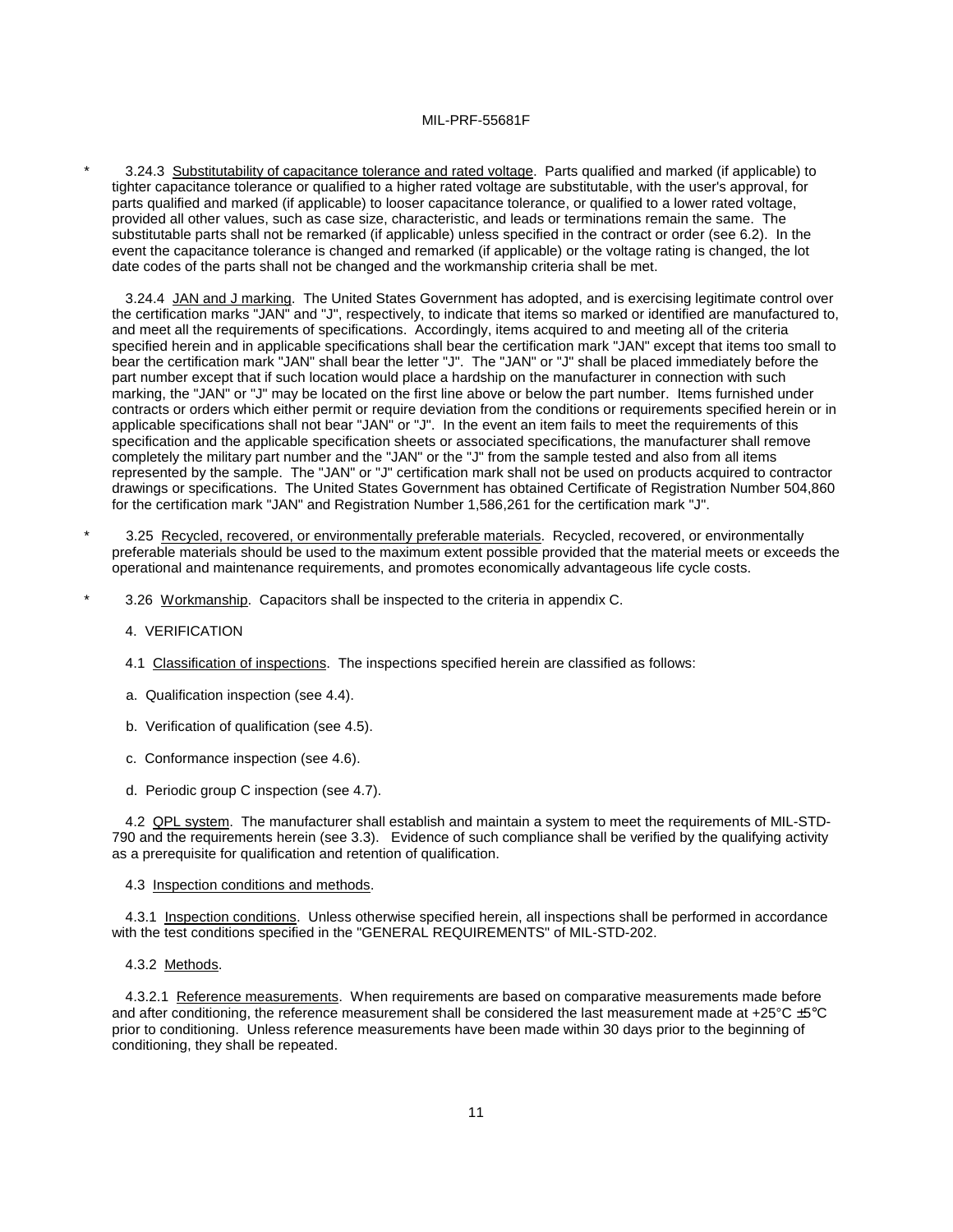4.3.3 Power supply. The power supply used for life testing shall have a regulation of  $\pm 2$  percent, or less, of the applicable applied test voltage. The power supply used for dc leakage current or IR measurements shall be stabilized to at least ±100 ppm. No voltage fluctuations shall occur during measurements that would produce a variation in the current or resistance measurement.

4.4 Qualification inspection. Qualification inspection shall be performed at a laboratory acceptable to the Government (see 6.3) on sample units produced with equipment and procedures normally used in production.

4.4.1 Sample size. The number of sample units comprising a sample of capacitors to be submitted for qualification inspection shall be as specified in table VIII, or in appendix B to this specification. The sample shall be taken from a production run and shall be produced with equipment and procedures normally used in production.

4.4.2 Inspection routine. Sample units shall be subjected to the qualification inspection specified in table VIII, in the order shown. All sample units shall be subjected to the group I tests. These sample units shall then be divided as shown in table VIII for groups II through VIII, and subjected to the tests for their particular group.

4.4.3 Failures. Failures in excess of those allowed in table VIII shall be cause for refusal to grant qualification approval.

#### 4.4.4 FRL and quality level verification.

4.4.4.1 FR qualification and lot conformance FR inspection. FR qualification and lot conformance FR inspection shall be in accordance with the general and detailed requirements of MIL-STD-690 and the following details:

- a. Procedure I: Qualification at the initial FR level. Level M (1.0 percent) of FRSP-90 shall apply. Sample units shall be subjected to the qualification inspection specified in group I, table VIII (see 4.4.2).
- b. Procedure II: Extension of qualification to lower FR levels. To extend qualification to the P (0.1 percent), R (0.01 percent), and S (0.001 percent) FR levels, two or more voltages within a style and of similar construction may be combined. For FR levels R and S, two or more styles of similar construction (see 4.6.1.1.1) may be combined.
- c. Procedure III: Maintenance of FR level qualification. Maintenance period B of FRSP-10 shall apply. Regardless of the number of production lots produced during this period, the specified number of unit hours shall be accumulated to maintain qualification.

4.4.4.2 Quality level verification. The manufacturer is responsible for establishing a quality system to assess the ppm defect level of lots. The ppm defect level shall be based on a 6-month moving average. The following groupings of styles shall be used for the maintenance of ppm defect level:

| Group | Styles                                                                      |
|-------|-----------------------------------------------------------------------------|
|       | CDR01, CDR02, CDR03, CDR04, CDR05, CDR06, CDR31, CDR32, CDR33, CDR34, CDR35 |
|       | CDR11, CDR12, CDR13, CDR14, CDR21, CDR22, CDR23, CDR24, CDR25               |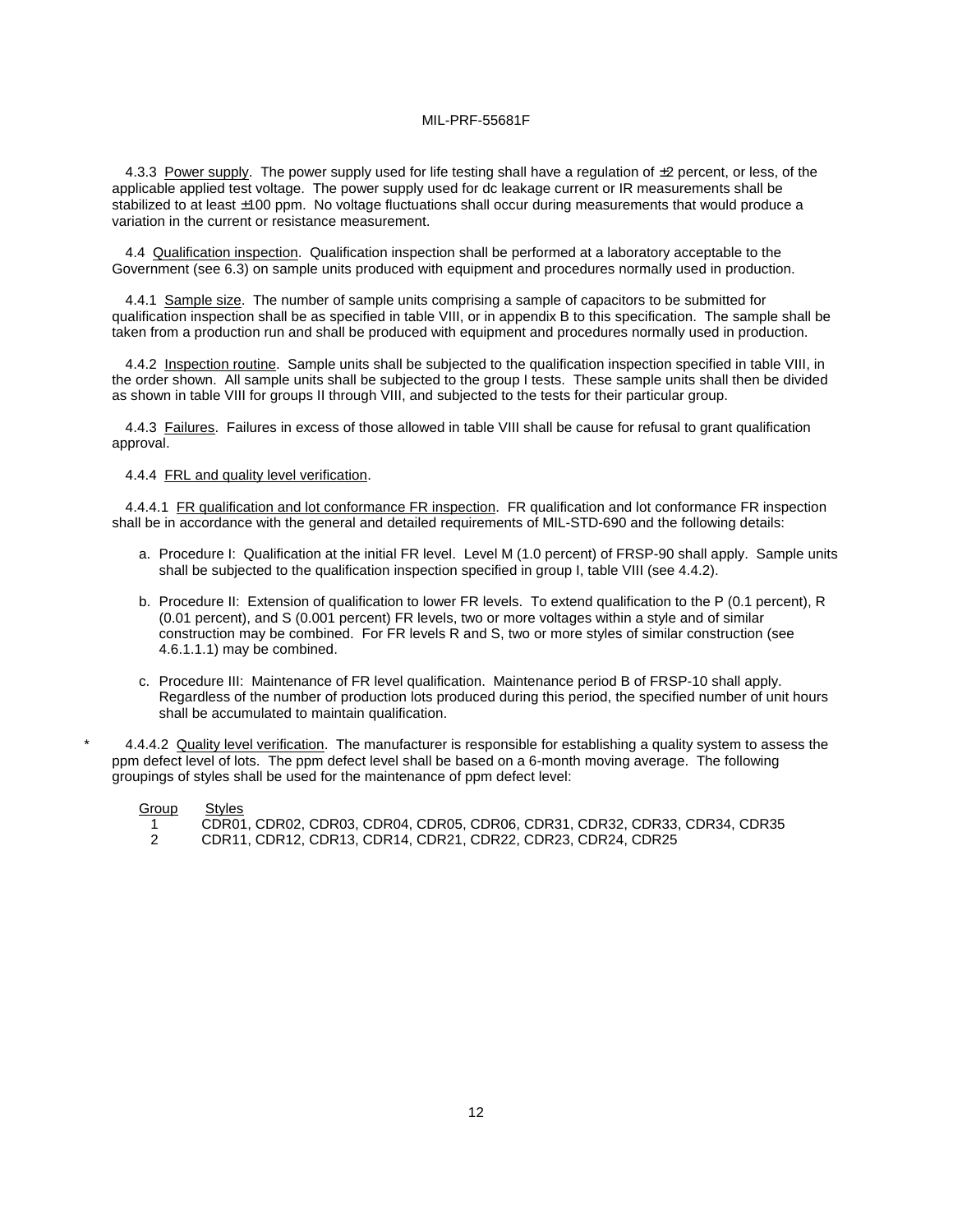| Inspection                                                                                                                                                                                                                                                                                   | Requirement<br>paragraph                                                                                    | Test method<br>paragraph                                                               | Number of sample<br>units to be inspected | Number of<br>defectives permitted |
|----------------------------------------------------------------------------------------------------------------------------------------------------------------------------------------------------------------------------------------------------------------------------------------------|-------------------------------------------------------------------------------------------------------------|----------------------------------------------------------------------------------------|-------------------------------------------|-----------------------------------|
| Group I<br>Voltage conditioning<br><b>DWV 1/</b><br>IR (elevated temperature) 1/<br>Capacitance 1/<br>Dissipation factor 1/<br>IR <sub>1</sub> /<br>ESR (UHF) (high frequency styles only) 4/<br>ESR (RF) (high frequency styles only) 4/<br><b>DWV</b><br>Visual and mechanical examination | 3.6<br>3.12<br>3.9<br>3.7<br>3.8<br>3.9<br>3.10<br>3.11<br>3.12<br>3.1, 3.4, 3.5.1,<br>3.24 through<br>3.26 | 4.8.3<br>4.8.9<br>4.8.6<br>4.8.4<br>4.8.5<br>4.8.6<br>4.8.7<br>4.8.8<br>4.8.9<br>4.8.2 | 85 2/ 3/                                  | Not applicable                    |
| Group II<br>Solderability                                                                                                                                                                                                                                                                    | 3.13                                                                                                        | 4.8.10                                                                                 | 6                                         |                                   |
| Group III<br>Voltage-temperature limits 5/<br>Temperature coefficient and capacitance drift<br>(high frequency only)<br>Thermal shock and immersion                                                                                                                                          | 3.14<br>3.23<br>3.15                                                                                        | 4.8.11<br>4.8.20<br>4.8.12                                                             | 18                                        | 1                                 |
| Group IV<br>Resistance to soldering heat<br>Moisture resistance                                                                                                                                                                                                                              | 3.16<br>3.17                                                                                                | 4.8.13<br>4.8.14                                                                       | 9<br>9                                    |                                   |
| Group V<br>Life (at elevated ambient temperature)                                                                                                                                                                                                                                            | 3.19                                                                                                        | 4.8.16                                                                                 | 25                                        | 1                                 |
| Group VI<br>Fungus 2/                                                                                                                                                                                                                                                                        | 3.20                                                                                                        | 4.8.17                                                                                 | 6                                         | $\mathbf 0$                       |
| Group VII<br>Series resonance (when specified, see 3.1)<br>Terminal strength (when specified, see 3.1)                                                                                                                                                                                       | 3.21<br>3.22                                                                                                | 4.8.18<br>4.8.19                                                                       | $18 \frac{3}{2}$                          | $\mathbf 0$                       |
| Group VIII<br>Humidity, steady state, low voltage                                                                                                                                                                                                                                            | 3.18                                                                                                        | 4.8.15                                                                                 | 12                                        | $\mathbf 0$                       |

# TABLE VIII. Qualification inspection.

1/ Performed as part of the voltage conditioning test.

 $\overline{2}$ / Only 79 samples are needed if certification is given for fungus (see 3.20).

 $\overline{3}$ / 18 additional samples required when group VII inspection is specified.

4/ Not applicable to high frequency styles below 1 pF.

5/ Not applicable to high frequency capacitors.

4.5 Verification of qualification. Every 6 months, the manufacturer shall provide verification of qualification to the qualifying activity. Continuation of qualification shall be based on meeting the following requirements:

- a. MIL-STD-790 program.
- b. The capacitor design has not been modified.
- c. Lot rejection for group A inspection does not exceed 10 percent or one lot, whichever is greater.
- d. Periodic group C inspection.
- e. Verification of FRLs.
- f. PPM assessment. This information shall be submitted in accordance with style groupings listed in 4.4.4.2.
- g. Continued qualification to non-ER (C level) shall be based upon continued maintenance of qualification for the ER part (FRL P).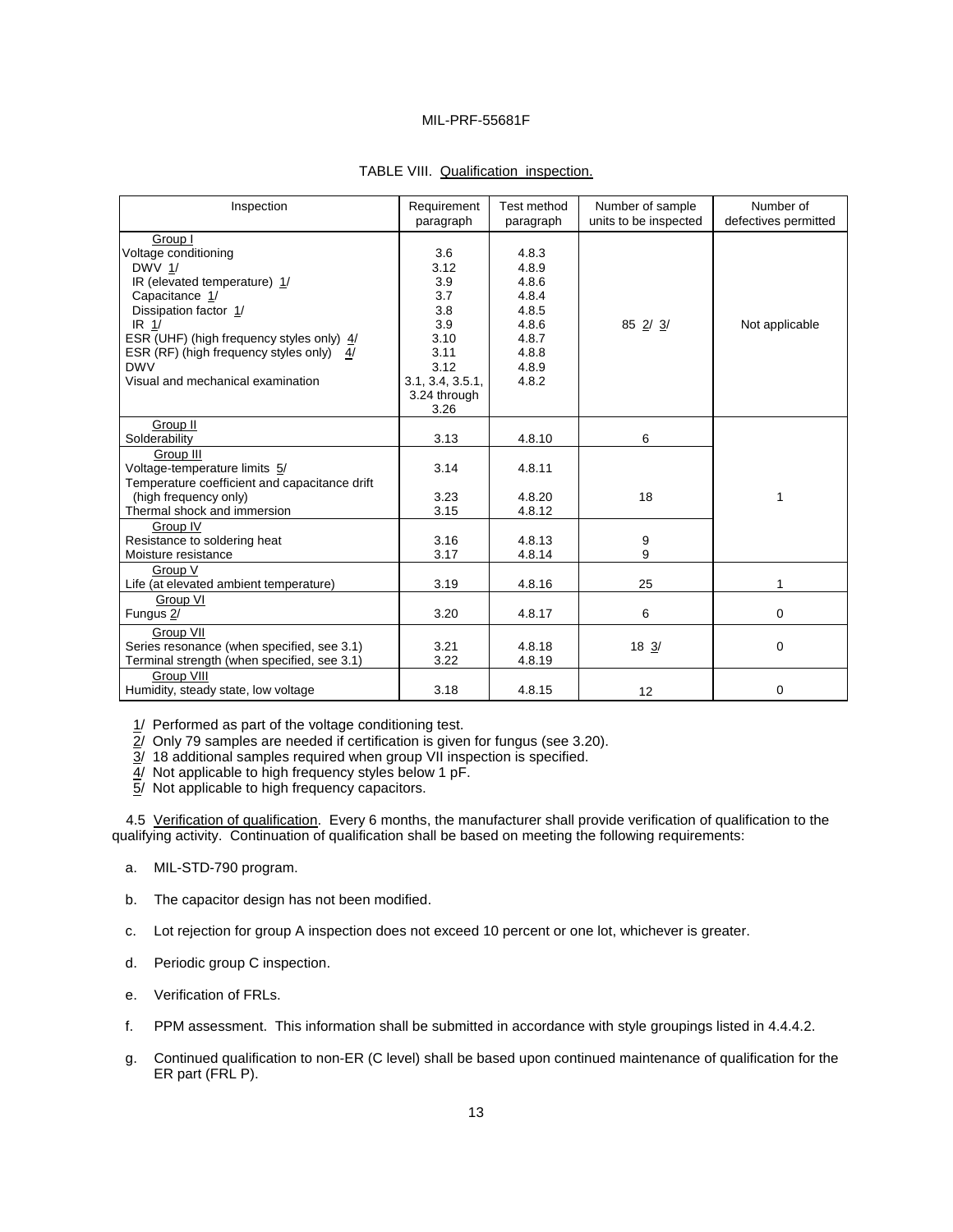#### 4.6 Conformance inspection.

4.6.1 Inspection of product for delivery. Inspection of product for delivery shall consist of group A inspection.

#### 4.6.1.1 Inspection and production lot.

4.6.1.1.1 Inspection lot. An inspection lot shall consist of all capacitors of the same voltage-temperature characteristic, produced under essentially the same conditions with the same basic materials, and offered for inspection at one time. The samples selected from the inspection lot shall be representative of the capacitance values and voltages in the approximate ratio of production.

4.6.1.1.2 Production lot. A production lot shall consist of all capacitors of the same style, voltage rating, nominal capacitance value, voltage-temperature characteristic, and termination finish. Manufacture of all parts in the lot shall have been started, processed, assembled, and tested as a group. Lot identity shall be maintained throughout the manufacturing cycle. Non-ER and ER lots, for conformance testing, shall be kept separate.

## 4.6.1.2 Group A inspection.

4.6.1.2.1 Non-ER capacitors (C-level). The manufacturer shall establish and maintain an inspection system to verify that capacitors meet the capacitance, DF, IR (at 25°C), visual/mechanical, and solderability requirements. Inline or process control may be part of such system. The inspection system shall also include criteria for lot rejection and corrective actions. The inspection system shall be verified under the overall MIL-STD-790 QPL system. NOTE: Since the non-ER (C-level) is the ER design without the mandatory conformance inspection and FRL assessment, this product is still expected to meet the environmental qualification type requirements (e.g., moisture resistance, thermal shock, etc).

4.6.1.2.2 ER capacitors. Group A inspection shall consist of the examinations and tests specified in table IX, in the order shown.

4.6.1.2.3 Subgroup 1 test. Subgroup 1 test shall be performed on a production lot basis on 100 percent of the product supplied under this specification. Capacitors failing the tests of subgroup 1 shall be removed from the lot. If during the 100 percent inspection, screening requires that more than 8 percent of the capacitors be discarded, the entire production lot shall be rejected.

4.6.1.2.3.1 Manufacturer's production inspection. If the manufacturer performs tests equal to or more stringent than those specified in subgroup 1, table IX, as the final step of the production process, group A, subgroup 1 inspection may be waived. Authority to waive the subgroup 1 inspection shall be granted by the qualifying activity only. The following criteria shall be complied with:

- a. Tests conducted by the manufacturer during production shall be clearly identical to or more stringent than that specified for subgroup 1. Test conditions shall be equal to or more stringent than those specified for subgroup 1 tests. (NOTE: Includes optional voltage conditioning (see 4.8.3.2)).
- b. Manufacturer subjects 100 percent of the product supplied under this specification to his production tests.
- c. The parameters measured and the failure criteria shall be the same or more stringent than those specified herein.
- d. The lot rejection criteria is the same or more stringent than that specified herein.
- e. Once approved, the manufacturer shall not change the test procedures or criteria without prior notification and concurrence by the qualifying activity.

4.6.1.2.3.2 Rejected lots. Production lots exceeding the eight percent defective allowance (PDA) of group A, subgroup 1 inspection shall be segregated from new lots and lots that have passed inspection. Lots rejected may be offered for acceptance only if the manufacturer 100 percent retests to the requirements of subgroup 1. Resubmitted lots shall be kept separate and shall be clearly identified as resubmitted lots. If, during the 100 percent reinspection to subgroup 1, the lot exceeds 3 percent defective, the lot shall be rejected and shall not be resubmitted.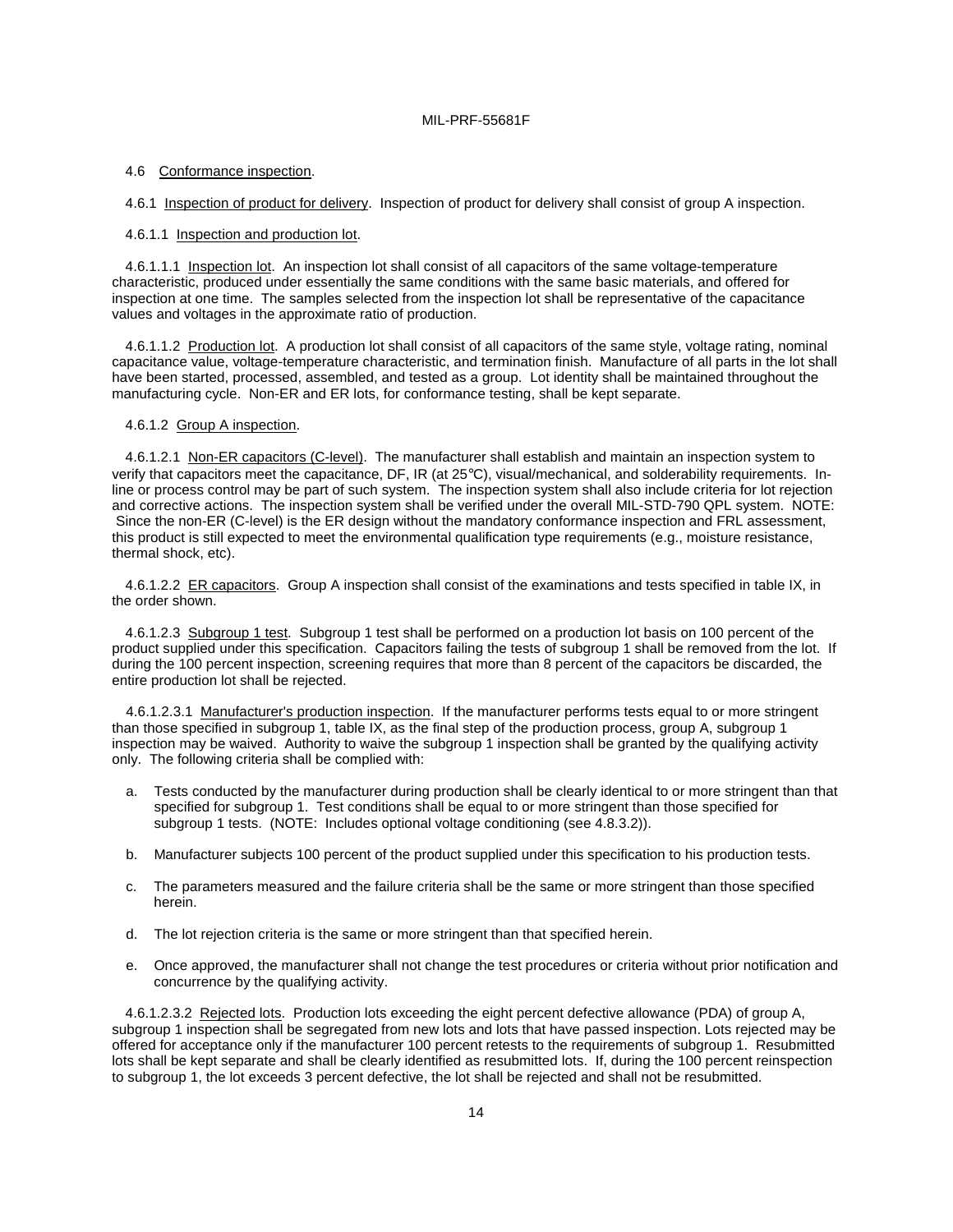| Inspection                                                                                          | Requirement paragraph                             | Test method<br>paragraph | Sampling procedure                     |
|-----------------------------------------------------------------------------------------------------|---------------------------------------------------|--------------------------|----------------------------------------|
| Subgroup 1<br>Voltage conditioning 1/                                                               | 3.6                                               | 4.8.3                    | 100 percent inspection                 |
| Subgroup <sub>2</sub><br>IR (elevated temperature) (+125°C)<br>Visual and mechanical examination 2/ | 3.9<br>3.1, 3.4, 3.5, 3.5.1, 3.24<br>through 3.26 | 4.8.6<br>4.8.2           | Table X, column A<br>Table X, column B |
| Subgroup 3<br>ESR (UHF) (when specified, see 3.1) 3/<br>ESR (RF) (when specified, see 3.1) 3/       | 3.10<br>3.11                                      | 4.8.7<br>4.8.8           | 6 samples<br>0 failures                |
| Subgroup 4<br>Solderability 4/                                                                      | 3.13                                              | 4.8.10                   | 13 samples<br>0 failures               |

# TABLE IX. Group A inspection.

1/ For CDR11 through CDR14 and CDR21 through CDR25 capacitors of less than 10 pF, the DF shall not exceed 0.25 percent for the BP characteristic and 0.15 percent for the BG characteristic. A negative reading is not considered a failure.

 $2/$  The manufacturer may request the deletion of the subgroup 2, visual and mechanical examination, provided an in-line or process control system for assessing and assuring the visual and mechanical requirements are met, can be validated and approved by the qualifying activity. Deletion of this examination does not relieve the manufacturer from meeting these requirements.

3/ Not applicable to styles CDR11 through CDR14 and CDR21 through CDR25 below 1 pF.

4/ The manufacturer may request the deletion of the subgroup 4 solderability test, provided an in-line or process control system for assessing and assuring the solderability of leads can be validated and approved by the qualifying activity. Deletion of the test does not relieve the manufacturer from meeting this test requirement.

| Lot size          | Sample Size |      |
|-------------------|-------------|------|
|                   | A           | в    |
| 13<br>1 -         | 100%        | 100% |
| 14 -<br>125       | 100%        | 13   |
| $126 -$<br>150    | 125         | 13   |
| $151 -$<br>280    | 125         | 20   |
| $281 -$<br>500    | 125         | 29   |
| $501 - 1.200$     | 125         | 34   |
| $1,201 - 3,200$   | 125         | 42   |
| $3,201 - 10,000$  | 192         | 50   |
| 10.001 - 35.000   | 294         | 60   |
| 35,001 - 150,000  | 294         | 74   |
| 150,001 - 500,000 | 345         | 90   |
| $500,001 - up$    | 435         | 102  |

|  | TABLE X. Sampling plans for subgroup 2. |
|--|-----------------------------------------|
|  |                                         |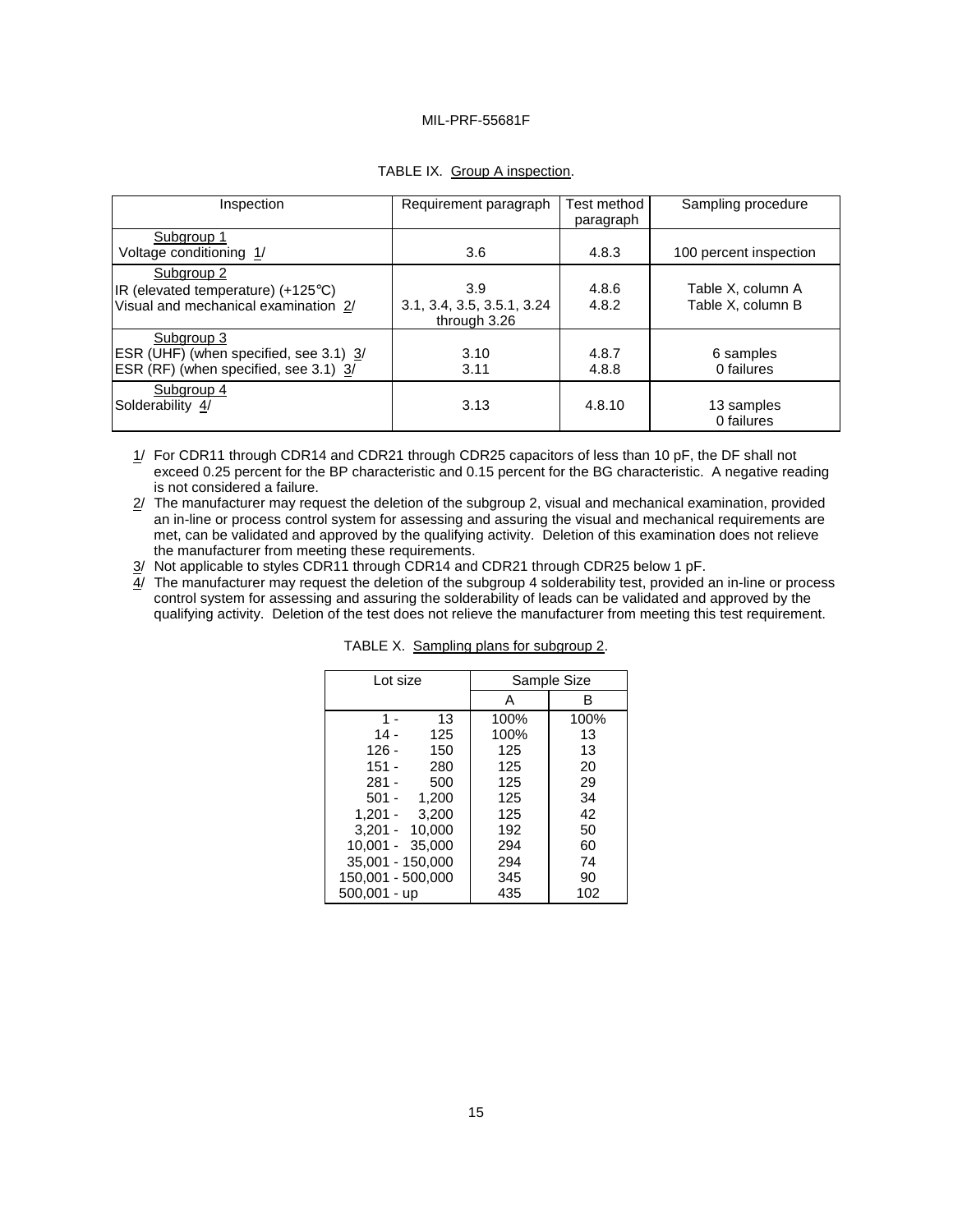#### 4.6.1.2.4 Subgroup 2 tests .

4.6.1.2.4.1 Sampling plans. Subgroup 2 tests shall be performed on an inspection lot basis. Samples subjected to subgroup 2 shall be selected in accordance with table X, based on the size of the inspection lot. In the event of one or more failures the lot shall be rejected.

4.6.1.2.4.2 Rejected lots. The rejected lot shall be segregated from new lots and those lots that have passed inspection. The rejected lot shall be 100 percent inspected for those quality characteristics found defective in the sample and any defectives found removed from the lot. A new sample of parts shall then be randomly selected in accordance with table X. If one or more defects are found in this second sample, the production lot shall be rejected and shall not be supplied to this specification.

4.6.1.2.5 Subgroup 3 tests. Subgroup 3 shall be performed on an inspection lot basis. The sampling procedure shall be as specified in table IX.

4.6.1.2.5.1 Rejected lots. The rejected lots shall be segregated from new lots and those lots that have passed inspection. Lots rejected because of failures in subgroup 3 shall be reinspected, using the sampling procedure specified in table IX. If one or more defects are found in the second sample, the lot shall be rejected and shall not be supplied to this specification. Resubmitted lots shall be kept separate from new lots, and shall be identified as resubmitted lots.

#### 4.6.1.2.6 Subgroup 4 (solderability).

 4.6.1.2.6.1 Sampling plan. Thirteen samples shall be selected randomly from every inspection lot and subjected to the subgroup 4 solderability test. The manufacturer may use electrical rejects from the subgroup 1 screening tests for all or part of the samples to be used for the solderability testing. If there are one or more defects, the lot shall be considered to have failed.

4.6.1.2.6.2 Rejected lots. In the event of one or more defects, the inspection lot shall be rejected. The manufacturer may use one of the following options to rework the lot:

- a. Each production lot that was used to form the failed inspection lot shall be individually submitted to the solderability test as required in 4.6.1.2.6.1. Production lots failing the solderability test can be reworked only if submitted to the reprocessing procedure in 4.6.1.2.6.2b.
- b. The manufacturer shall submit the failed production lot to 100 percent reprocessing of the terminations, using a process approved by the qualifying activity. Following the reprocessing, the electrical measurements required in the group A, subgroup 1 test shall be repeated on 100 percent of the lot. The PDA for electrical measurements shall be as for the subgroup 1 tests. Thirteen additional samples shall then be selected and subjected to the solderability test with no defects allowed. If the lot fails this solderability test, the lot shall be considered rejected and shall not be furnished against the requirements of this specification.

4.6.1.2.6.3 Disposition of samples. The solderability test is considered a destructive test and samples submitted to the solderability test shall not be supplied on the contract.

4.6.1.2.7 PPM calculations. The manufacturer shall establish a ppm system in accordance with 3.3.2 for assessing and calculating average outgoing quality of capacitors. A ppm rate combining capacitance, DF, IR (25°C), and DWV shall be assessed for lots that have passed the group A inspection. The manufacturer's ppm system shall also address rectification procedures for lots failing ppm assessment. Data from the rectification process shall not be used to calculate ppm.

4.7 Periodic group C inspection (ER only). Periodic inspection shall consist of the group C inspection tests specified in table XI, in the order shown. Group C inspection shall be performed on sample units randomly selected from inspection lots which have passed group A inspection. Except where the results of periodic inspection show noncompliance with the applicable requirements (see 4.7.2), delivery of products which have passed group A inspection shall not be delayed pending the results of this periodic inspection.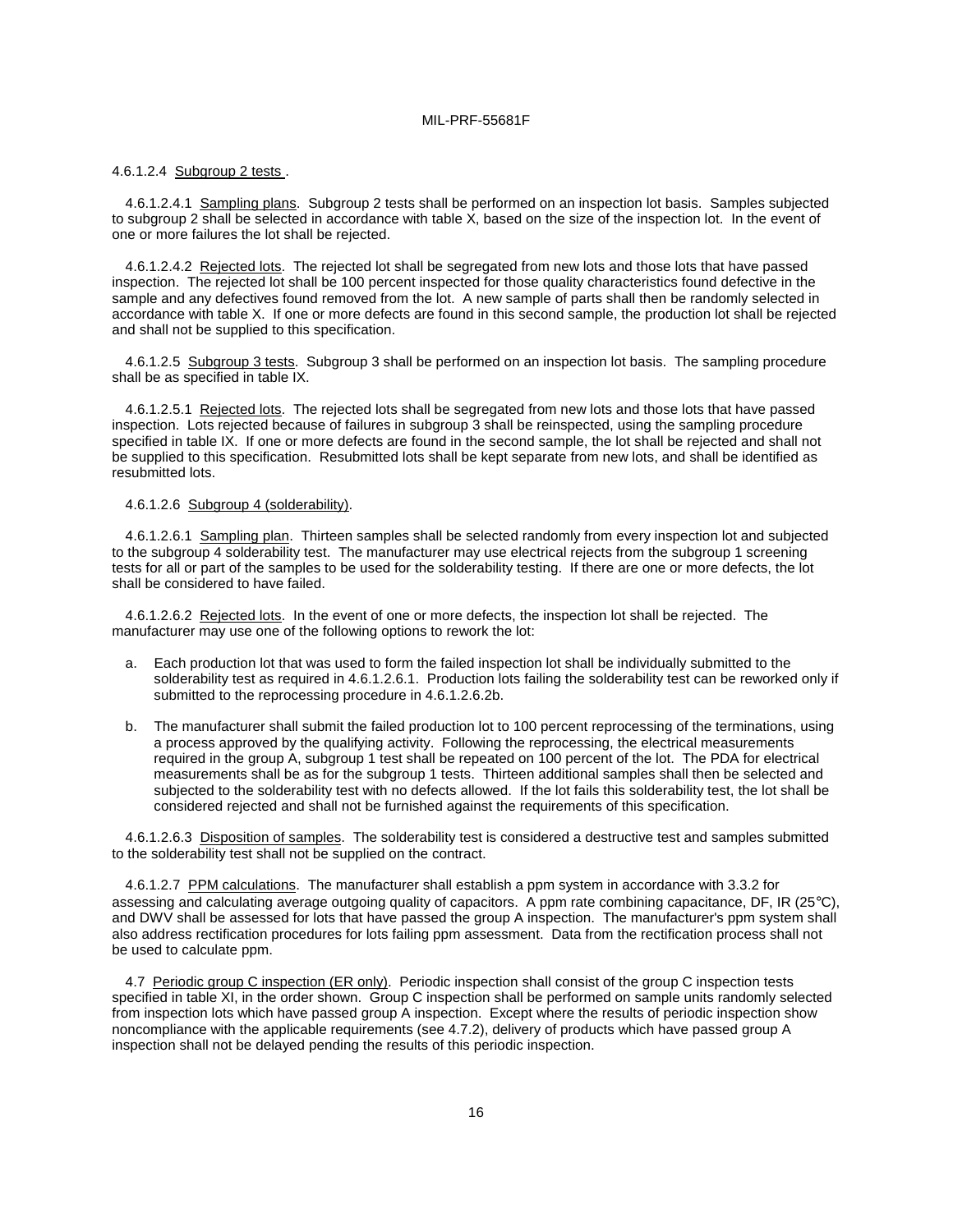## 4.7.1 Sampling plan.

4.7.1.1 Subgroup 1, subgroup 2, and subgroup 5 (all FR levels). Thirty-six sample units of each voltage-temperature characteristic shall be selected from the first inspection lot produced every 6 months.

4.7.1.2 Subgroup 3 (all FR levels). A minimum of 25 sample units per style of the highest capacitance value produced shall be selected from the first inspection lot produced during a 6-month period. Permitted failures shall be as specified in MIL-STD-690. The accumulated data shall be used for maintenance and extension of FR qualification.

4.7.1.3 Subgroup 4 (all FR levels) (high frequency only). Twelve sample units of each voltage-temperature characteristic shall be selected from the first lot produced.

4.7.1.4 Disposition of sample units. Sample units which have been subjected to group C inspection shall not be delivered on the contract or order.

4.7.2 Noncompliance. If a sample fails to pass group C inspection, the manufacturer shall notify the qualifying activity and cognizant inspection activity of such failure and take corrective action on the materials or processes, or both, as warranted, and on all units of product which can be corrected and which were manufactured under essentially the same conditions, with essentially the same materials and processes, and which are considered subject to the same failure. Acceptance and shipment of the product shall be discontinued until corrective action, acceptable to the qualifying activity has been taken. After the corrective action has been taken, group C inspection shall be repeated on additional sample units (all inspection, or the inspection which the original sample failed, at the option of the qualifying activity). Group A inspection may be reinstituted; however, final acceptance and shipment shall be withheld until the group C inspection has shown that the corrective action was successful.

| Inspection                                     | Requirement | Test      | Number of       | Number of   |
|------------------------------------------------|-------------|-----------|-----------------|-------------|
|                                                | paragraph   | method    | sample units    | defectives  |
|                                                |             | paragraph | to be inspected | permitted   |
| Subgroup 1                                     |             |           |                 |             |
| Temperature coefficient and capacitance drift  | 3.23        | 4.8.20    |                 |             |
| Voltage-temperature limits 1/2/                | 3.14        | 4.8.11    | 12              | 0           |
| Thermal shock and immersion 3/                 | 3.15        | 4.8.12    |                 |             |
| Subgroup 2                                     |             |           |                 |             |
| Resistance to soldering heat                   | 3.16        | 4.8.13    | 12              | 0           |
| Moisture resistance                            | 3.17        | 4.8.14    |                 |             |
| Subgroup 3                                     |             |           |                 |             |
| Life (at elevated ambient temperature)         | 3.19        | 4.8.16    | 25 minimum      | See 4.7.1.2 |
| Subgroup 4                                     |             |           |                 |             |
| Terminal strength (when specified, see 3.1) 3/ | 3.22        | 4.8.19    | 12              | 0           |
| Series resonance (when specified, see 3.1)     | 3.21        | 4.8.18    |                 |             |
| Subgroup 5                                     |             |           |                 |             |
| Humidity, steady state, low voltage            | 3.18        | 4.8.15    | 12              | 0           |

|  |  | TABLE XI. Group C inspection. |
|--|--|-------------------------------|
|--|--|-------------------------------|

1/ If the manufacturer can demonstrate that this test has been performed five consecutive times with zero failures, the frequency of this test, with the approval of the qualifying activity, can be performed on an annual basis. If the design, material, construction or processing of the part is changed or, if there are any quality problems or failures, the qualifying activity may require resumption of the original test frequency.

2/ Not applicable to high frequency capacitors.

 $\overline{3}$ / If the manufacturer can demonstrate that this test has been performed five consecutive times with zero failures, this test, with the approval of the qualifying activity, can be deleted. The manufacturer, however, shall perform this test every three years after the deletion as part of long term design verification. If the design, material, construction or processing of the part is changed or, if there are any quality problems, the qualifying activity may require resumption of the specified testing. Deletion of testing does not relieve the manufacturer from meeting the test requirement in case of dispute.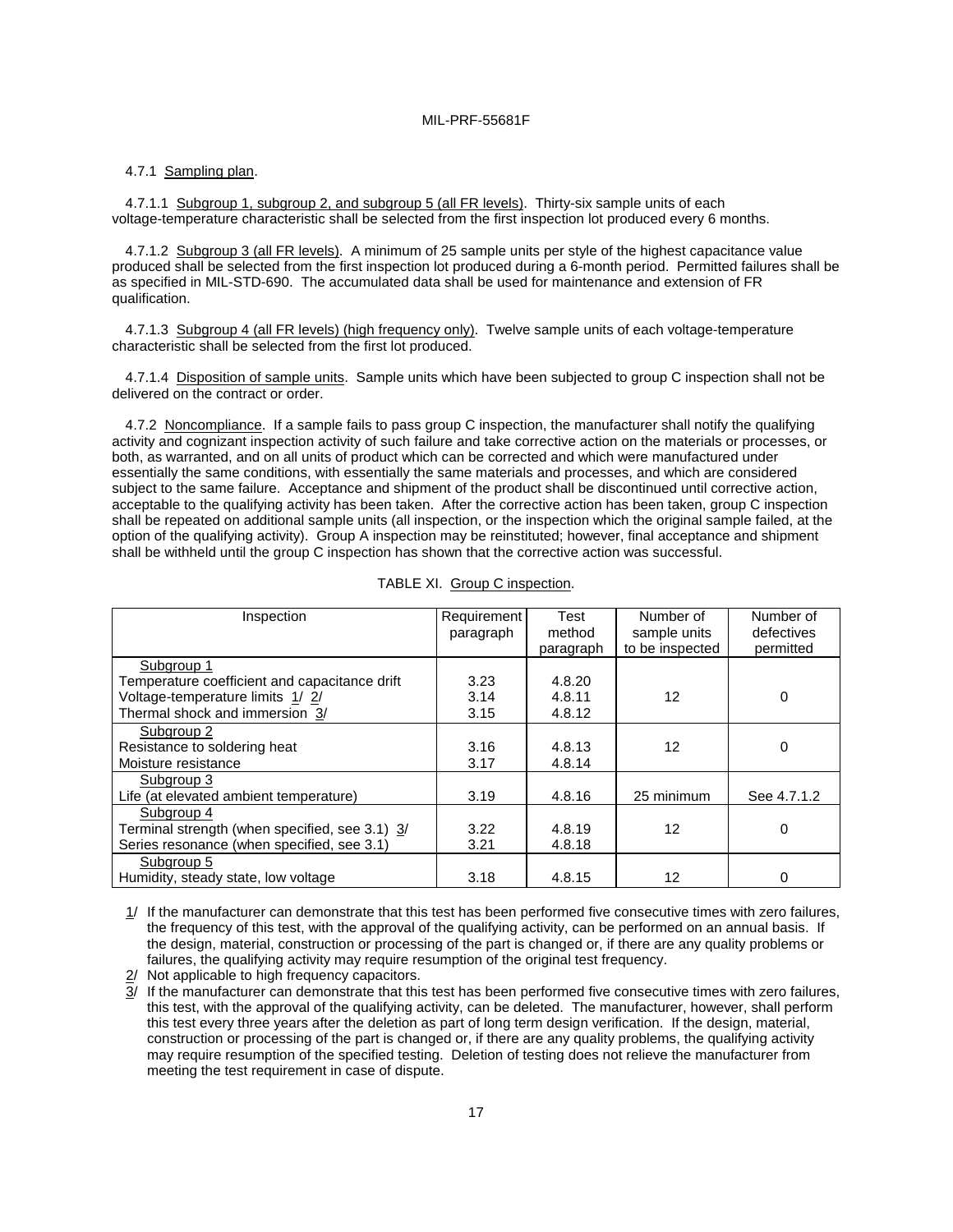#### 4.8 Methods of inspection.

4.8.1 Mounting for testing. When specified in the test procedures, the chip capacitors shall be mounted on a suitable substrate (e.g., 96 percent alumina or FR4 glass epoxy). The substrate and mounting process shall be such that it will not be the cause of, nor contribute to, failure of any test for which it may be used. The capacitors shall be mounted on the substrate as follows:

- a. A substrate shall be prepared with metallized surface land areas of proper spacing to permit mounting of chips by soldering the terminations of the chips to the substrate land areas. The dimensions of the test card are optional.
- b. Solder paste, type Sn60A, Pb36B, or Sn63A in accordance with J-STD-005 and J-STD-006, shall be used.
- c. The chip capacitor shall be soldered to the substrate using a solder reflow process. Conductive belt reflow and IR reflow processes are suggested. The temperature range of the peak reflow temperature shall be between 220°C and 260°C. Recommended ramp rates during preheating should not exceed 4°C per second. The substrates and capacitors shall be allowed to cool at room temperature.
- d. The substrate shall be cleaned to remove flux residue, if applicable. Any residue which degrades capacitor electrical performance shall be removed.

4.8.1.1 Test rack. When specified, the substrate shall be mounted on a test rack that shall be so designed as to permit readout for electrical parameters at +25°C and +125°C and to monitor each chip under test for failure. This will insure uniform and uninterrupted voltage and heat stresses.

 4.8.2 Visual and mechanical inspection. Capacitors shall be examined to verify that the materials, design, construction, physical dimensions, and workmanship are in accordance with the applicable requirements (see 3.1, 3.4, 3.5, and 3.24 through 3.26).

4.8.3 Voltage conditioning (see 3.6). One of the voltage conditioning tests in 4.8.3.1 or 4.8.3.2 shall be performed. The lot traveler shall indicate which test is used. When the optional voltage conditioning test of 4.8.3.2 is used, the traveler shall include the specific accelerated voltage used and the test time.

 4.8.3.1 Standard voltage conditioning. A minimum of twice the rated voltage shall be applied to the unit at the maximum rated temperature +4°C, -0°C for 100 hours +25 hours, -4 hours. After completion of the exposure period, the unit shall be stabilized at room temperature and the DWV (see 3.6a), IR, capacitance, and DF shall be measured as specified in 4.8.9, 4.8.6, 4.8.4, and 4.8.5, respectively. Due to the deaging characteristic of ceramic, capacitance measurement may be delayed (applicable to BR, BX, and BZ characteristics only).

4.8.3.2 Optional voltage conditioning (capacitors with voltage ratings of 200 volts or less only). The manufacturer, with approval from the qualifying activity, may perform an optional voltage conditioning test instead of the standard voltage conditioning test of 4.8.3.1. All conditions of 4.8.3.1 apply, with the exception of the voltage applied and the test time. The minimum time duration, T(test), shall be calculated as follows:

> $T_{\text{test}}$  (min)  $=$   $\frac{800}{\left(E_{\text{test}} / E_{\text{rated}}\right)^3}$  Where: 2 x E<sub>rated</sub>  $\le E_{\text{test}} \le 4$  x E<sub>rated</sub>  $T_{test}$  = Minimum test time in hours

> > $E_{test}$  = Applied voltage

Erated = Rated voltage of the capacitor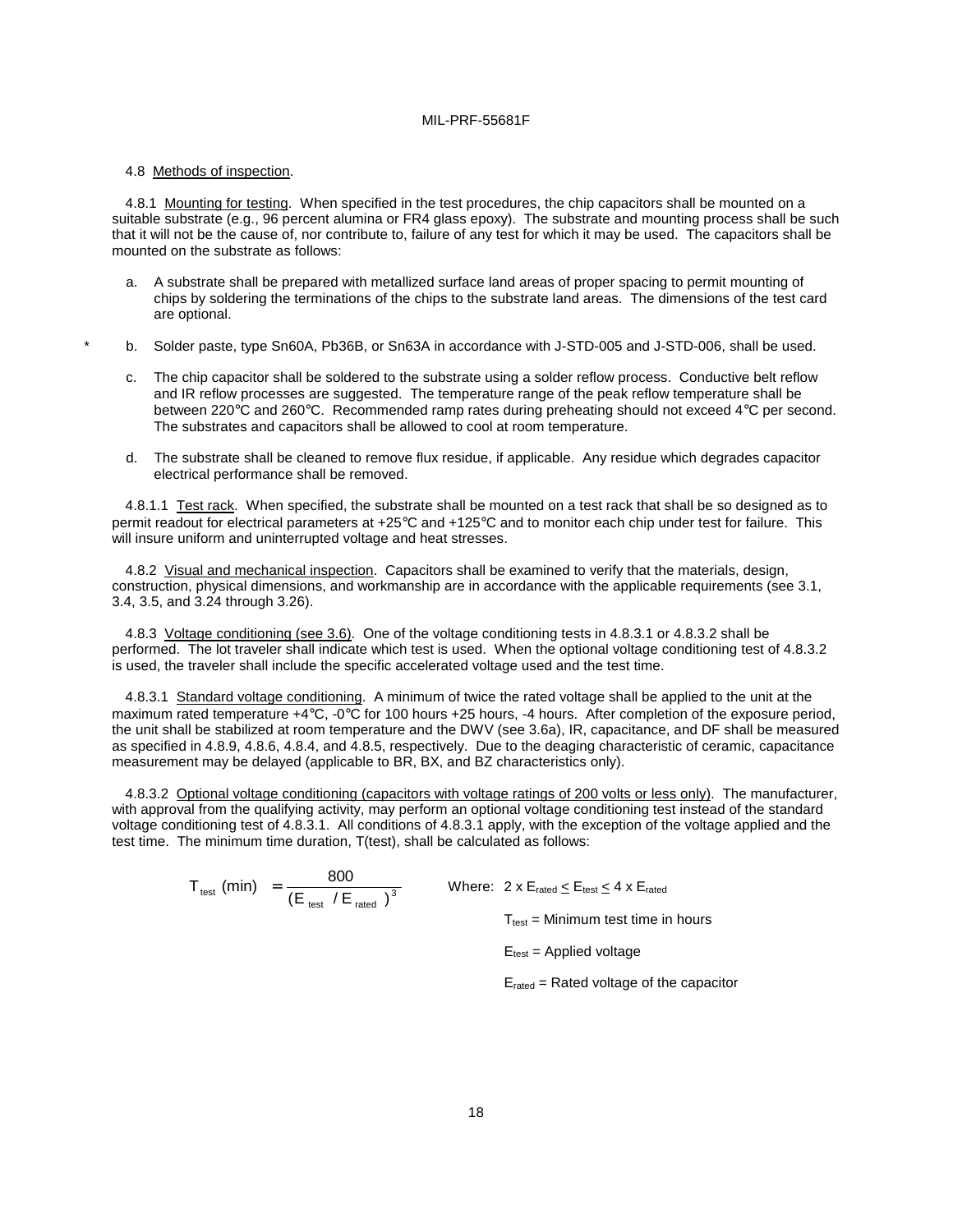4.8.4 Capacitance (see 3.7) (for high frequency styles, see 3.1). Capacitors shall be tested in accordance with method 305 of MIL-STD-202. The following details and exception shall apply:

- a. Test frequency: 1 MHz ±50 kHz (for all BP and BG characteristic capacitors ≤ 1,000 pF, and for all BX characteristic capacitors  $<$  100 pF); or 1 kHz  $\pm$ 50 Hz for all other capacitors.
- b. Test voltage:  $1.0$  volt  $\pm 0.2$  volt rms.

Stable capacitance standards may be used, at the option of the manufacturer, to eliminate or reduce capacitance bridge and fixturing error when measuring capacitance of less than 100 pF. The method used for making these measurements shall be included in the manufacturer's program plan in accordance with MIL-STD-790.

 4.8.5 DF (see 3.8). DF shall be measured with a bridge or other suitable equipment at the frequency and voltage specified in 4.8.4.

4.8.6 IR (see 3.9). Capacitors shall be tested in accordance with method 302 of MIL-STD-202. The following details shall apply:

Precautionary note: Prior to performing this test, capacitors shall be carefully cleaned to remove any contamination including fingerprints. Care must be taken to maintain cleanliness in test chamber and while making measurements.

- a. Test conditions: Rated voltage as specified (see 3.1) applied through a series resistor sufficient to limit the charging current to a maximum of 50 milliamperes (mA).
- b. Special conditions: If a failure occurs at a relative humidity above 50 percent, the IR may be measured again at any relative humidity less than 50 percent.
- c. Points of measurement: Between the terminations (metallized ends) or leads.

4.8.7 ESR (UHF) (when specified, see 3.1) (see 3.10). The UHF ESR shall be measured in accordance with appendix A and table XII. Leaded devices shall be characterized as having the same ESR as equivalent nonleaded devices manufactured from the same dielectric/metallization material lot.

| Capacitance range | Frequency range    | Wavelength |
|-------------------|--------------------|------------|
| 100 pF or less    | 910 MHz -1,050 MHz | 7/4        |
| 101 pF - 330 pF   | 640 MHz - 660 MHz  | 5/4        |
| 331 pF - 1,000 pF | 380 MHz - 400 MHz  | 3/4        |

TABLE XII. ESR (UHF) test frequency range.

4.8.8 ESR (RF) (when specified, see 3.1) (see 3.11). The RF ESR shall be measured in accordance with appendix A at one-quarter wavelength in a frequency range of 130 MHz to 260 MHz. Leaded devices shall be characterized as having the same ESR as equivalent nonleaded devices manufactured from the same dielectric/metallization material lot.

4.8.9 DWV (see 3.12). Unmounted capacitors shall be tested in accordance with method 301 of MIL-STD-202. The following details and exceptions shall apply:

- a. Magnitude and nature of test voltage: Unless otherwise specified (see 3.1), 250 percent of rated voltage.
- b. Duration of application of test voltage: 5 seconds ±1 second.
- c. Points of application of test voltage: Unless otherwise specified (see 3.1), between the capacitor-element terminals.
- d. Limiting value of surge current: Shall not exceed 50 mA.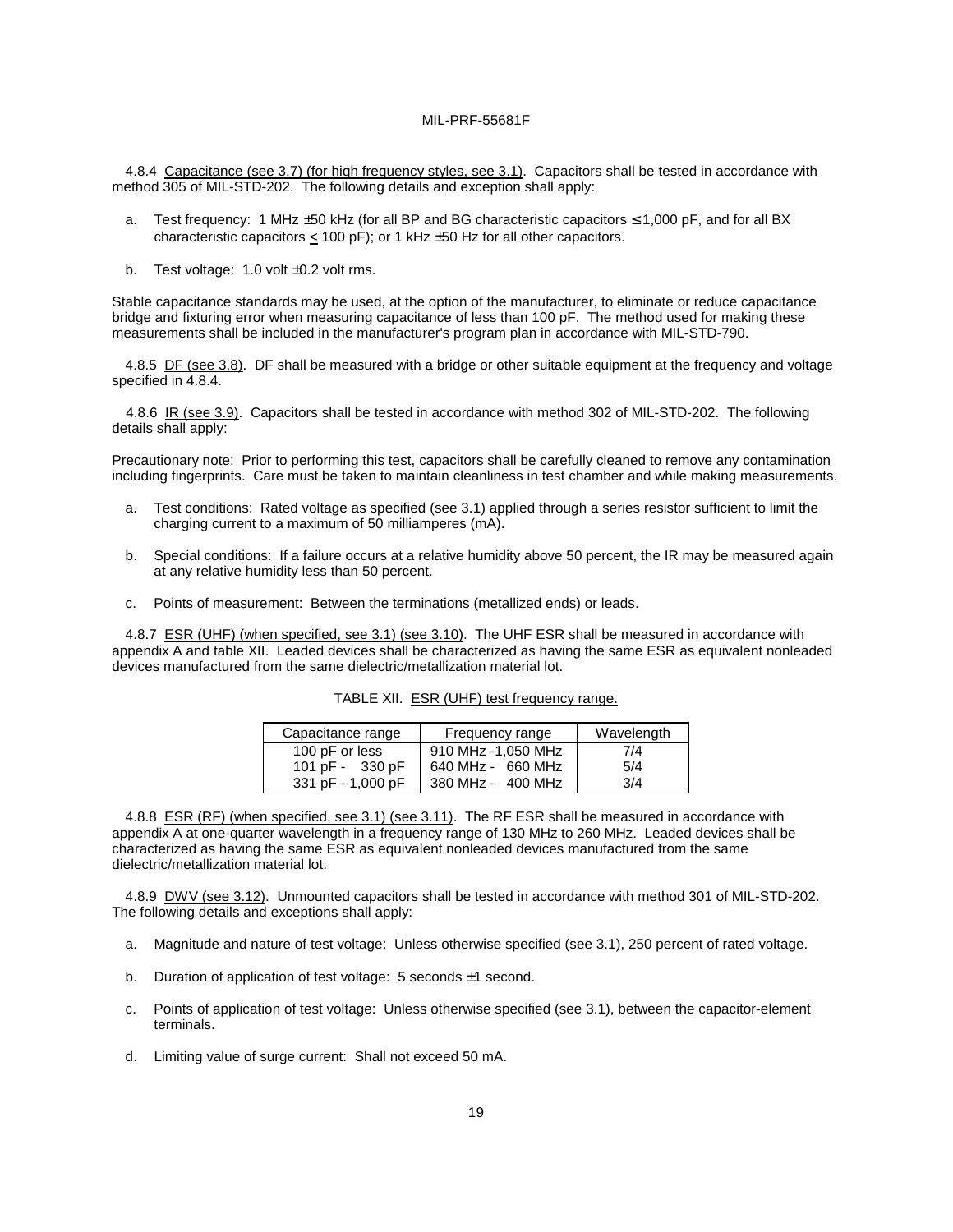e. Examination after test: Capacitors shall be examined for evidence of damage and breakdown.

4.8.10 Solderability (see 3.13). Capacitors shall be tested in accordance with method 208 of MIL-STD-202. The following details and exceptions shall apply:

- a. For capacitors without leads, each terminal shall be immersed to a depth of .020 inch +.010 inch, -.000 inch (0.51 mm +0.25 mm, -0.00 mm), or the entire capacitor may be immersed.
- b. For capacitors with leads, each terminal shall be immersed to a distance of .030 inch ±.020 inch (0.76 mm ±0.51 mm) to the capacitor body.
- c. Examination of terminations shall be in accordance with 3.13. In case of dispute, the percent coverage with pinholes or rough spots shall be determined by actual measurement of these areas, as compared to the total area.

4.8.11 Voltage-temperature limits (not applicable to high frequency capacitors)(see 3.14). The temperature of each capacitor shall be varied as specified in table XIII. Capacitance measurements shall be made at the frequency specified in 4.8.4. The dc rated voltage need only be applied to the capacitor in each of step E through step G until voltage stability is reached and the capacitance measurement made. Capacitance measurements shall be made at each step specified in table XIII and at a sufficient number of intermediate points between step B and step G to establish a true characteristic curve. Capacitance measurements at each temperature shall be taken at five-minute intervals and shall be stopped and recorded when two successive readings indicate a capacitance change of less than one percent. These measurements need be performed only on capacitors having a value of 10 pF or greater. Capacitors of less than 10 pF shall be characterized as having the same voltage-temperature limits as those of 10 pF or more manufactured from the same dielectric material lot. For voltage ratings above 200 V, an approved alternate test method based on volts/mil stress of the same dielectric lot is allowed.

| Step $1/$      | Voltage, dc     | Temperature, °C |
|----------------|-----------------|-----------------|
| А              | None            | $+25+2$         |
| в              | None            | $-55 \pm 2$     |
| C <sub>2</sub> | None            | $+25+2$         |
| D              | None            | $+125 +4. -0$   |
| E              | Rated (see 3.1) | $+125 +4. -0$   |
| F              | Rated (see 3.1) | $+25+2$         |
| G              | Rated (see 3.1) | $-55 + 2$       |

TABLE XIII. Voltage-temperature limit cycle.

 $1/$  Step A through step D and step F (without voltage)

only for BP and BG characteristics.

2/ Reference.

4.8.12 Thermal shock and immersion (see 3.15).

4.8.12.1 Thermal shock. Capacitors shall be tested in accordance with method 107 of MIL-STD-202. The following details shall apply:

- a. Test condition: Test condition A, except that in step 3, sample units shall be tested at  $+125^{\circ}$ C.
- b. Measurements before and after cycling: Not applicable.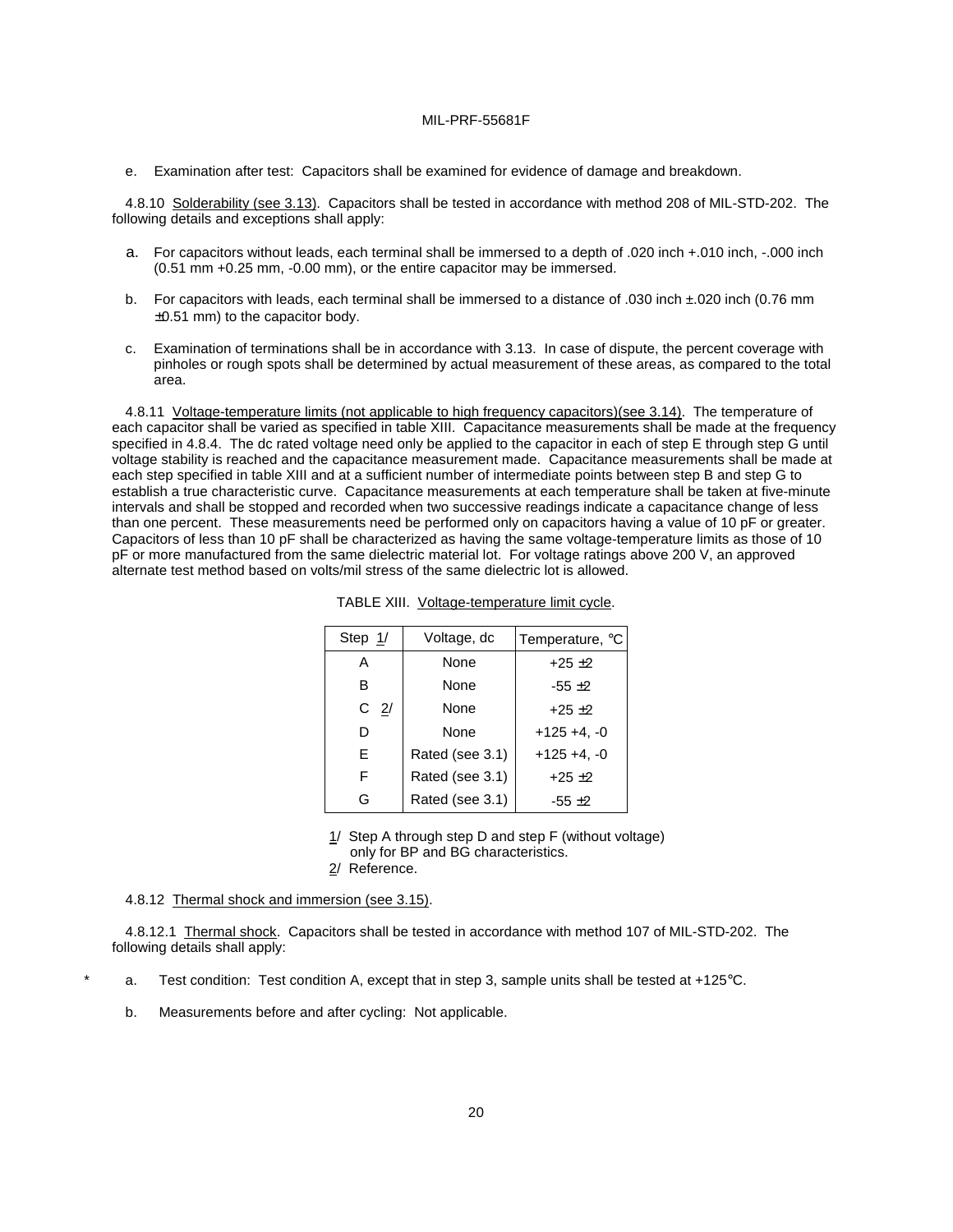4.8.12.2 Immersion. Following thermal shock, capacitors shall be tested in accordance with method 104 of MIL-STD-202. The following details shall apply:

- a. Test condition: Test condition B.
- b. Examinations and measurements after final cycle: Capacitors shall meet the requirements of 3.15.

4.8.13 Resistance to soldering heat (see 3.16). Capacitors shall be tested in accordance with method 210 of MIL-STD-202. The following details and exceptions shall apply:

- a. Mounting of specimens: The capacitors shall be mounted on a substrate using the methods of 4.8.1, with the following exception: The post preheat hot-plate temperature shall be +260°C ±5°C for a duration of 5 seconds  $\pm 0.5$  second. Tunnel ovens shall not be used to provide the soldering heat, since an observation is recommended during the test.
- b. Test condition: Leaded capacitors: B Unleaded capacitors: J, except with only one heat cycle.
- c. Measurements after test: After completion of the cleaning process and following a minimum 10-minute to maximum 24-hour cooling period, the capacitance, DF, and IR shall be measured as specified in 4.8.4, 4.8.5, and 4.8.6, respectively.
- d. Examination after test: Capacitors shall be examined for evidence of mechanical damage.

4.8.14 Moisture resistance (see 3.17). Capacitors shall be tested in accordance with method 106 of MIL-STD-202. The following details and exceptions shall apply:

- a. Initial measurements: Capacitance as specified in 3.7.
- b. Number of cycles: Twenty continuous cycles except that steps 7a and 7b shall be omitted.
- c. Polarizing voltage shall be 50 V dc during the first ten cycles.
- d. Examinations and final measurements: On completion of step 6 of the final cycle, capacitors shall be conditioned at 25°C ±5°C and a relative humidity between 30 percent and 60 percent for a period of 18 hours minimum to 24 hours maximum, and shall be visually examined for evidence of mechanical damage and obliteration of marking; capacitance, DWV, and IR shall then be measured as specified in 4.8.4, 4.8.9, and 4.8.6, respectively.

4.8.15 Humidity, steady state, low voltage (see 3.18). Capacitors shall be tested in accordance with method 103 of MIL-STD-202, condition A. The following details and exceptions shall apply:

NOTE: At no time during test shall voltage greater than 1.55 volts be applied to any capacitor under test.

- a. Initial measurements: Capacitance shall be measured in accordance with 4.8.4.
- b. Tests: Capacitors shall be subjected to an environment of +85°C with 85 percent relative humidity for 240 hours minimum. Cycling shall not be performed. A dc potential of 1.3 volts ±0.25 volts shall be applied continuously through a 100 kilohm resistor.
- c. Final measurements: On completion of test, remove the capacitors from the chamber and allow 3 hours, 30 minutes, ±30 minutes for drying and stabilization at 25°C before performing IR (through a 100 kilohm resistor at 1.3 ±0.25 volts) and capacitance in accordance with 4.8.6 and 4.8.4, respectively. The capacitors shall then be examined for evidence of mechanical damage and obliteration of marking.
- d. Leads may be attached to chip capacitors for mounting and loading purposes. Mechanical loading is acceptable.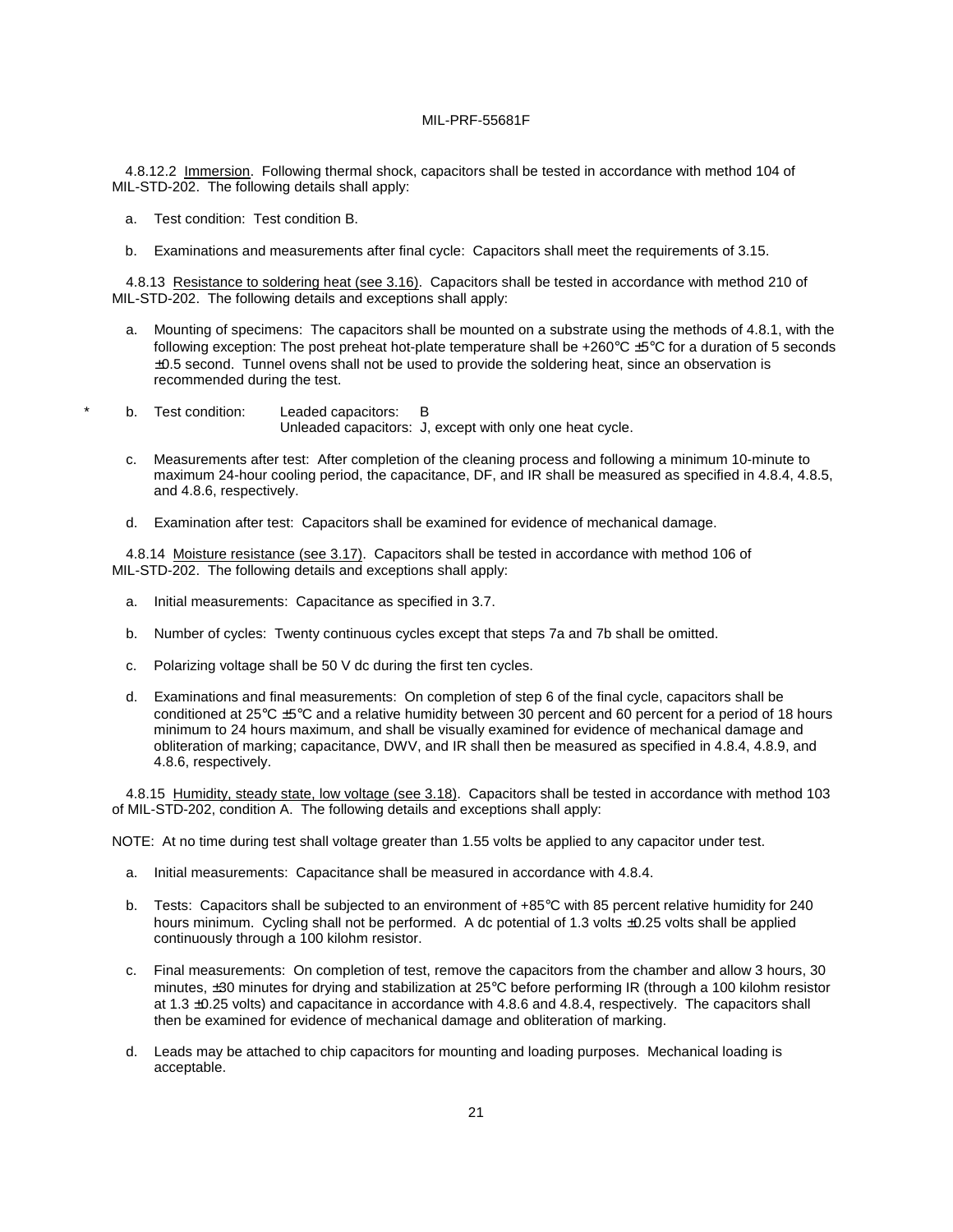4.8.16 Life (at elevated ambient temperature)(see 3.19). Capacitors shall be tested in accordance with method 108 of MIL-STD-202. The following details and exceptions shall apply:

- a. Capacitors shall be mounted as specified in 4.8.1 and 4.8.1.1.
- b. Test temperature and tolerance: At the maximum rated temperature, +125°C +4°C, -0°C.
- c. Operating conditions: Capacitors shall be subjected to a minimum of 200 percent of rated voltage (see 3.1). The surge current shall not exceed 50 mA. When necessary, a suitable current-limiting resistor shall be inserted into the circuit.
- d. Test condition: Test condition F (2,000 hours).
- e. Measurements during and after exposure: After 1,000 hours and at the conclusion of this test and while the capacitors are still held at the maximum rated temperature, IR shall be measured as specified in 4.8.6. The capacitors shall then be returned to the inspection conditions specified in 4.3 and shall be visually examined for evidence of mechanical damage; capacitance, DF, and IR shall be measured as specified in 4.8.4, 4.8.5, and 4.8.6, respectively.
- f. Final measurement: Capacitors shall meet the requirements of 3.19.

4.8.17 Fungus, when applicable (see 3.20). Capacitors shall be tested in accordance with method 508 of MIL-STD-810.

4.8.18 Series resonance (when specified, see 3.1)(see 3.21). Capacitors shall be mounted as specified in 4.8.1 and tested to determine minimum series resonance frequency. Measurement frequency shall be varied smoothly between 100 MHz and 10,000 MHz.

4.8.19 Terminal strength (when specified, see 3.1) (see 3.22). Capacitors shall be tested in accordance with method 211 of MIL-STD-202. The following details and exceptions shall apply:

- a. Test condition: B (five bends).
- b. Examination after test: Visual examination for loosening, rupturing, and permanent damage to the terminals.

4.8.20 Temperature coefficient and capacitance drift (high frequency capacitors only) (see 3.23).

4.8.20.1 Temperature coefficient. Capacitance measurements shall be made as specified in 4.8.4 and at the temperatures specified in table XIII.

4.8.20.2 Capacitance drift. Capacitance drift shall be computed by dividing the greatest single difference between any two of the three capacitance values recorded at  $25^{\circ}$ C by the value determined at the reference temperature (see table XIII).

5. PACKAGING

\* 5.1 Packaging. For acquisition purposes, the packaging requirements shall be as specified in the contract or order (see 6.2). When packaging of materiel is to be performed by DoD or in-house contractor personnel, these personnel need to contact the responsible packaging activity to ascertain packaging requirements. Packaging requirements are maintained by the Inventory Control Point's packaging activities within the Military Service or Defense Agency, or within the military service's system commands. Packaging data retrieval is available from the managing Military Department's or Defense Agency's automated packaging files, CD-ROM products, or by contacting the responsible packaging activity.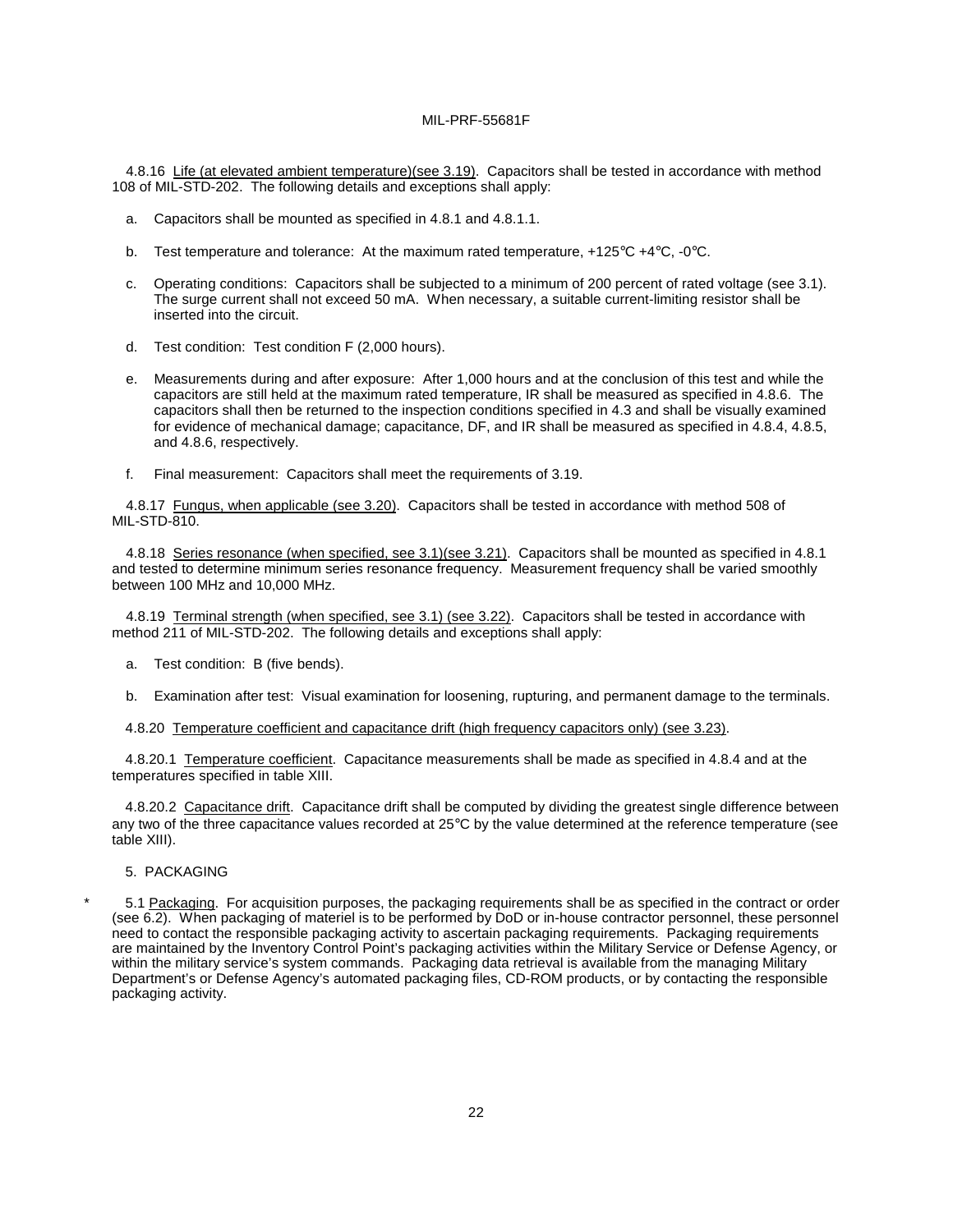# 6. NOTES

(This section contains information of a general or explanatory nature that may be helpful, but is not mandatory.)

\* 6.1 Intended use. Ceramic chip capacitors are intended to be used in thin and thick film hybrid circuits where micro-circuitry is indicated for filter by-pass coupling applications, and where variation in capacitance with respect to temperature (-55°C to +125°C), voltage, frequency, and life can be tolerated. This specification also covers high frequency capacitors (CDR11 through CDR14 and CDR21 through CDR25) that are primarily intended for use in resonant circuits with high Q factor and stability of capacitance with respect to temperature (-55°C to +125°C), frequency, and life. These capacitors also offer established reliability that is verified under a qualification system. Commercial components are not designed to withstand these military environmental conditions.

- 6.2 Acquisition requirements. Acquisition documents must specify the following:
- a. Title, number, and date of this specification, the applicable specification sheet, and the complete PIN (see 1.2.1 and 3.1).
- b. Capacitor marking (see 3.24).
- c. Packaging requirements.

\* 6.3 Qualification. With respect to products requiring qualification, awards will be made only for products that are, at the time of award of contract, qualified for inclusion in Qualified Products List whether or not such products have actually been so listed by that date. The attention of the contractors is called to these requirements, and manufacturers are urged to arrange to have the products that they propose to offer to the Federal Government tested for qualification in order that they may be eligible to be awarded contracts or orders for the products covered by this specification. The activity responsible for the Qualified Products List is the U.S. Army Communications-Electronics Command, ATTN: AMSEL-LC-LEO-E-EP, Fort Monmouth, NJ 07703-5023; however, information pertaining to qualification of products may be obtained from the Defense Supply Center, Columbus, ATTN: DSCC-VQP, PO Box 3990, Columbus, OH 43216-5000, or by e-mail to vqp.chief@dla.mil.

6.4 Metallized terminations. It should be noted that when pure silver is used for the termination, silver migration between the terminations may occur under conditions of simultaneous application of high humidity and dc voltage. This produces a troublesome electrical leakage path across the capacitor chip. Addition of about 20 percent of palladium to the silver to form an alloy will retard the tendency toward silver migration. Complete overcoating of the silver termination by the lead-tin bonding solder also will retard the tendency toward silver migration. Addition of about 3 percent of silver to the lead-tin bonding solder will tend to reduce the leaching of silver from the silver termination during the solder bonding operation.

6.4.1 Termination finish N. Solder embrittlement may take place if termination finish N is used with tin-lead solder.

- 6.4.2 Tin plated finishes. Termination finishes that contains 100 percent tin that may result in tin whisker growth. Tin whisker growth can adversely effect the operation of electronic equipment systems. For additional information, see ASTM B545, "Standard Specification for Electrodeposited Coatings of Tin".
- \* 6.5 Wave soldering. 1206 and larger chips are not recommended for wave soldering. Wave soldering uses liquid metal that has the highest heat transfer rate and is the hardest soldering method to use without shocking surface mount components. When extreme thermal shock is present, it is very obvious with visible cracks on the surface and sides of the capacitor. These cracks start at or near the termination and ceramic interface extending from the termination down along the capacitor edge. These surface cracks can become elliptical or circular shaped in the larger capacitor sizes. The cracks can eventually lead to failure of the capacitors. Some of this information was taken from MIL-PRF-55681 manufacturers Internet sites. The manufacturers should be contacted for further information.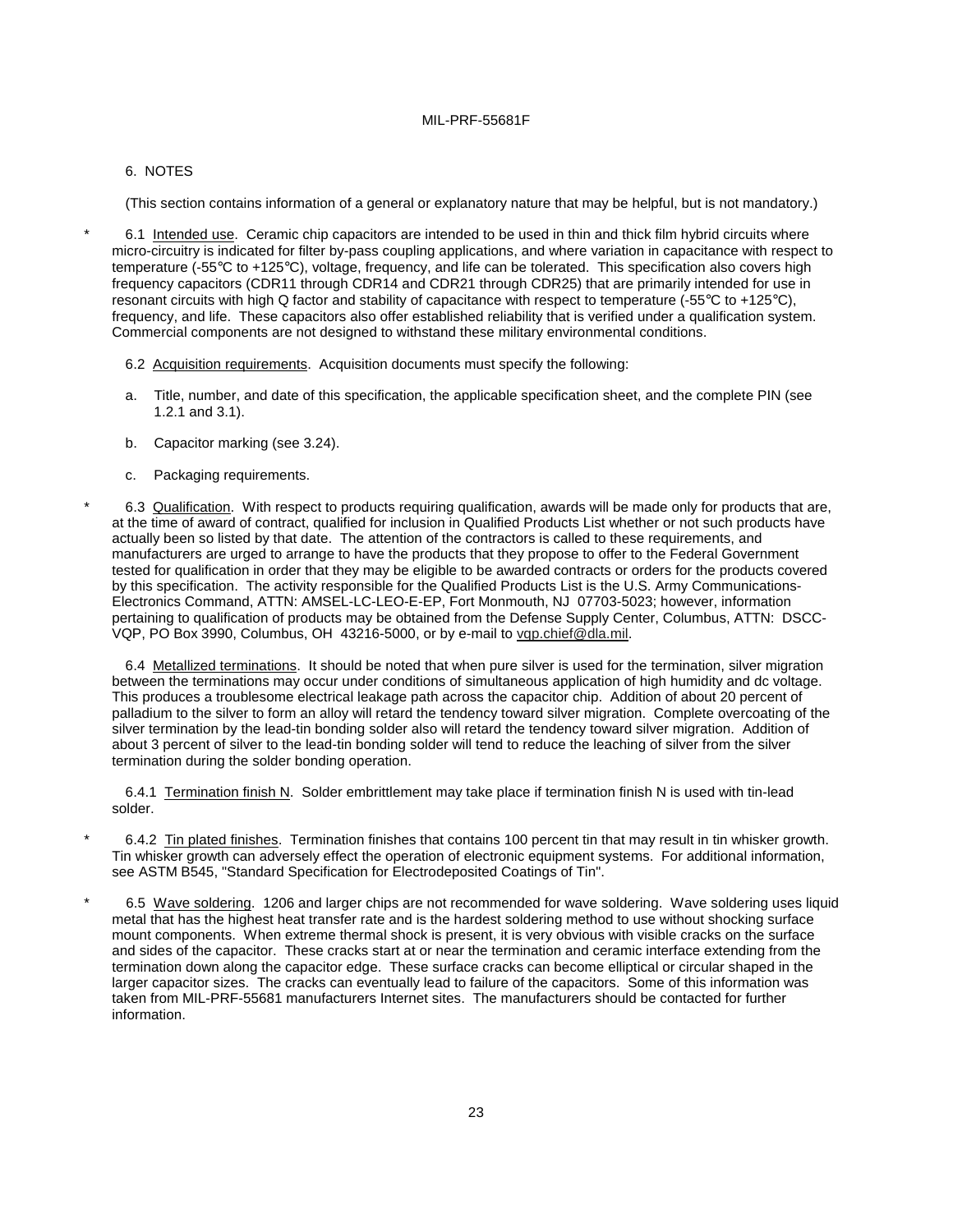6.6 Ambient operating conditions. Designers are cautioned to give consideration to the change in dielectric constant with temperature, shelf aging, and electric-field intensity, and should recognize that the IR may vary with humidity and organic contamination of the ceramic chip surfaces. Care should be taken to assure that the capacitors are properly and thoroughly cleansed of organic contamination, especially before the IR test.

6.7 Barometric pressure test. These units are not subject to the barometric pressure test since the likelihood of their failure is remote.

6.8 Effect of mounting on reliability. Voltage-temperature limits and resistance to thermal shock, and reliability may be affected as a result of mounting on substrate with dissimilar coefficients of expansion from capacitor material. Care should be taken in the selection of substrate material.

6.9 Supersession data. Capacitors of this specification are not intended to be used for replacement purposes. Therefore, no interchangeability and substitution data are offered.

6.10 Selection and use information. Equipment designers should refer to MIL-HDBK-198, "Capacitors, Selection and Use of", for a selection of standard capacitor types and values for new equipment design. Additional application and use information concerning these capacitors is also provided in MIL-HDBK-198.

6.11 Supplying for logistic support. Chip components require use of sophisticated equipment to remove from and install on printed wiring boards. Only requisitioners with in-house or contracted capability to replace surface mounted components should be supplied with chip components, in accordance with their specification.

6.12 Marking of comparable MIL-C-11272, non-ER parts. An ER part manufactured in accordance with this specification and MIL-PRF-55681/4 may be marked and furnished as the non-ER version in accordance with MIL-C-11272/16 and MIL-C-11272/17, and correspondingly, parts manufactured in accordance with this specification and MIL-PRF-55681/5 may be marked and furnished as the non-ER version in accordance with MIL-C-11272/18, if produced on the same assembly line or lines, and provided it is subjected to and meets all the inspection requirements of the ER part.

### 6.13 Subject term (key word) listing.

 Part per million (ppm) Statistical process control (SPC)

6.14 Environmentally preferable material. Environmentally preferable materials should be used to the maximum extent possible to meet the requirements of this specification. Table XIV lists the Environmental Protection Agency (EPA) top seventeen hazardous materials targeted for major usage reduction. Use of these materials should be minimized or eliminated unless needed to meet the requirements specified herein (see section 3).

| Benzene                      | Dichloromethane        | Tetrachloroethylene     |
|------------------------------|------------------------|-------------------------|
| Cadmium and Compounds        | Lead and Compounds     | <b>Toluene</b>          |
| Carbon Tetrachloride         | Mercury and Compounds  | 1,1,1 - Trichloroethane |
| Chloroform                   | Methyl Ethyl Ketone    | Trichloroethylene       |
| Chromium and Compounds       | Methyl Isobutyl Ketone | Xylene                  |
| <b>Cyanide and Compounds</b> | Nickel and Compounds   |                         |

|  | Table XIV. EPA top seventeen hazardous materials. |
|--|---------------------------------------------------|
|  |                                                   |

 6.15 Changes from previous issue. The margins of this specification are marked with asterisks to indicate where changes from the previous issue were made. This was done as a convenience only and the Government assumes no liability whatsoever for any inaccuracies in these notations. Bidders and contractors are cautioned to evaluate the requirements of this document based on the entire content irrespective of the marginal notations and relationship to the last previous issue.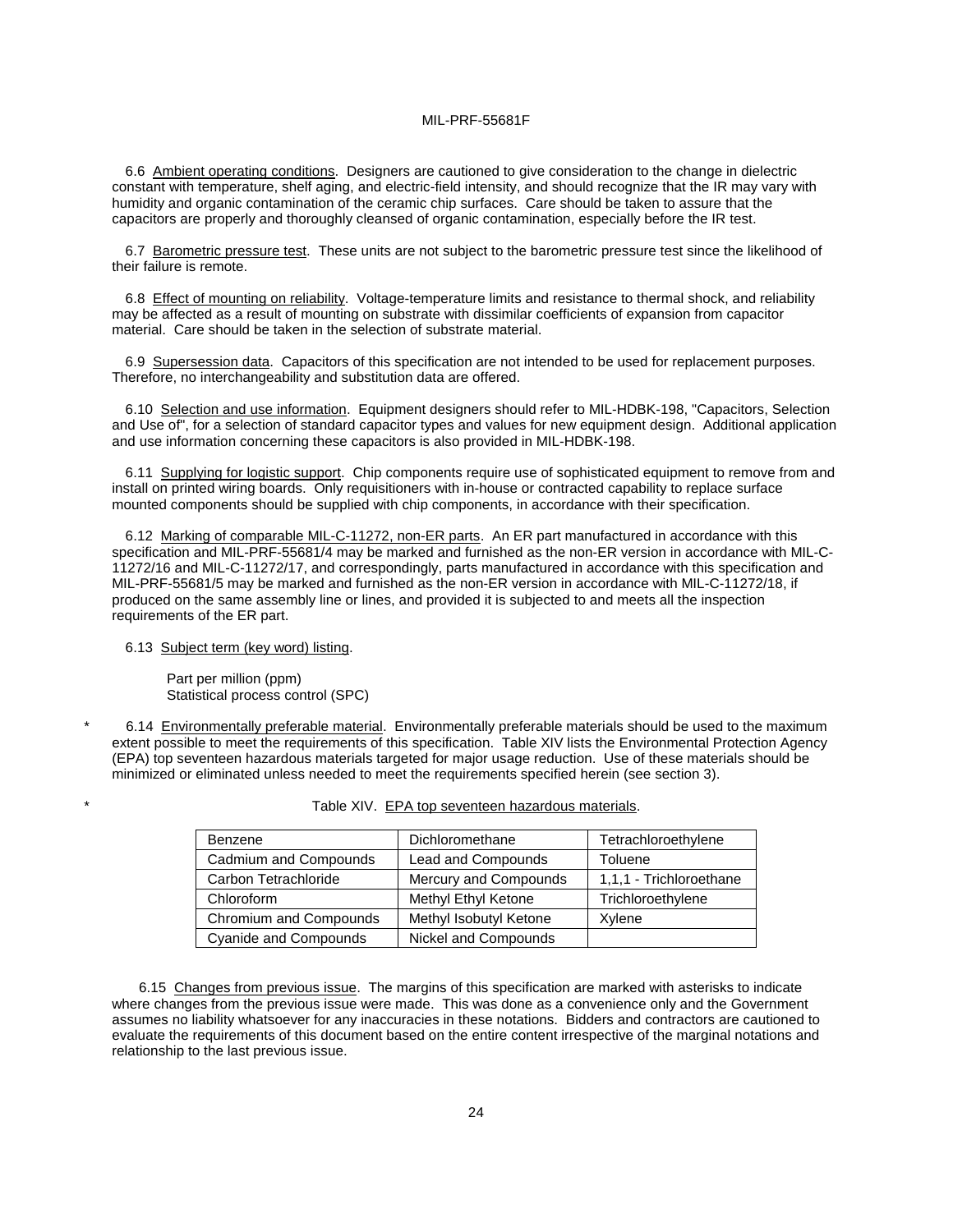### APPENDIX A

#### EQUIVALENT SERIES RESISTANCE MEASUREMENT CRITERIA FOR HIGH FREQUENCY CAPACITOR STYLES CDR11 THROUGH CDR14 AND CDR21 THROUGH CDR25

# A.1 SCOPE

A.1.1 Scope. This appendix specifies the method to determine high frequency loss as measured by equivalent series resistance (ESR). This appendix is a mandatory part of the specification. The information contained herein is intended for compliance.

#### A.2 APPLICABLE DOCUMENTS

A.2.1 Other publications. The following document forms a part of the specification to the extent specified herein.

#### ELECTRONIC INDUSTRIES ASSOCIATION

EIA-483 - Standard Method of Test for Effective Series Resistance.

\* (Copies of these documents are available from http://global.ihs.com or Global Engineering Documents, Attn: Customer Service Department, 15 Inverness Way East, Englewood CO 80112-5776.)

# A.3 PROCEDURES FOR TEST

A.3.1 ESR. When specified, the ESR shall be measured in accordance with EIA-483.

# A.4 TEST CRITERIA

A.4.1 ESR. When ESR is tested in accordance with A.3.1, ESR shall be less than the limits shown on figure A-1 through figure A-4 at the specified measurement frequency range.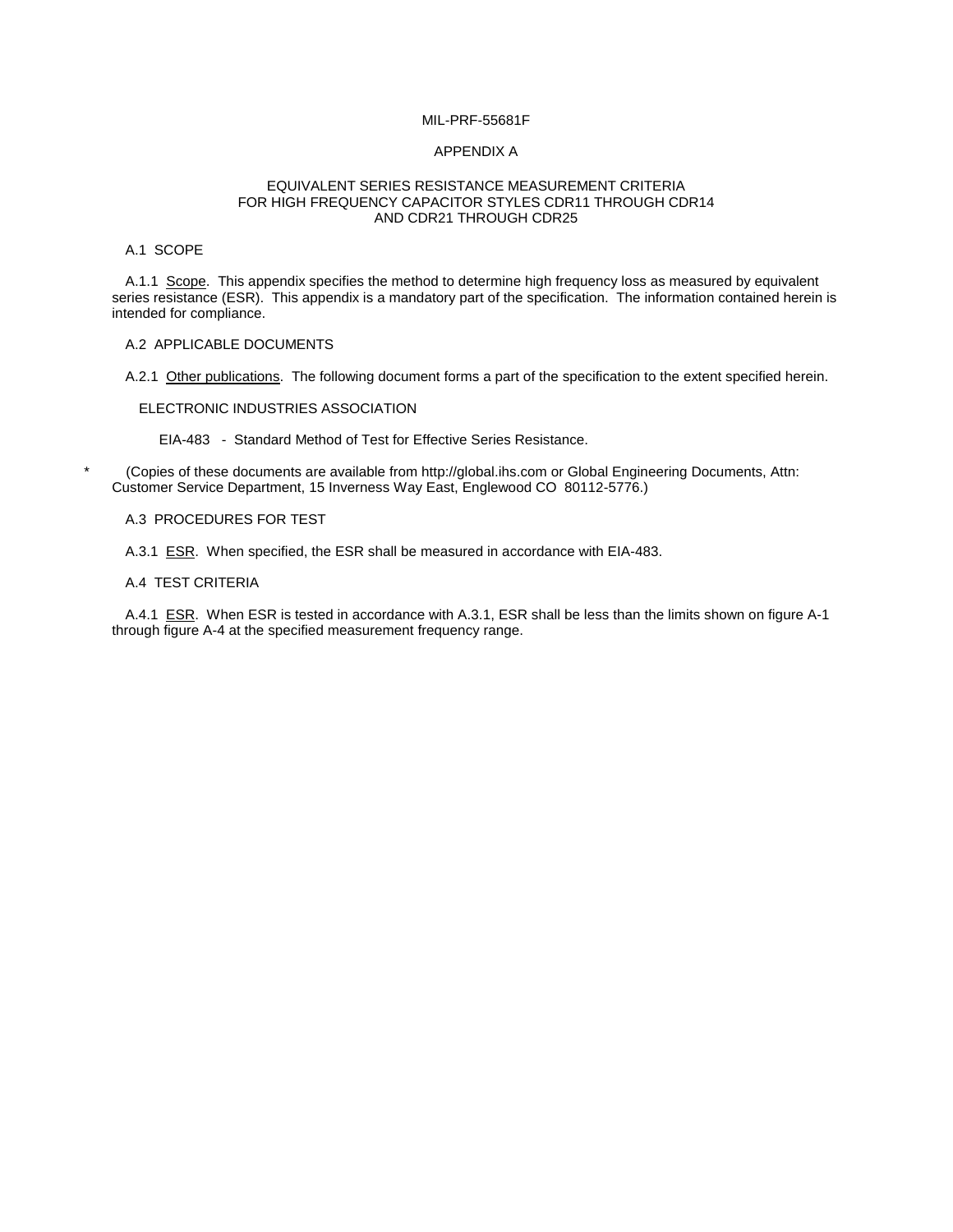





FIGURE A-1. ESR (UHF) (BG characteristic).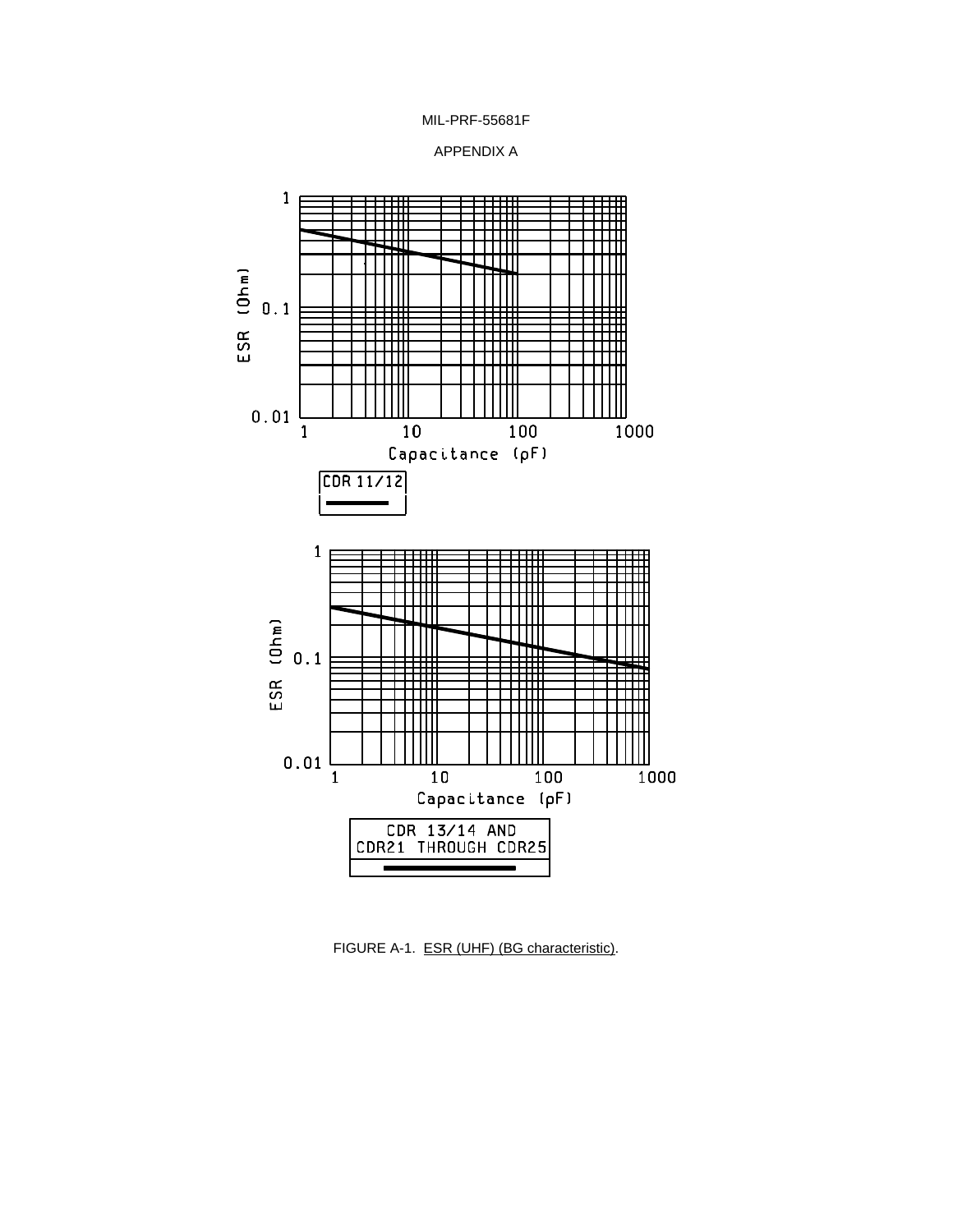





FIGURE A-2. ESR (UHF) (BP characteristic).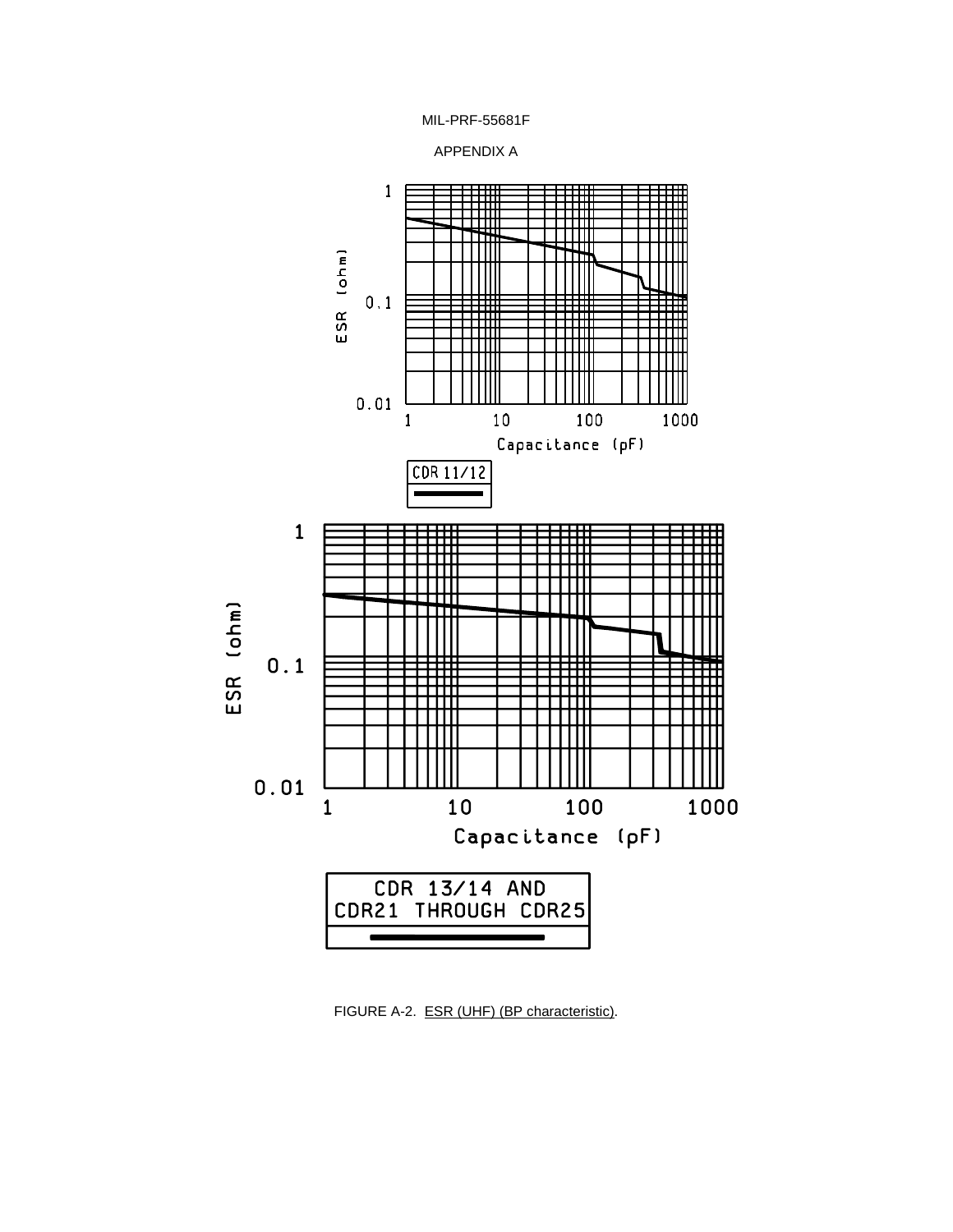





FIGURE A-3. ESR (RF) (BG characteristic).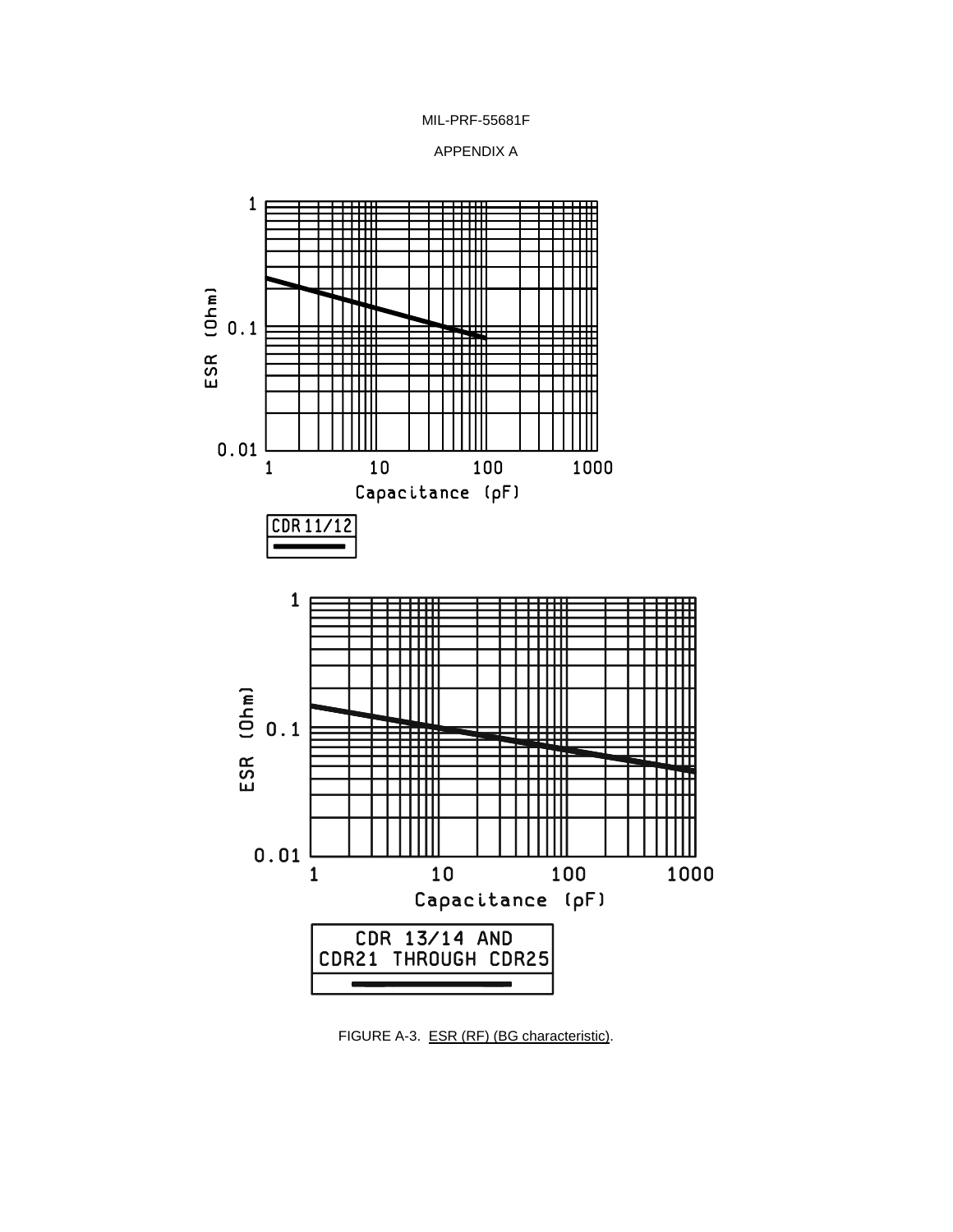MIL-PRF-55681F





FIGURE A-4. Equivalent series resistance (RF) (BP characteristic)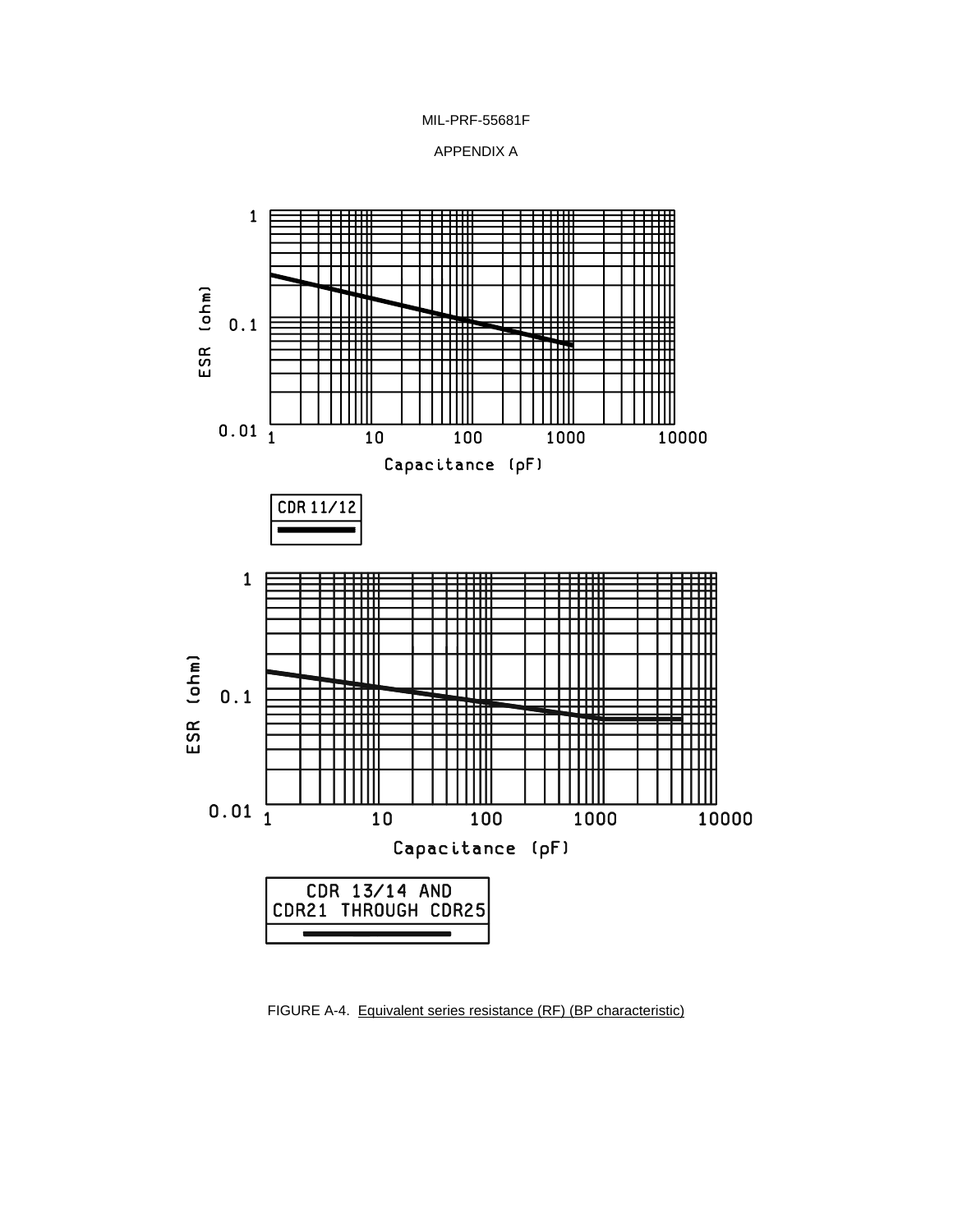#### APPENDIX B

#### PROCEDURE FOR QUALIFICATION INSPECTION

B.1 SCOPE

B.1.1 Scope. This appendix details the procedure for submission of samples for qualification inspection of capacitors covered by this specification. The procedure for extending qualification of the required sample to other capacitors covered by this specification is also outlined herein. This appendix is a mandatory part of the specification. The information contained herein is intended for compliance.

B.2 APPLICABLE DOCUMENTS. This section is not applicable to this appendix.

B.3 SUBMISSION

B.3.1 Sample.

B.3.1.1 Single-style submission. A sample consisting of 103 sample units of the highest capacitance value in each voltage rating, in each rated temperature and voltage-temperature limits, in each style for which qualification is sought shall be submitted. After qualification has been granted, no changes shall be made in materials, design, or construction without prior notification of the qualifying activity.

B.3.1.2 Combined-voltage submission. A sample consisting of sample units of the highest capacitance value in each voltage rating, in each rated temperature and voltage-temperature limits, in each style for which qualification is sought shall be submitted (see table B-I). After qualification has been granted, no changes shall be made in materials, design, or construction without prior notification of the qualifying activity.

# B.4 EXTENT OF QUALIFICATION

B.4.1 Single-style submission. Capacitance-range qualification will be restricted to values equal to and less than the capacitance value submitted. Capacitance-tolerance qualification will be restricted to tolerances equal to and wider than the tolerance submitted. Voltage rating qualification will be restricted to that submitted. Rated temperature and voltage-temperature limit qualification will be restricted to that submitted.

B.4.2 Combined-voltage submission. Capacitance-range qualification will be restricted to values equal to and less than the capacitance value submitted. Capacitance-tolerance qualification will be restricted to tolerances equal to and wider than the tolerance submitted. Voltage rating qualification will be restricted to those submitted.

B.4.3 Product levels. Qualification of the C (non-ER) level is predicated upon meeting the qualification requirements for ER FRL "P". Since the non-ER (C level) is the ER design without the mandatory conformance inspection and FRL assessment, this product is still expected to meet the environmental requirements (e.g., moisture resistance, thermal shock, shock, etc).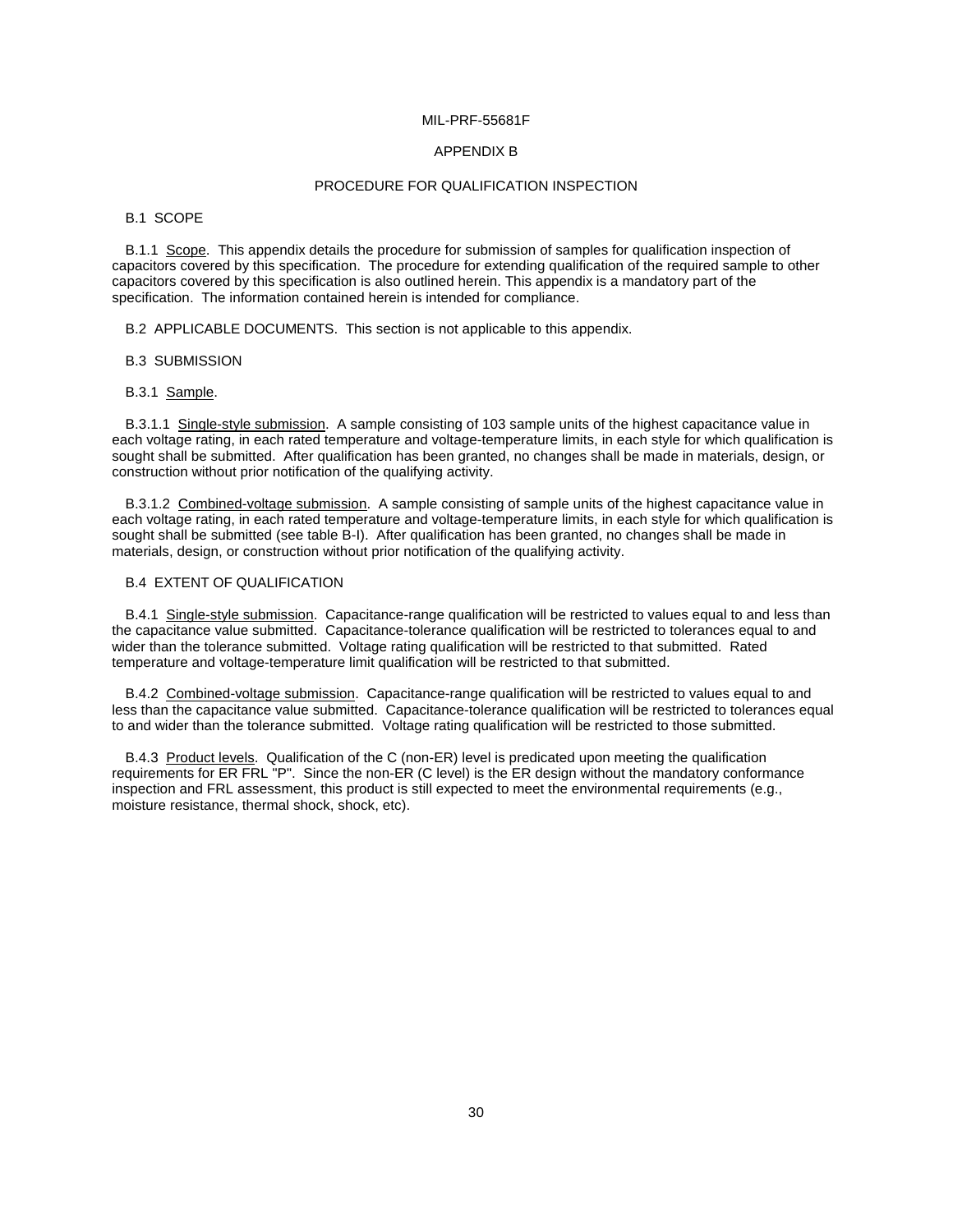# APPENDIX B

# TABLE B-I. Combined-voltage submission.

| Style             | <b>PIN</b>       | Number of units 1/  | Rated voltage |
|-------------------|------------------|---------------------|---------------|
| CDR01             | BP181BJ-M        | 85                  | 100           |
|                   | BX332BK-M        | 2/43                | 100           |
|                   | BX472AK-M        | 2/43                | 50            |
| CDR <sub>02</sub> | BX271BJ-M        | 85                  | 100           |
|                   | BX103BK-M        | 2/43                | 100           |
|                   | BX223AK-M        | 2/43                | 50            |
| CDR <sub>03</sub> | BP102BJ-M        | 85                  | 100           |
|                   | BX333BK-M        | 2/43                | 100           |
|                   | BX683AK-M        | 2/43                | 50            |
| CDR04             | BP332BJ-M        | 85                  | 100           |
|                   | BX563BK-M        | 2/43                | 100           |
|                   | BX184AK-M        | 2/43                | 50            |
| CDR <sub>05</sub> | BP562BJ-M        | 85                  | 100           |
|                   | BX154BK-M        | 2/43                | 100           |
|                   | BX334AK-M        | 2/43                | 50            |
| CDR <sub>06</sub> | BP103BJ-M        | 85                  | 100           |
|                   | BX474AK-M        | 85                  | 50            |
| CDR11 and CDR12   | B-101K--M 3/     | 43                  | 150           |
|                   | BP102A--M        | 43                  | 50            |
| CDR13 and CDR14   | B-101E--M 3/     | 85                  | 500           |
|                   | B-201D--M 3/     | 2/43                | 300           |
|                   | B-471C--M 3/     | 2/43                | 200           |
|                   | B-621B--M 3/     | $\overline{2}$ / 43 | 100           |
|                   | B-102A--M 3/     | 2/43                | 50            |
|                   | <b>BP512A--M</b> | 2/43                | 50            |
| CDR21 and CDR22   | B-101E-TM 3/     | 85                  | 500           |
|                   | B-201D-TM 3/     | 2/43                | 300           |
|                   | B-471C-TM 3/     | $\overline{2}$ / 43 | 200           |
|                   | B-621B-TM 3/     | 2/43                | 100           |
|                   | B-102A-TM 3/     | 2/43                | 50            |
|                   | <b>BP512A-TM</b> | 2/43                | 50            |
| CDR23 and CDR24   | B-101E--M 3/     | 85                  | 500           |
|                   | B-201D--M 3/     | 2/43                | 300           |
|                   | B-471C--M 3/     | 2/43                | 200           |
|                   | B-621B--M 3/     | 2/43                | 100           |
|                   | B-102A--M 3/     | 2/43                | 50            |
|                   | BP512A--M        | 2/43                | 50            |
| CDR <sub>25</sub> | B-101E-SM 3/     | 85                  | 500           |
|                   | B-201D-SM 3/     | 2/43                | 300           |
|                   | B-471C-SM 3/     | 2/43                | 200           |
|                   | B-621B-SM 3/     | 2/43                | 100           |
|                   | B-102A-SM 3/     | 2/43                | 50            |
|                   | BP512A-SM 3/     | 2/43                | 50            |

See footnotes at end of table.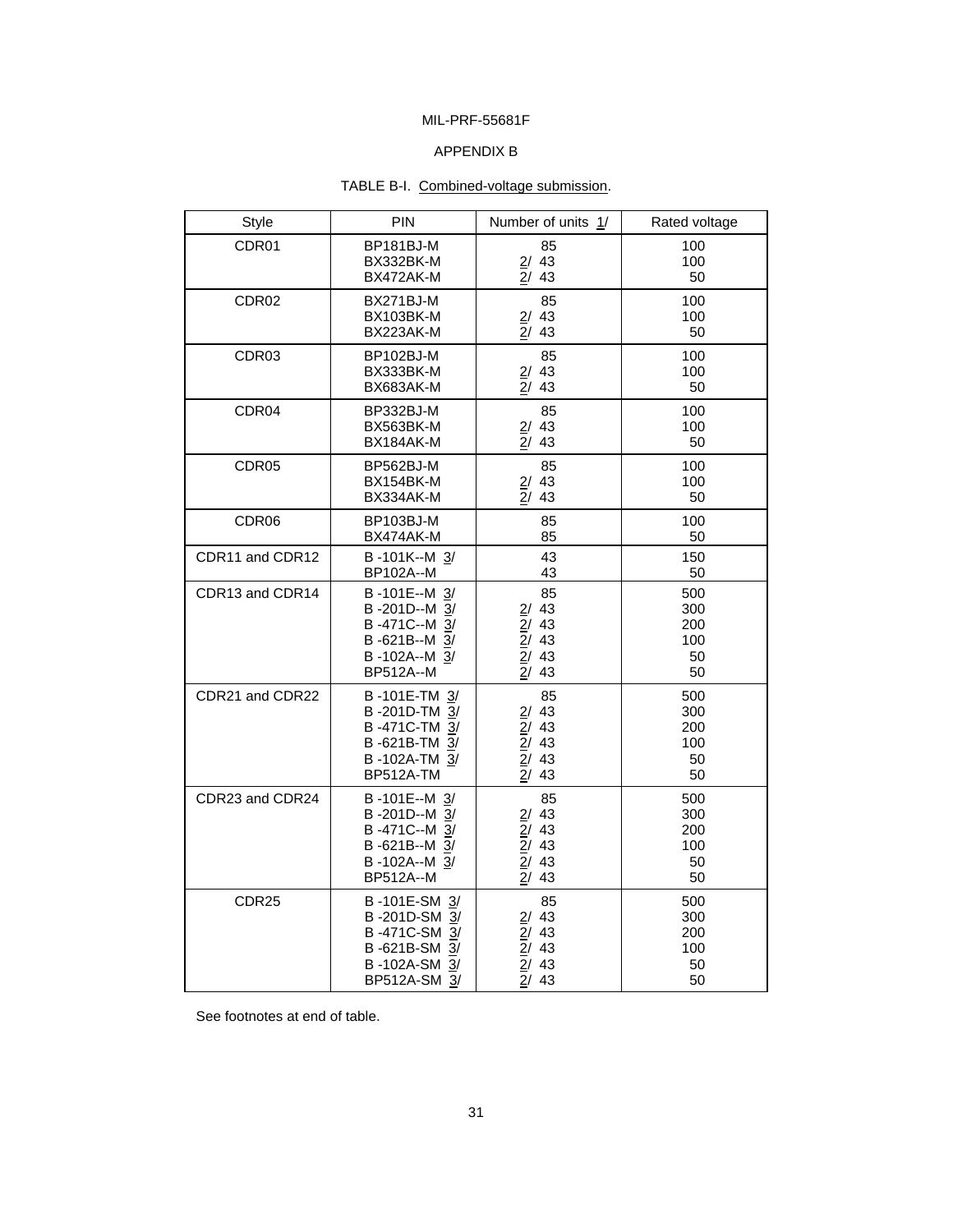# APPENDIX B

# TABLE B-I. Combined-voltage submission - Continued.

| <b>Style</b>      | <b>PIN</b>                                       | Number of units 1/                                                 | Rated voltage          |
|-------------------|--------------------------------------------------|--------------------------------------------------------------------|------------------------|
| CDR31             | BP471BF-M<br>BP681AF-M<br>BX472BK-M<br>BX183AK-M | 4/<br>40<br>4/<br>40<br>4/40<br>4/<br>40                           | 100<br>50<br>100<br>50 |
| CDR32             | BP102BF-M<br>BP222AF-M<br>BX153BK-M<br>BX393AK-M | $\frac{\frac{4}{4}}{\frac{4}{4}}$<br>40<br>40<br>40<br>4/<br>40    | 100<br>50<br>100<br>50 |
| CDR33             | BP222BF-M<br>BP332AF-M<br>BX273BK-M<br>BX104AK-M | 4/<br>40<br>$\underline{4}$<br>40<br>$\frac{4}{4}$<br>40<br>40     | 100<br>50<br>100<br>50 |
| CDR34             | BP472BF-M<br>BP103AF-M<br>BX563BK-M<br>BX184AK-M | $\frac{4}{1}$<br>40<br>$\frac{4}{1}$<br>40<br>4/<br>40<br>4/<br>40 | 100<br>50<br>100<br>50 |
| CDR <sub>35</sub> | BP103BF-M<br>BP223AF-M<br>BX154BK-M<br>BX474AK-M | $\overline{4}$ /<br>40<br>$\frac{4}{\frac{4}{}}$<br>40<br>40<br>40 | 100<br>50<br>100<br>50 |

1/ Number of samples may vary with style (see table VIII). The number of units shown shall be submitted for each termination finish.

 $2/$  Table VIII, group V samples may be split 12-13 or 13-12.

 $3/$  The PIN will include either a letter P or G (see 1.2.1).

 $4/$  The number 40 is derived from the qualification inspection table: 85 total, minus 6 (for fungus test) divided by 2 and rounded off to 40.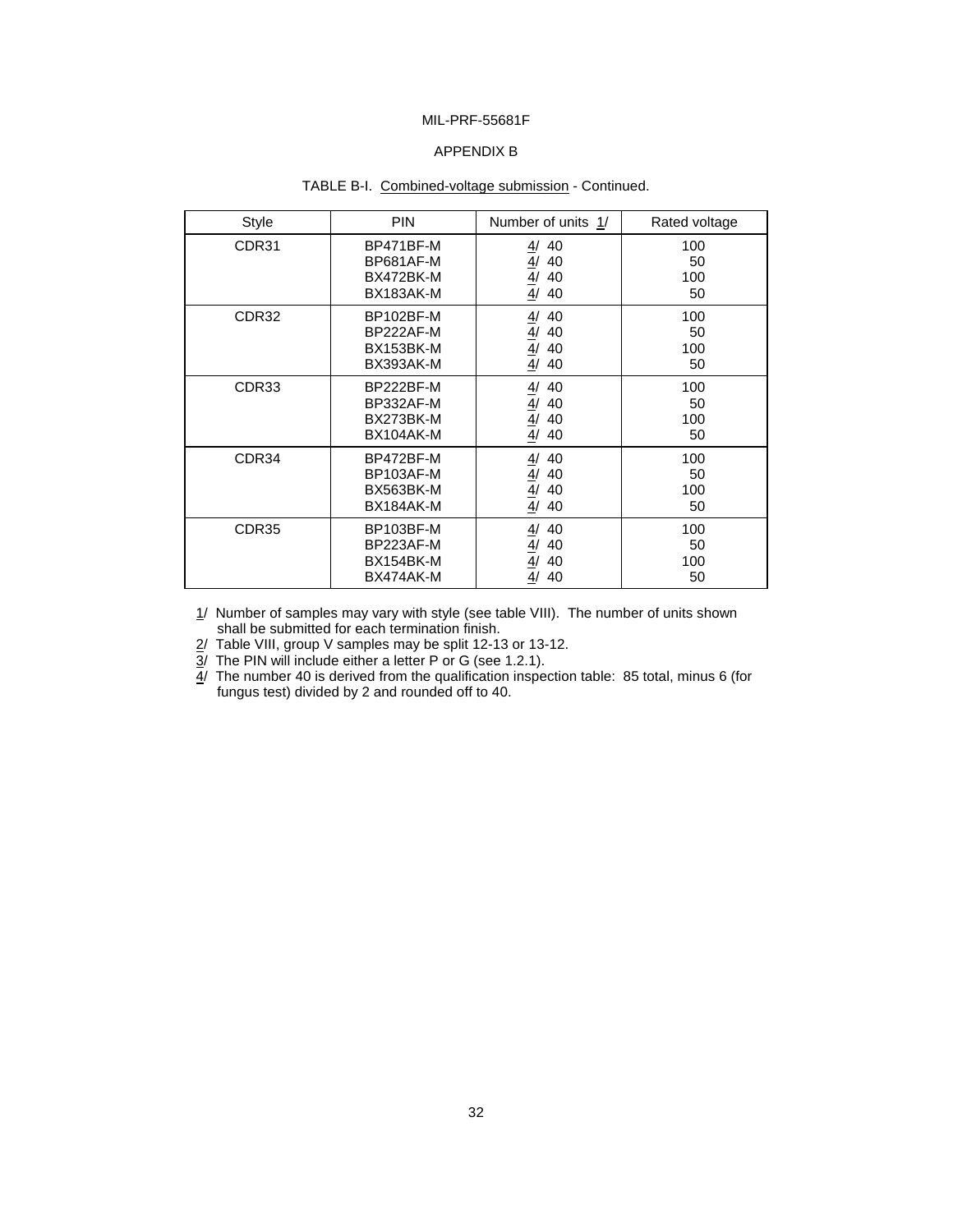#### APPENDIX C

# **VISUAL INSPECTION CRITERIA**

# C.1. SCOPE

C.1.1 Scope. This appendix specifies the visual inspection criteria. This appendix is a mandatory part of the specification. The information contained herein is intended for compliance.

C.2. APPLICABLE DOCUMENTS. This section is not applicable to this appendix.

# C.3. PROCEDURES FOR INSPECTION AND REJECTION

C.3.1 Method of inspection. Each device shall be examined under 20X to 40X magnification to determine compliance with the requirements specified herein.

C.3.2 Rejection criteria. Devices that deviate from the material, design or construction requirements specified, or that fail to meet the following requirements, shall be unacceptable.

C.3.2.1 Termination metallization.

- a. End terminals shall be completely covered. Pinholes less than or equal to .005 inch (0.13 mm) in diameter are permitted (maximum of three pinholes in each surface area).
- b. Gaps in the metallization band shall only be acceptable if the metallization band is not less than the minimum metallization band requirement specified (see figure C-1).
- c. Metallized edges shall not be reduced to less than 90 percent due to chipping or metallizing process (see figure C-2).
- d. There shall be no excess metallization or solder tear which violates the minimum pad separation (see figure C-3).
- e. There shall be no foreign material visible adhering to the solder, or voids in the solder revealing greater than 10 percent of the base metallization (see figure C-4).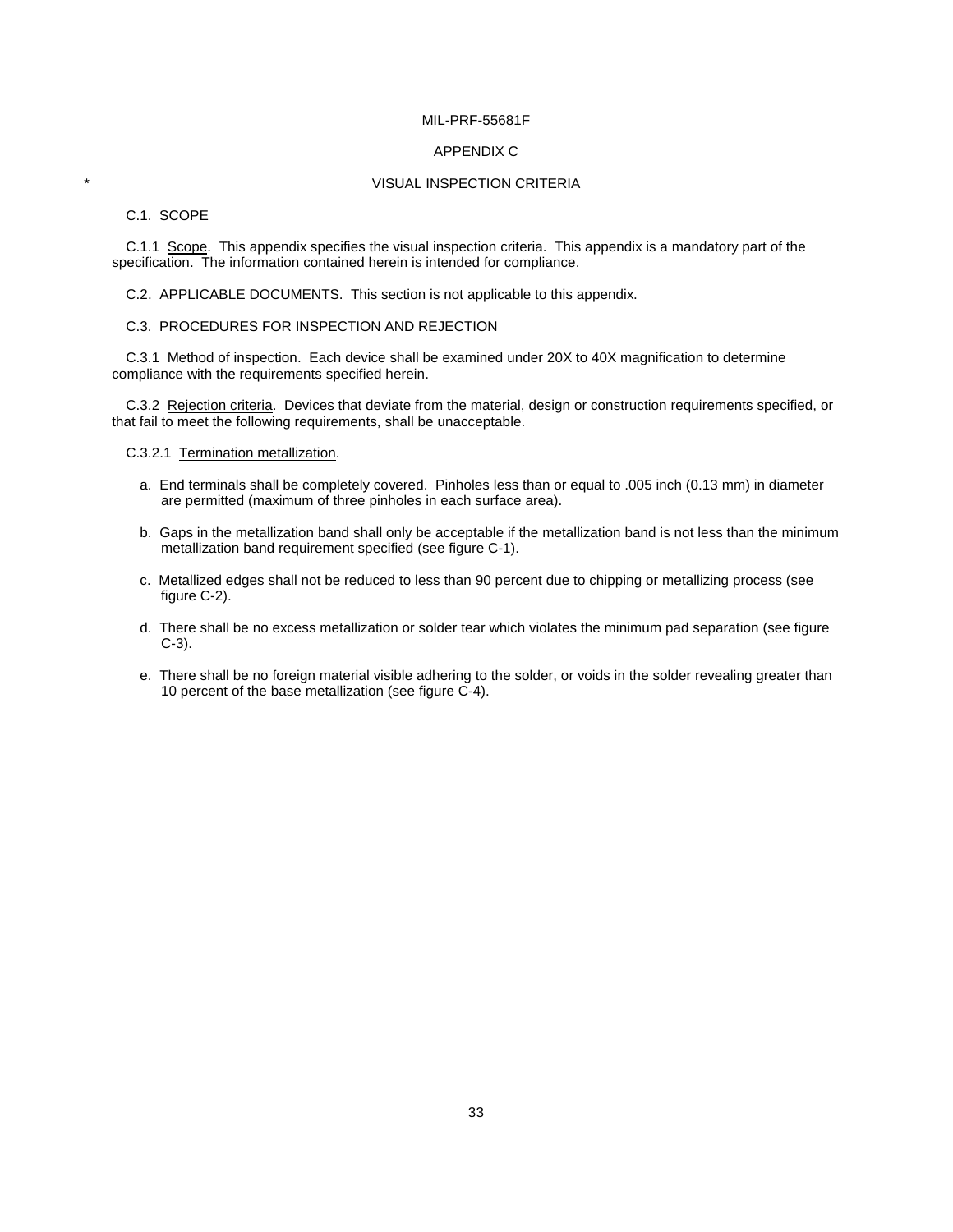



FIGURE C-1. Metallization band gaps.



FIGURE C-2. Metallization band chipping.





FIGURE C-3. Excessive metallization FIGURE C-4. Solder defects.

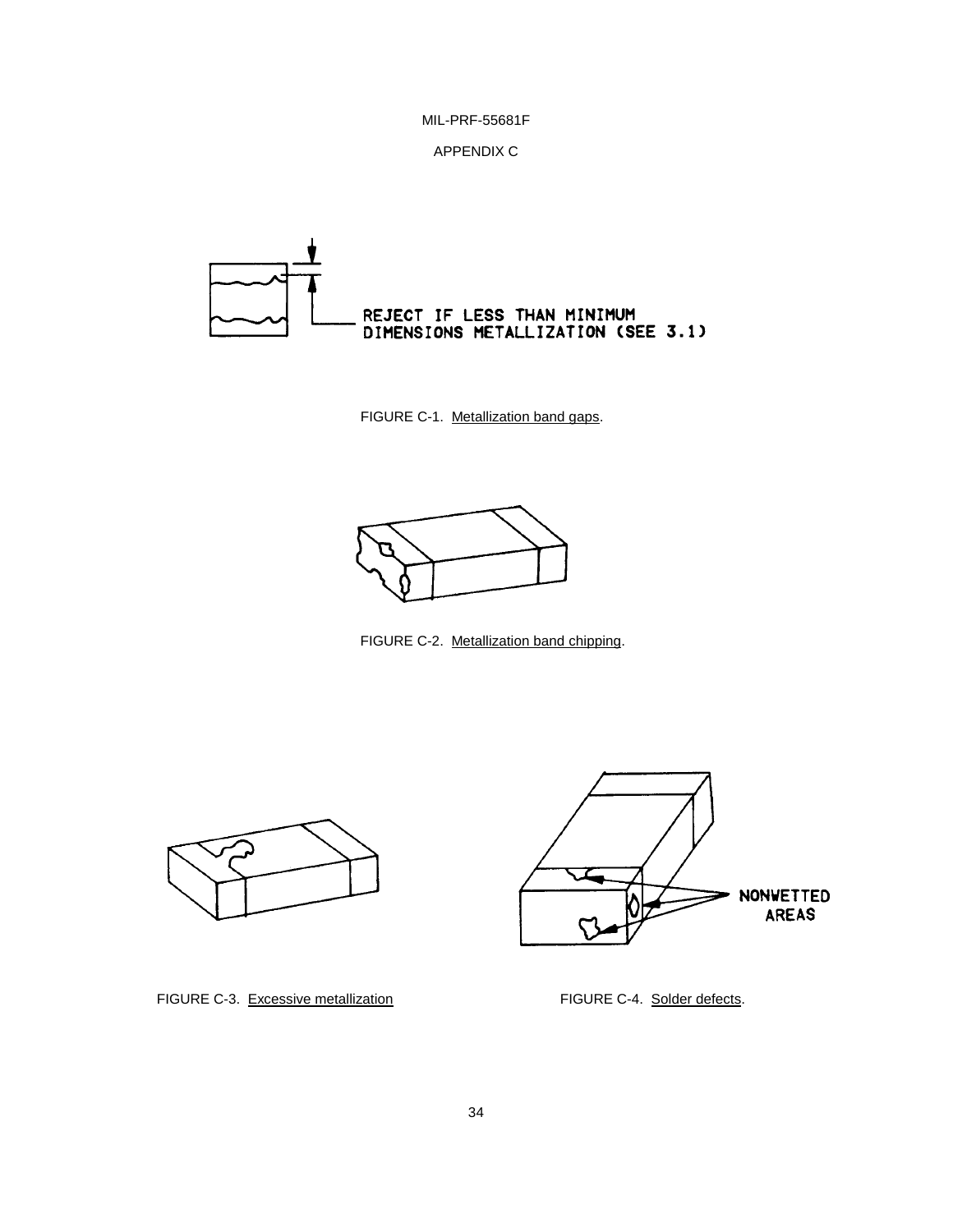#### APPENDIX C

#### C.3.2.2 Ceramic surface examination.

- a. There shall be no cracks (see figure C-5).
- b. There shall be no delamination of ceramic layers. A delamination is the separation of ceramic layers (usually observed on sides). (see figure C-6.)
- c. Striations are unacceptable (see figure C-6).
- d. Edge chip-outs shall not be greater in depth than .003 inch (0.08 mm) with respect to either plane. An edge chip-out is any region where material has been removed as a result of a fracture (see figure C-7).
- e. Rough edges shall be permitted provided they are within the allowable chip-out region as specified on figure C-7.
- f. Lips, flared edges, or irregular shapes shall not exceed limits specified on figure C-8.
- g. There shall be no fused dust or excess material on external surface that prevents a chip from lying flat, or protrude more than .003 inch (0.08 mm) out of a surface.
- h. There shall be no raised surfaces, bubbles, or blisters greater than .002 inch (0.05 mm) (usually found on top and bottom). (see figure C-9.)
- i. When compared to a flat surface, the clearance (warpage) at the center of the chip shall be less than 5 percent of the length dimension (see figure C-10).
- j. A pinhole is a circular hollow or cavity no larger than .002 inch (0.05 mm) in diameter (see figure C-11). They are unacceptable if they exceed this size.
- k. There shall be no holes (voids) that expose electrode plates (see figure C-12).
- l. The marking (when specified) shall be legible and complete (see figure C-13).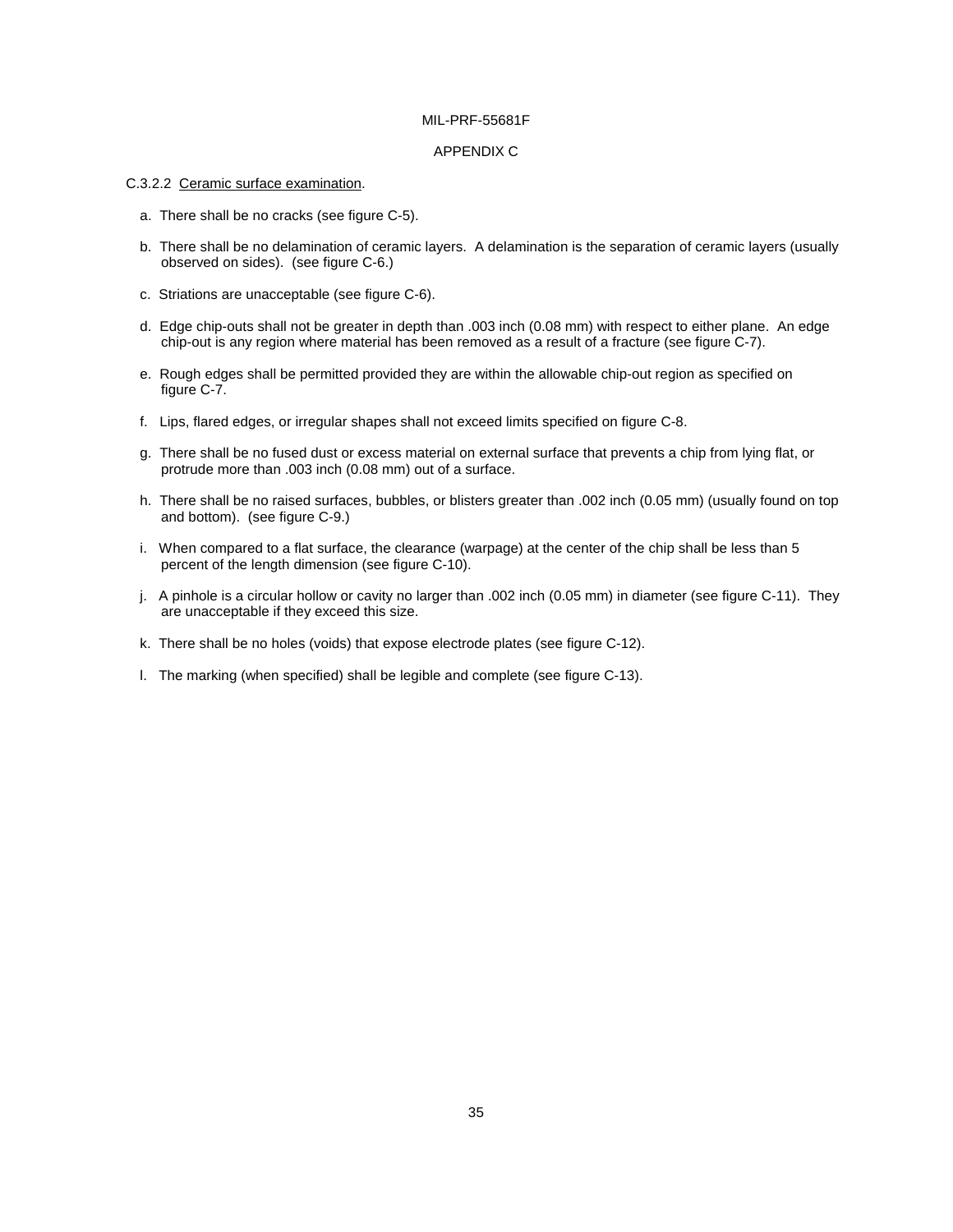



FIGURE C-6. Striations and delaminations.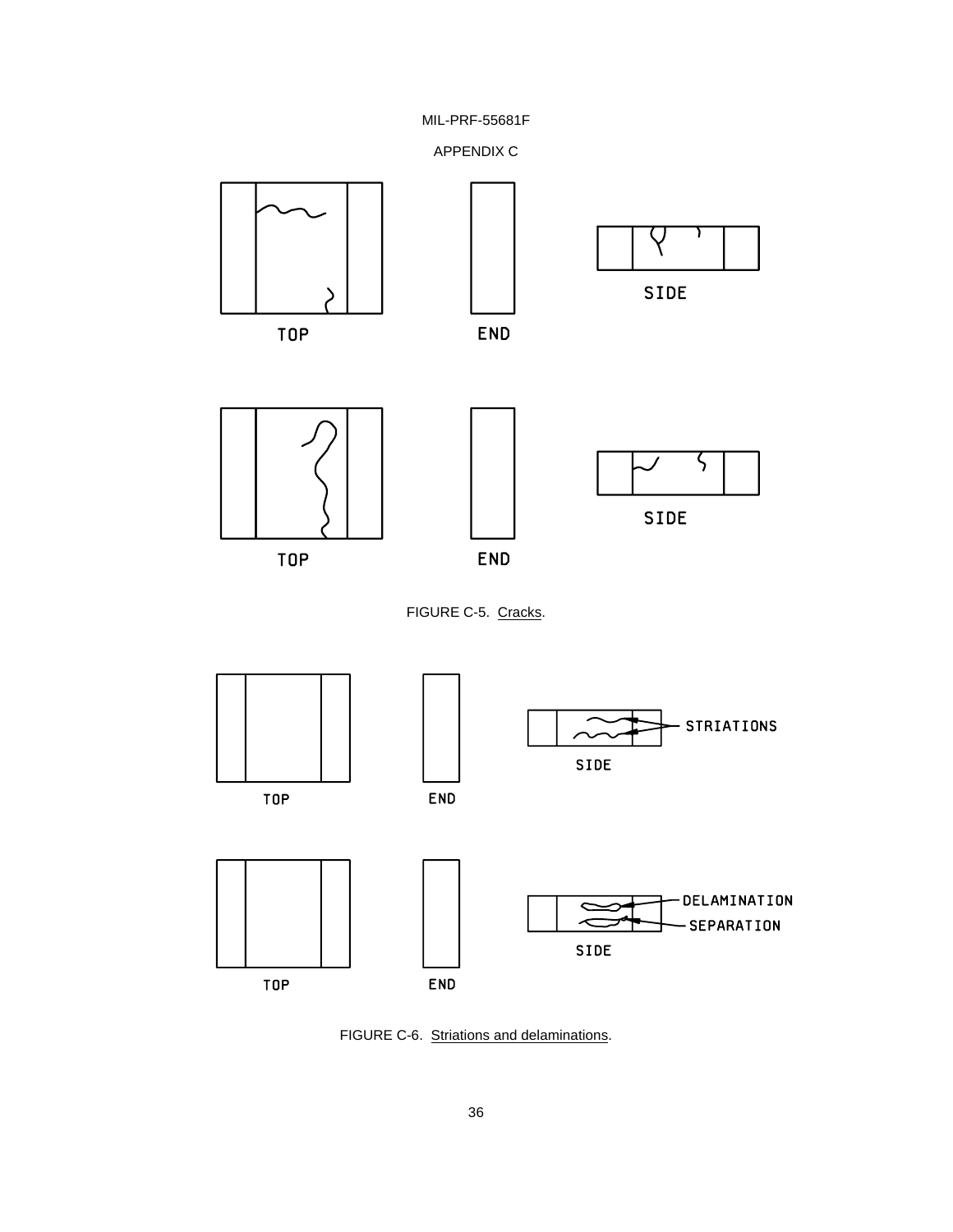MIL-PRF-55681F





FIGURE C-7. Chip-outs.



FIGURE C-8. Unacceptable lips, flared edges, or irregular shapes.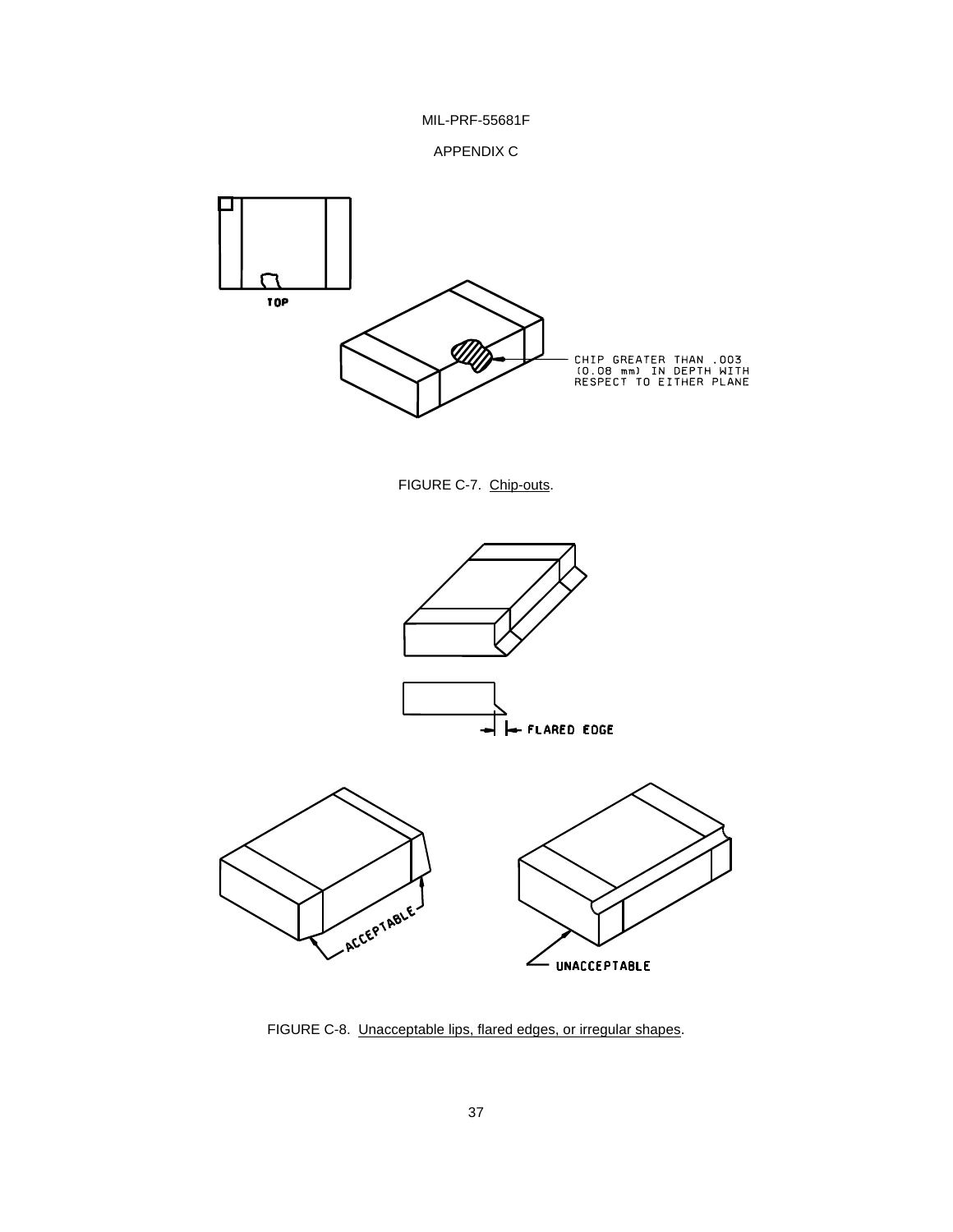APPENDIX C







SIDE

FIGURE C-10. Warpage.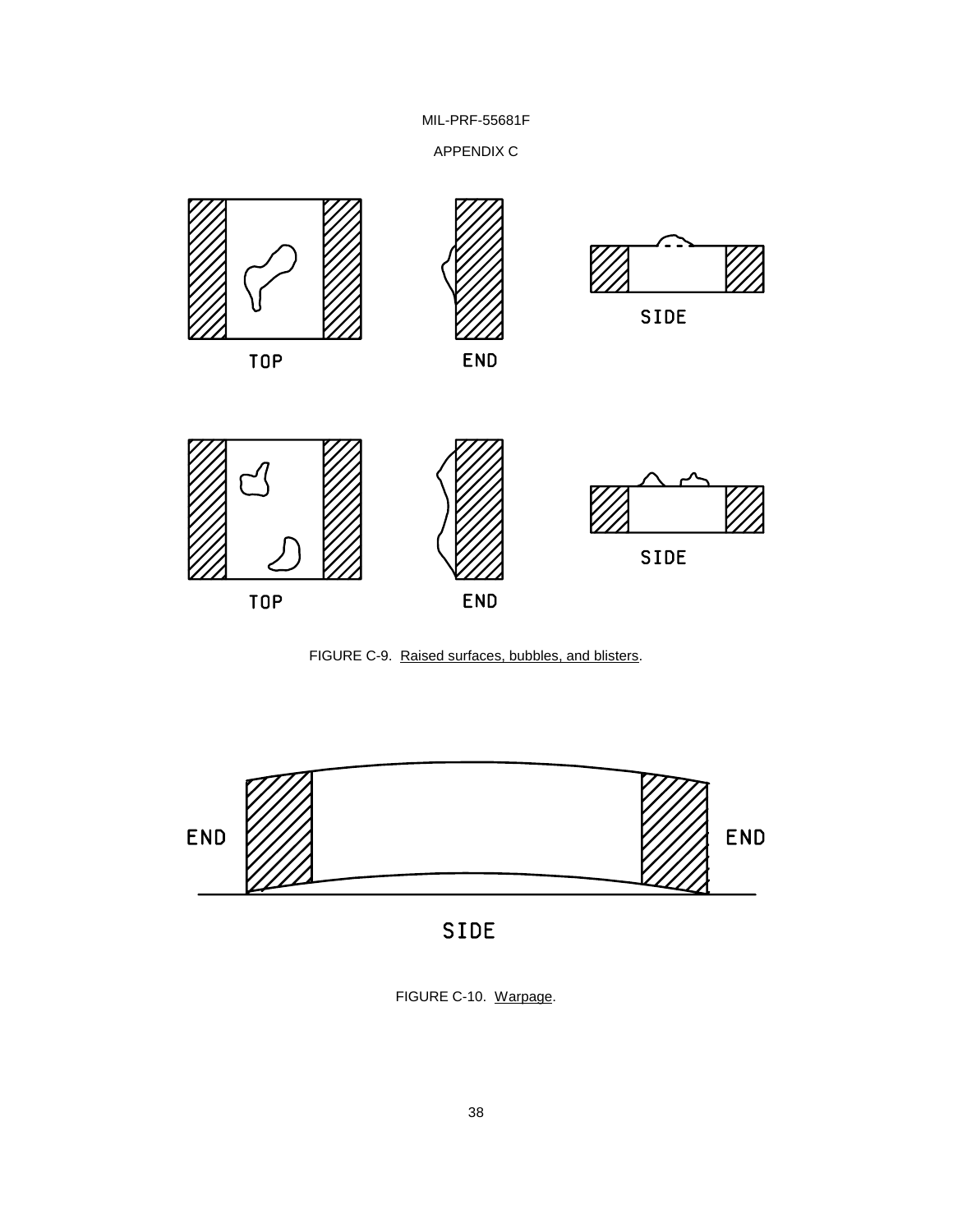APPENDIX C



FIGURE C-13. Marking.